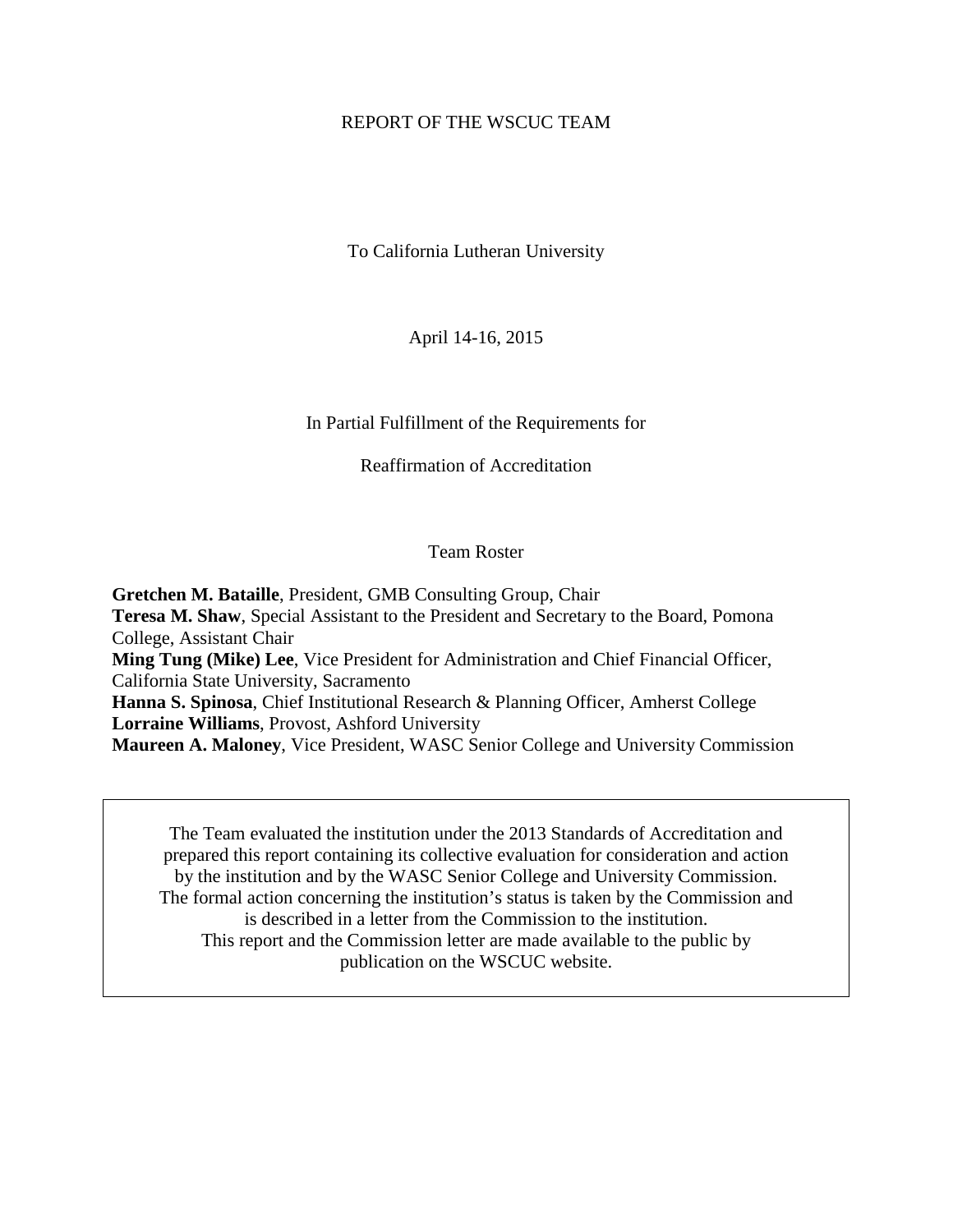|  | <b>TABLE OF CONTENTS</b> |
|--|--------------------------|
|--|--------------------------|

|    | <b>SECTION I-OVERVIEW AND CONTEXT</b>                                                                                                                                                          | $\overline{2}$ |
|----|------------------------------------------------------------------------------------------------------------------------------------------------------------------------------------------------|----------------|
|    | A. Description of the Institution and its Accreditation History                                                                                                                                | $\overline{2}$ |
|    | B. Description of Team's Process                                                                                                                                                               | 3              |
|    | C. Institution's Reaccreditation Report and Update: Quality and Rigor                                                                                                                          | 4              |
|    | SECTION II - EVALUATION OF INSTITUTIONAL ESSAYS                                                                                                                                                | 5              |
|    | A. Component 1: Response to previous Commission actions                                                                                                                                        | 5              |
|    | B. Component 2: Compliance with the Standards                                                                                                                                                  | 9              |
| C. | Component 3: Degree Programs: Meaning, quality, and integrity of degrees                                                                                                                       | 16             |
|    | D. Component 4: Educational Quality: Student learning, core competencies,<br>and standards of performance at graduation                                                                        | 20             |
| Е. | Component 5: Student Success: Student learning, retention, and graduation                                                                                                                      | 21             |
| F. | Component 6: Quality Assurance and Improvement: Program review,<br>assessment, use of data and evidence                                                                                        | 23             |
|    | G. Component 7: Sustainability: Financial viability, preparing for the<br>changing higher education environment                                                                                | 26             |
|    | H. Component 8: The integration of California Lutheran University student learning<br>outcomes into the co-curriculum                                                                          | 31             |
| I. | Component 9: Reflections and plans for improvement                                                                                                                                             | 33             |
|    | SECTION III: FINDINGS, COMMENDATIONS, AND RECOMMENDATIONS                                                                                                                                      | 35             |
|    | <b>SECTION IV: APPENDICES</b>                                                                                                                                                                  | 38             |
|    | A. Federal Compliance Checklists<br><b>Credit Hour Review</b><br>1.<br>2.<br>Marketing and Recruitment Review<br><b>Student Complaints Review</b><br>3.<br><b>Transfer Policy Review</b><br>4. | 38             |
|    | <b>B.</b> Off Campus Locations                                                                                                                                                                 | 43             |
|    | C. Distance Education                                                                                                                                                                          | 49             |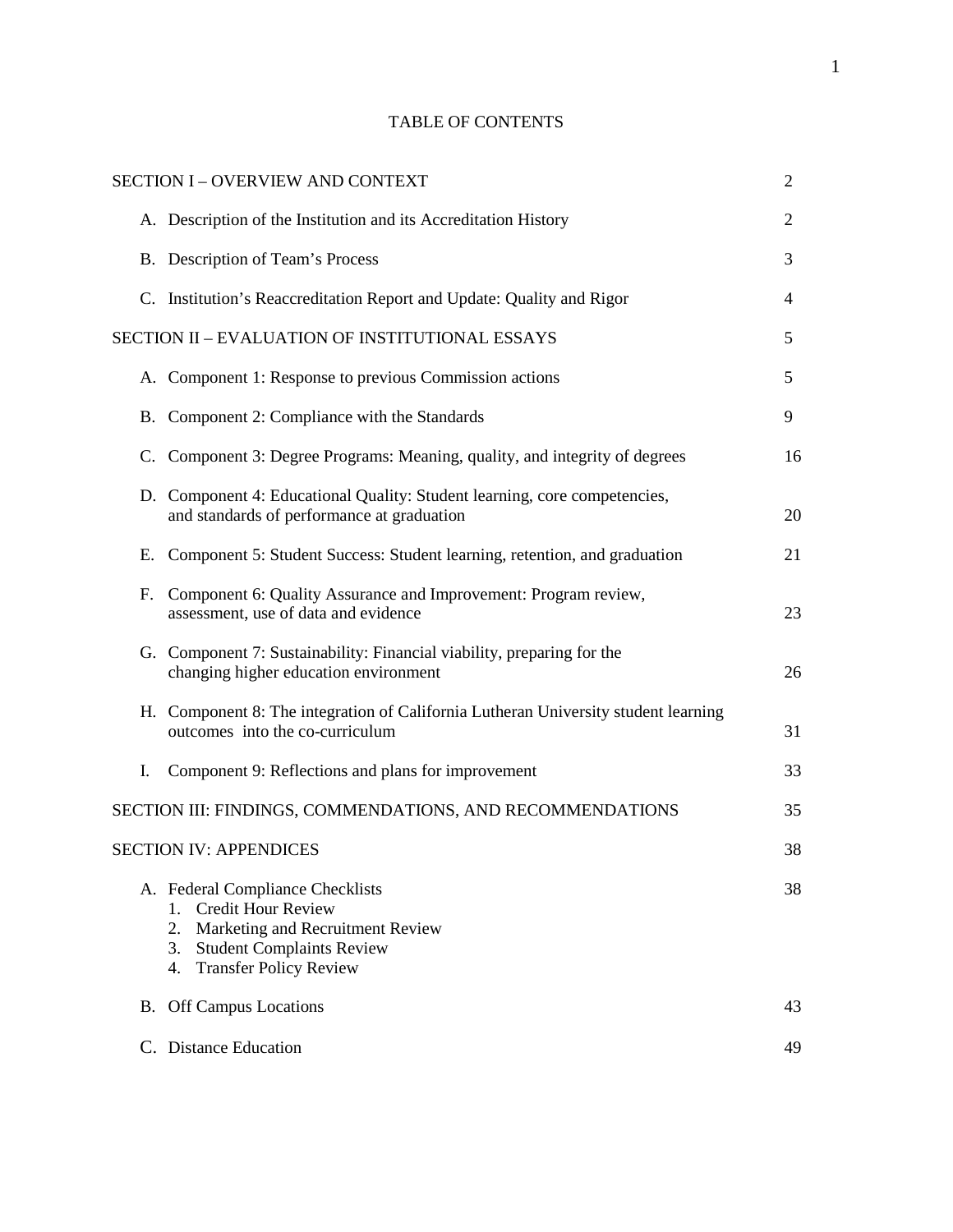# SECTION I: OVERVIEW AND CONTEXT

#### **A. Description of the Institution and its Accreditation History**

California Lutheran University (Cal Lutheran or CLU) is a private, non-profit institution with its main campus in Thousand Oaks, California. Founded in 1959 as California Lutheran College, Cal Lutheran is affiliated with the Evangelical Lutheran Church in America. Approximately 10% of its students identified as Lutheran in 2014 (from 13.4% at the time of the previous review in 2007). With the establishment of the School of Management, the Bachelor's Degree for Professionals program, and the Graduate School of Education in addition to the College of Arts and Sciences, the institution became California Lutheran University in 1986. Since that time, the Graduate School of Psychology was founded in 2013, and the university's merger with the Pacific Lutheran Theological Seminary (PLTS) in Berkeley was approved by the Commission in 2013. In the fall of 2014, Cal Lutheran enrolled 2,808 undergraduate students and 1,352 graduate students, and employed 190 full-time and 253 part-time faculty members, for 35 undergraduate majors, 16 master's degrees, 13 credential and certificate programs, and three doctoral degrees. Instruction and programs are delivered in Thousand Oaks and at satellite facilities and campuses in Woodland Hills, Westlake Village, Oxnard, Santa Maria, and Berkeley.

The appendices to this report include evaluations of two locations geographically apart from the main campus (PLTS and Oxnard), as well as distance education programs, and reviews of four areas of compliance with federal expectations.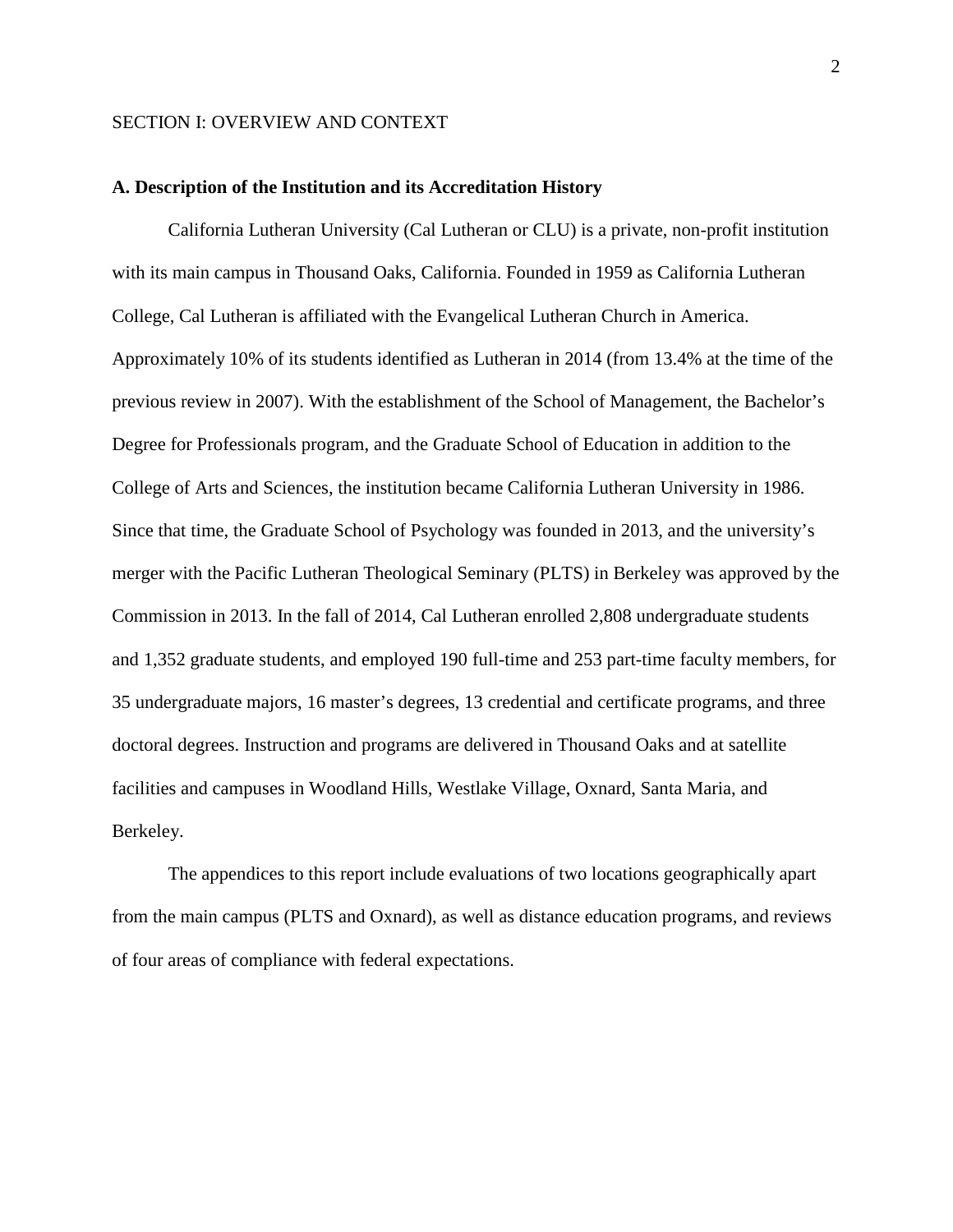### **B. Description of Team's Process**

The evaluation team reviewed all materials provided by the university along with the Institutional Report, Commission action letters, materials from the previous Capacity and Preparatory Review (2005) and Educational Effectiveness Review (2007), and supplemental materials requested after the team's Offsite Review (OSR). The team found the institution's staff to be responsive to requests for information. During the campus visit (April 14-16, 2015), the team reviewed communications sent to the confidential e-mail account established for the purpose of the review, and team members met with multiple constituencies in order to explore further the issues raised in the institutional report and those identified for further inquiry in the December 2014 "Lines of Inquiry" document produced during the Offsite Review. The lines of inquiry were:

- a. Diversity planning
- b. Program review
- c. Graduate-level programs
- d. Assessment of co-curricular programs and "high impact" activities
- e. Faculty staffing
- f. Student retention

g. Role of the Educational effectiveness and Institutional Research (EEIR) office and staff

h. Capital planning and master planning for increased student population

- i. Administration and governance
- j. Student grievance process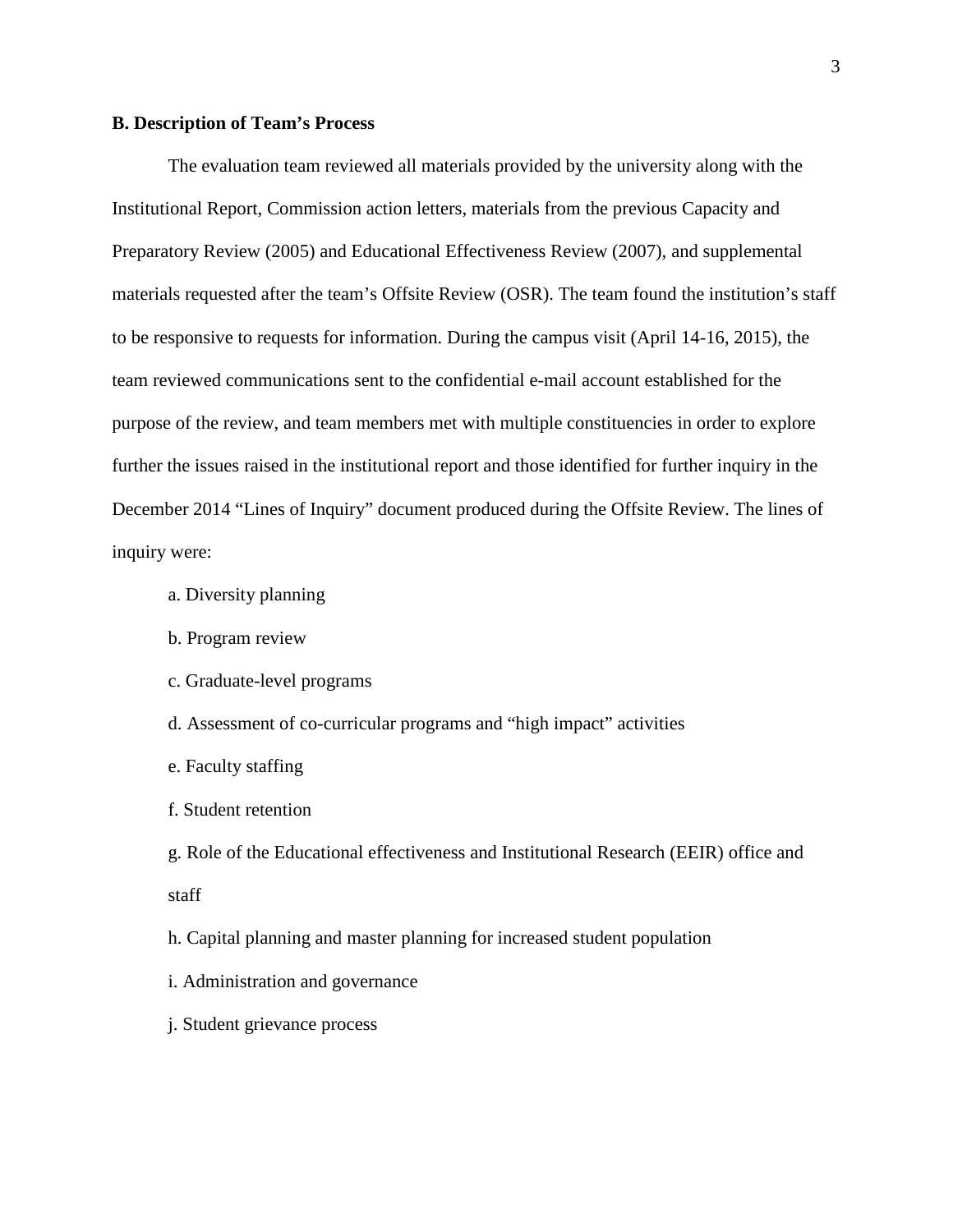## **C. The Institution's Reaccreditation Report and Update: Quality and Rigor**

The team found Cal Lutheran's institutional report to be well-organized and thorough, presenting a fair representation of the current condition of the university, including strengths and challenges. Responsibility for preparation of the report, including the Self-Review Under the Standards, was divided among multiple committees and existing administrative and faculty groups; thus there was wide campus participation, at least at some stages of the process. The written report was supplemented by evidence to support the report's analysis. All requests for additional information and data, including requests coming out of the Offsite Review and the "Lines of Inquiry" document, were addressed in a thorough and timely manner.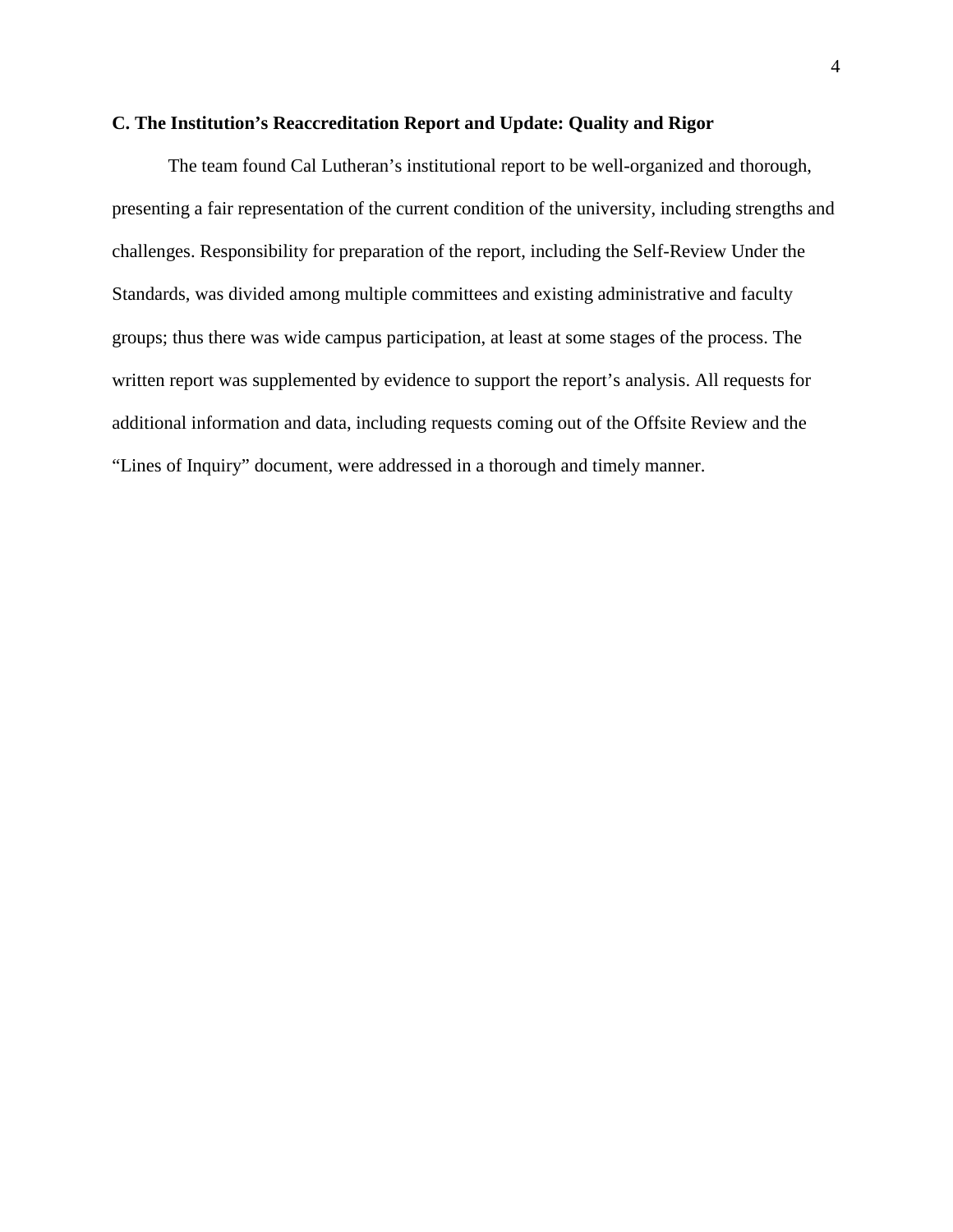### **A. Component 1: Response to Previous Commission Actions**

In its communications following California Lutheran University's Capacity and Preparatory Review (2005) and Educational Effectiveness Review (2007), the Commission raised several issues for the university's attention and action, primarily in the areas of assessment of student learning and performance standards for graduation, program review, and planning (including strategic and academic planning, enrollment management, faculty recruitment, staffing, and retention, and financial planning). In addition, the July 2007 Commission action letter highlights the need for "a more formal plan to increase student, faculty, staff, and Board diversity."

As will be elaborated in the following pages, Cal Lutheran has made real progress in many of these areas. In particular, the university's planning process links strategic, financial, and academic planning in a transparent fashion that seems widely understood. The assessment of student learning has advanced on the programmatic and course levels and is strengthened by an effective institutional research staff and strong program review process. The university's financial health has strengthened since 2007, and additional resources have been used to meet priorities including faculty compensation, more full-time faculty appointments, and facilities improvements. In addition, the institution has responded to specific recommendations related to substantive change proposals.

Cal Lutheran has made less progress, however, in nearly all aspects of institutional diversity (CFR 1.4). The team previously identified diversity as one of its lines of inquiry for the campus visit, and so asked many questions and spoke to multiple groups. In its review of the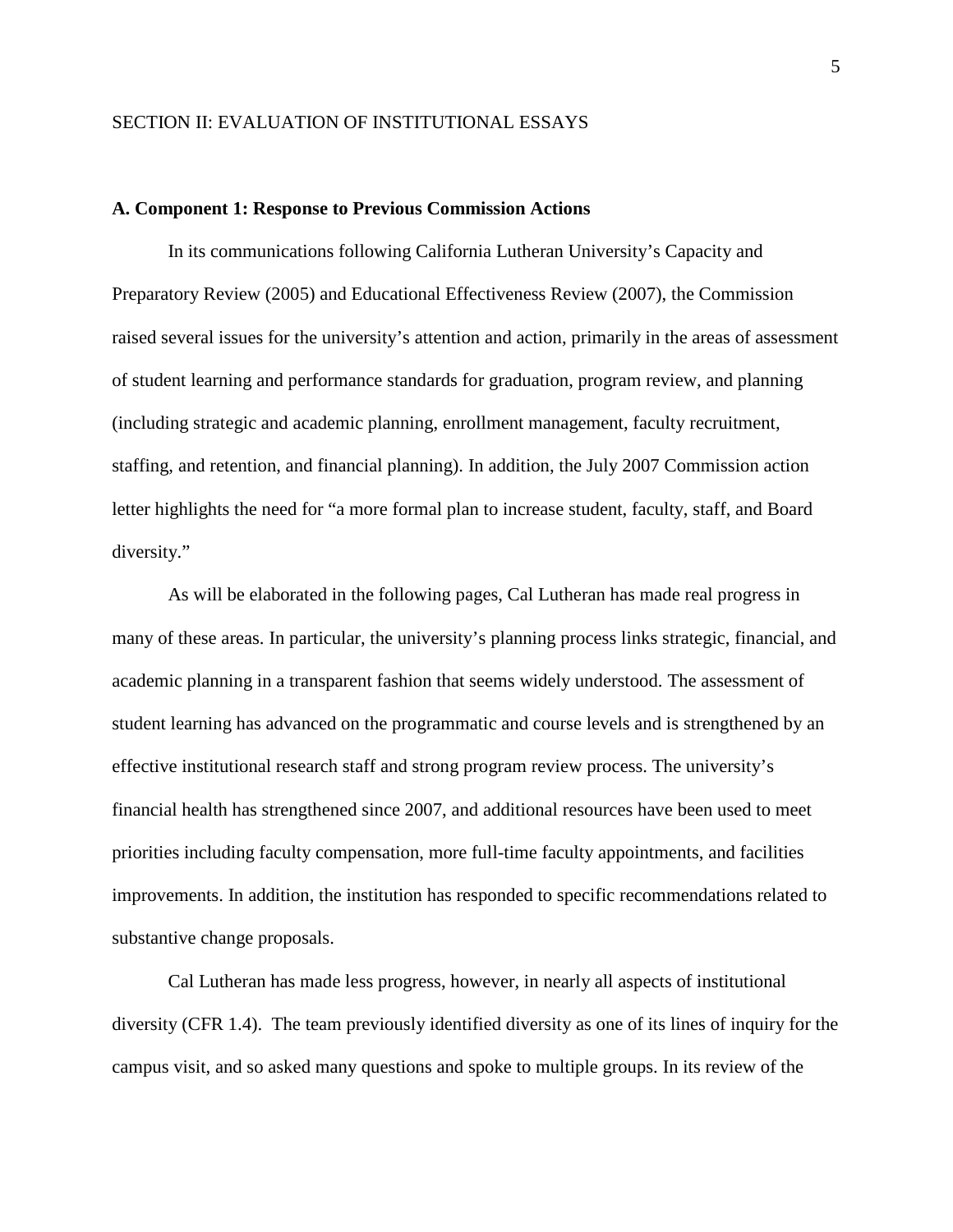university's materials, and even more during the campus visit, the team was struck not only by demographic data, but by the mood and culture around diversity. In conversations with both faculty and staff, the team noticed both a general affirmation of the importance of diversity and a strong sense of how a vitally diverse community would connect to the university's traditions, history, and culture. At the same time, there is almost a paralysis and lack of clarity about how to define the goals, how to measure success, how to support and understand the experiences of diverse faculty, staff, and students, where to apply resources or change structures in order to make progress, or even what constitutes "diversity." For example, the team heard more than once that while Cal Lutheran has not significantly improved the racial diversity of the faculty, the diversity of religious affiliation and sexual orientation, as well as the numbers of international students and faculty, have increased. We were encouraged by the president's successful addition of women to his senior administrative team, replacing what had previously been an all-male leadership group. Certainly these are important aspects of diversity and of a healthy campus climate, and increased diversity in these areas is not to be disregarded. But this cannot deflect from the expectations, even urgency, around improving U.S. racial and ethnic diversity particularly among faculty and students—and addressing issues of student success among different groups of students, as well as faculty retention, satisfaction, and climate.

In particular, the team notes the following examples of Cal Lutheran's challenges regarding diversity:

### Faculty Diversity:

Faculty ethnic diversity has not improved as a percentage of overall full-time faculty positions. In 2007, 18.2% of the full-time faculty and 15.3% of adjunct faculty in all schools were identified as under-represented minorities. In 2014, the percentage is 17.4% of full-time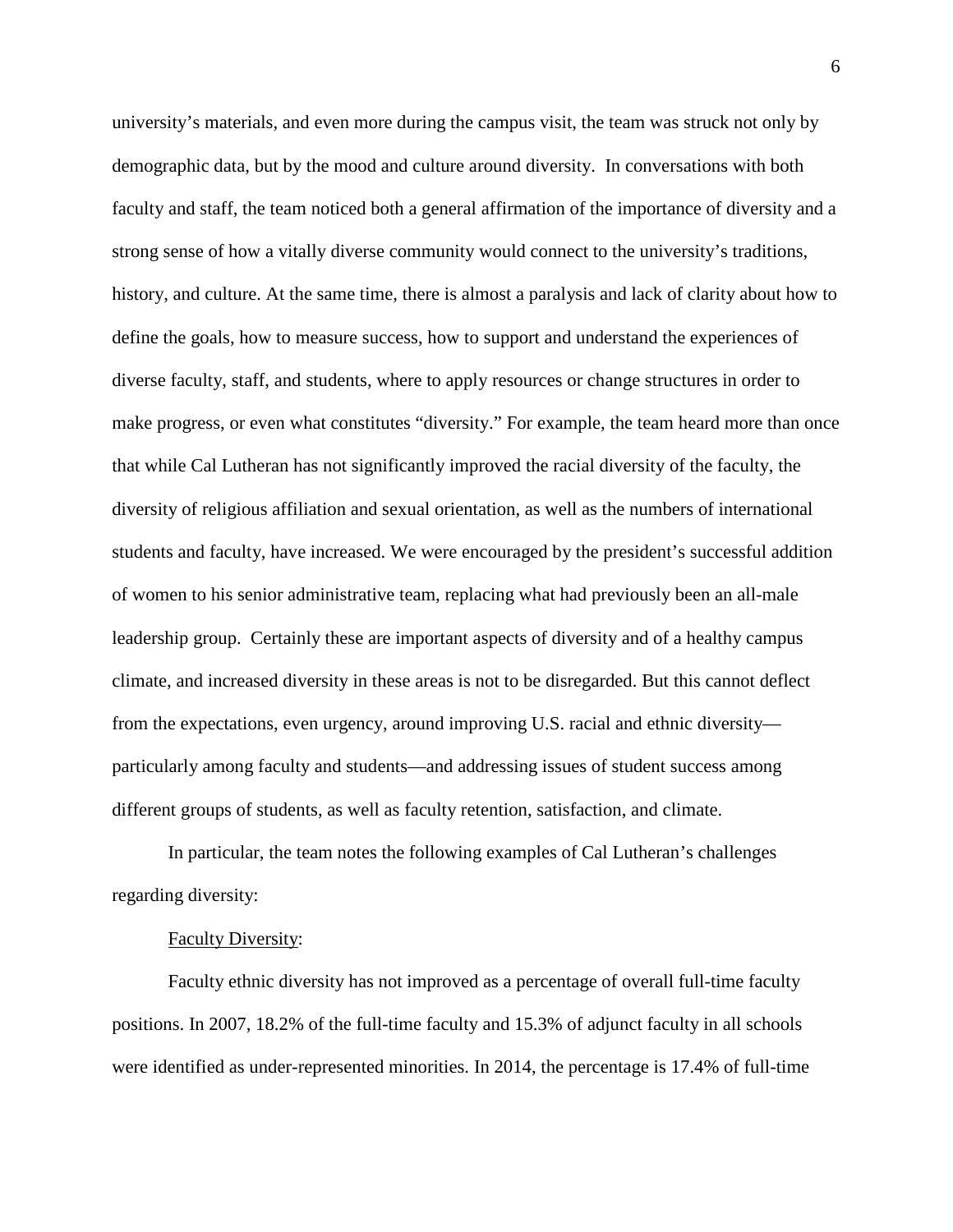faculty and 19.4% of adjunct faculty identify as underrepresented minorities. During the campus visit the team heard from several members of the administration and the faculty about what is essentially a passive, even anemic approach to faculty recruitment and hiring, in spite of good intentions. There are issues in both the administrative and faculty arenas. The team noted an overall search process that does not take advantage of best practices in recruiting for a diverse faculty or set appropriate expectations, as well as department and program faculty cultures that tend toward the status quo in the face of the very real effort required and resentment toward the administration's attempts to question faculty hiring decisions. As a result, the twenty-one faculty searches conducted last year resulted in twenty new white faculty members. Eleven searches for full-time faculty this year has shown progress with the hiring of two African American and one Hispanic faculty member. (CFR 1.4, 3.1).

#### Student Success and Disaggregated Data:

According to the Cal Lutheran Institutional Summary Report, based on 2012 student data, the six-year graduation rate for full-time freshman undergraduate students was 60.94% for white students, 60.61% for Hispanic students, 52.63% for Asian students, and 35.29% for African-American students. For African-American males, the rate is 28.57%. The achievement gap is a problem across higher education to varying degrees, and along with a national focus on the issue, multiple models for addressing the challenge have emerged and are being applied. At Cal Lutheran, while the team was impressed by a general commitment to student success and aggressive programs and outreach that support persistence and graduation (as will be discussed further below), there appears to be a minimal attempt to target specific student groups, but there is no overall focused effort to understand the experience of students from under-represented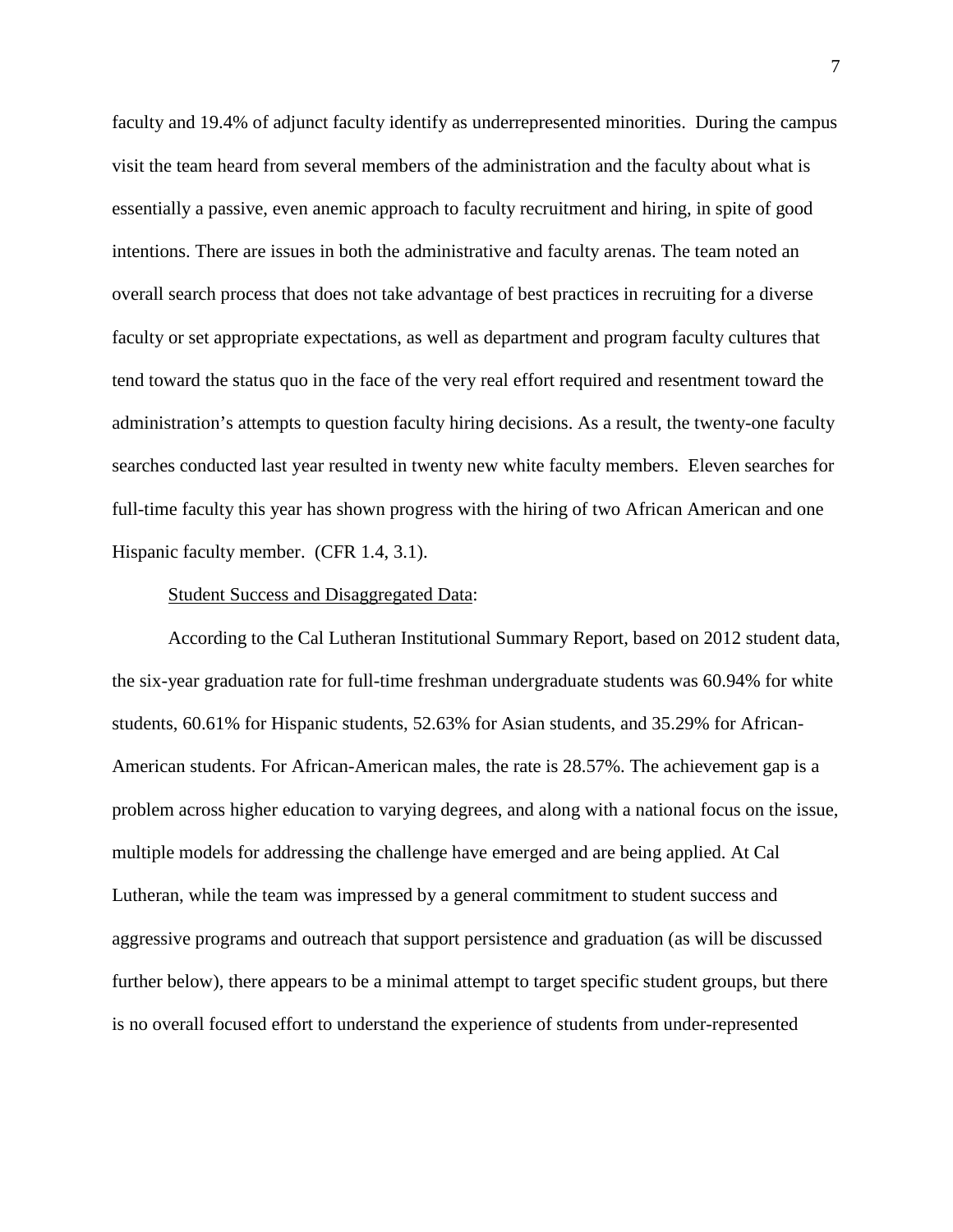groups, in particular African American students, though the team heard about a new program for African-American male students (CFR 1.4, 2.10, 4.7).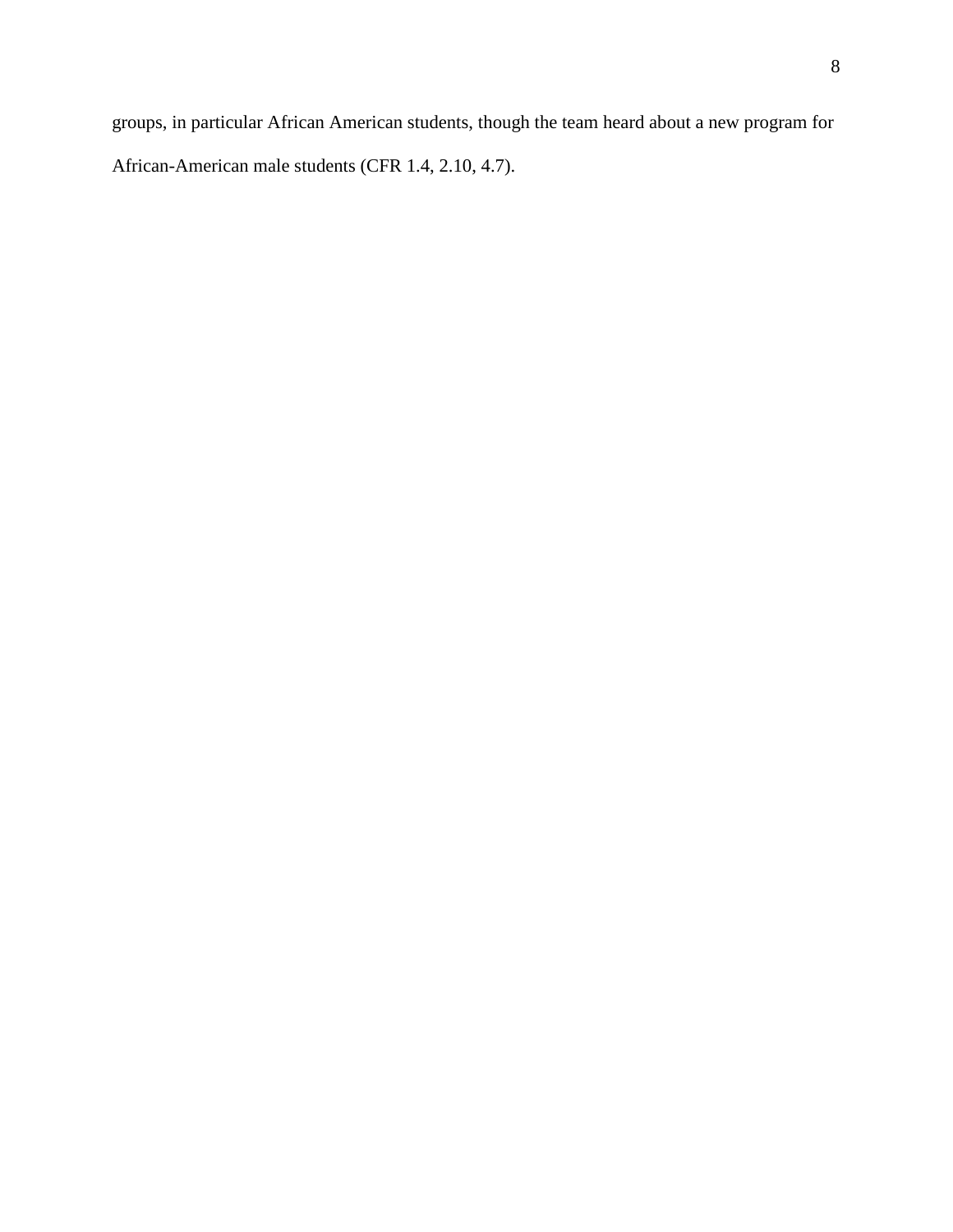#### Campus Climate and Vitality:

Finally, the team heard anecdotal accounts about the climate for under-represented faculty, including lower faculty retention, experience of micro-aggressions, and concerns about a lack of support for new faculty of color. Together these suggest that, even when Cal Lutheran is successful in hiring new under-represented faculty, the community has a challenge in assuring that those individuals will thrive—and stay. Several people mentioned the possibility of a faculty ombudsperson as one solution. While the team has no specific view on this, and indeed there seems to be some misunderstanding about the role of an ombudsperson, these conversations point to the larger climate issues, and a general lack of common purpose around diversity or sense of how to move forward (CFR 1.4, 3.1, 4.3, 4.7).

In sum, California Lutheran must take steps to fulfill the 2007 Commission recommendations around diversity. More fundamentally, the university community must act bravely and boldly to realize its own best vision of itself. This involves not only renewed commitment on all levels, and a purposeful focus over the coming months and years, but also a review and assessment of structures, processes, and resources that will move the university forward, as well as the curriculum and co-curriculum, access and success among all groups of students, and campus climate.

#### **B. Component 2: Compliance with the Standards**

This team report will address the Standards and Criteria for Review in multiple ways and in detail according to the themes of the Components below. Here the team offers general observations regarding the Cal Lutheran's fulfillment of the Standards, as reflected in its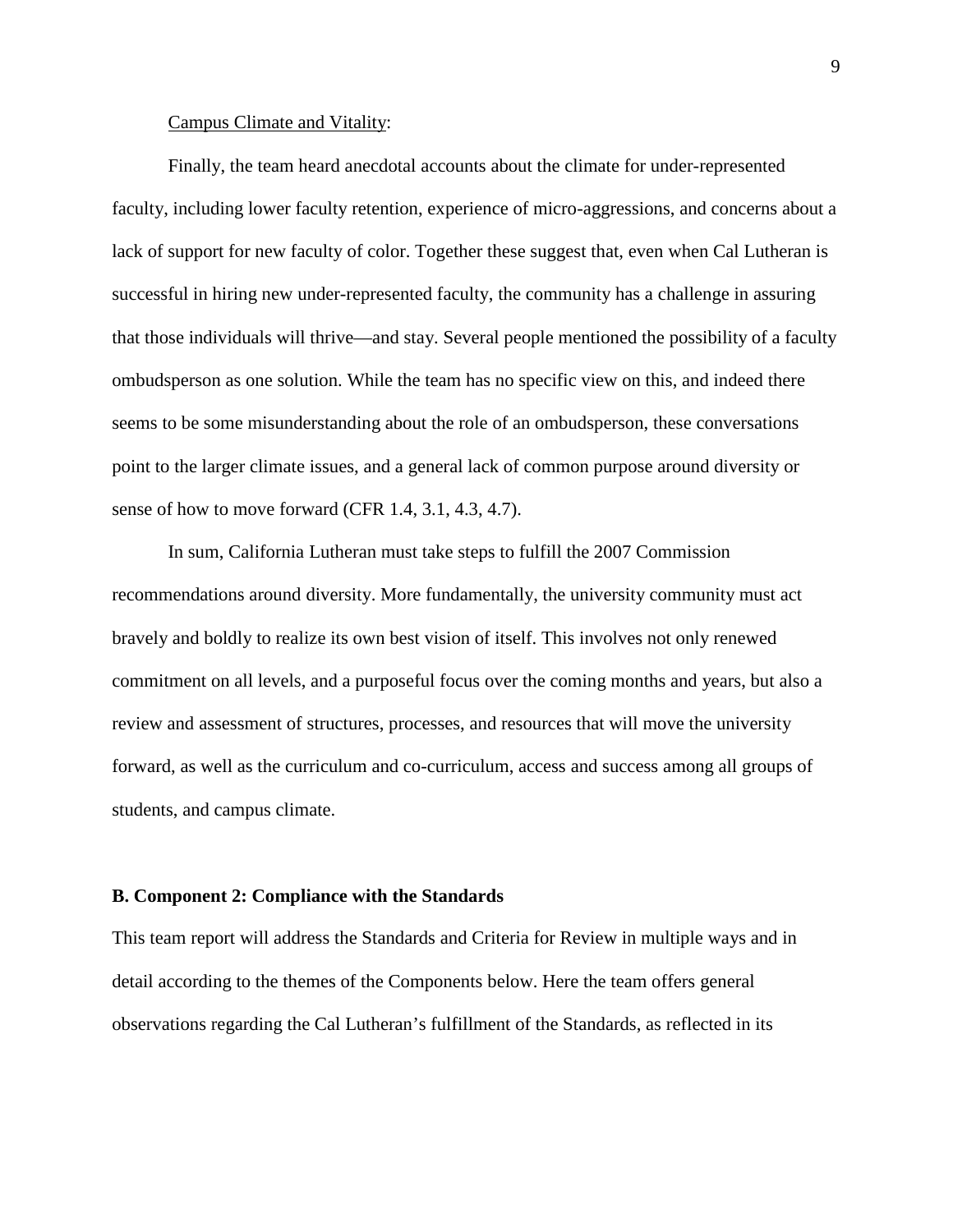institutional report and accompanying materials as well as the team's visit to the Thousand Oaks campus, PLTS, and the Oxnard facility.

## Standard 1:

*The institution's formally approved statements of purpose are appropriate for an institution of higher education and clearly define its essential values and character and ways in which it contributes to the public good.*

The mission of Cal Lutheran is to educate leaders for a global society who are strong in character and judgment, confident in their identity and vocation, and committed to service and justice. Cal Lutheran is one of 26 colleges and universities affiliated with the Evangelical Lutheran Church in America (ELCA).

The Cal Lutheran 2012-2017 Strategic Plan contains five goals:

- Guide students to discover and live their purpose with real-world learning experiences, excellent academic and career mentoring, and a campus environment that promotes inclusion.
- Continue to set high institutional academic standards with distinguished faculty who embody and embrace diversity and with widely respected academic programs.
- Support student achievement across all programs with equitable treatment for all students, by enhancing student services and by utilizing the most pedagogically appropriate delivery methods for student learning.
- Build and modernize sustainable facilities for an environment that sustains social, cultural, and intellectual activity while respecting and protecting the planet.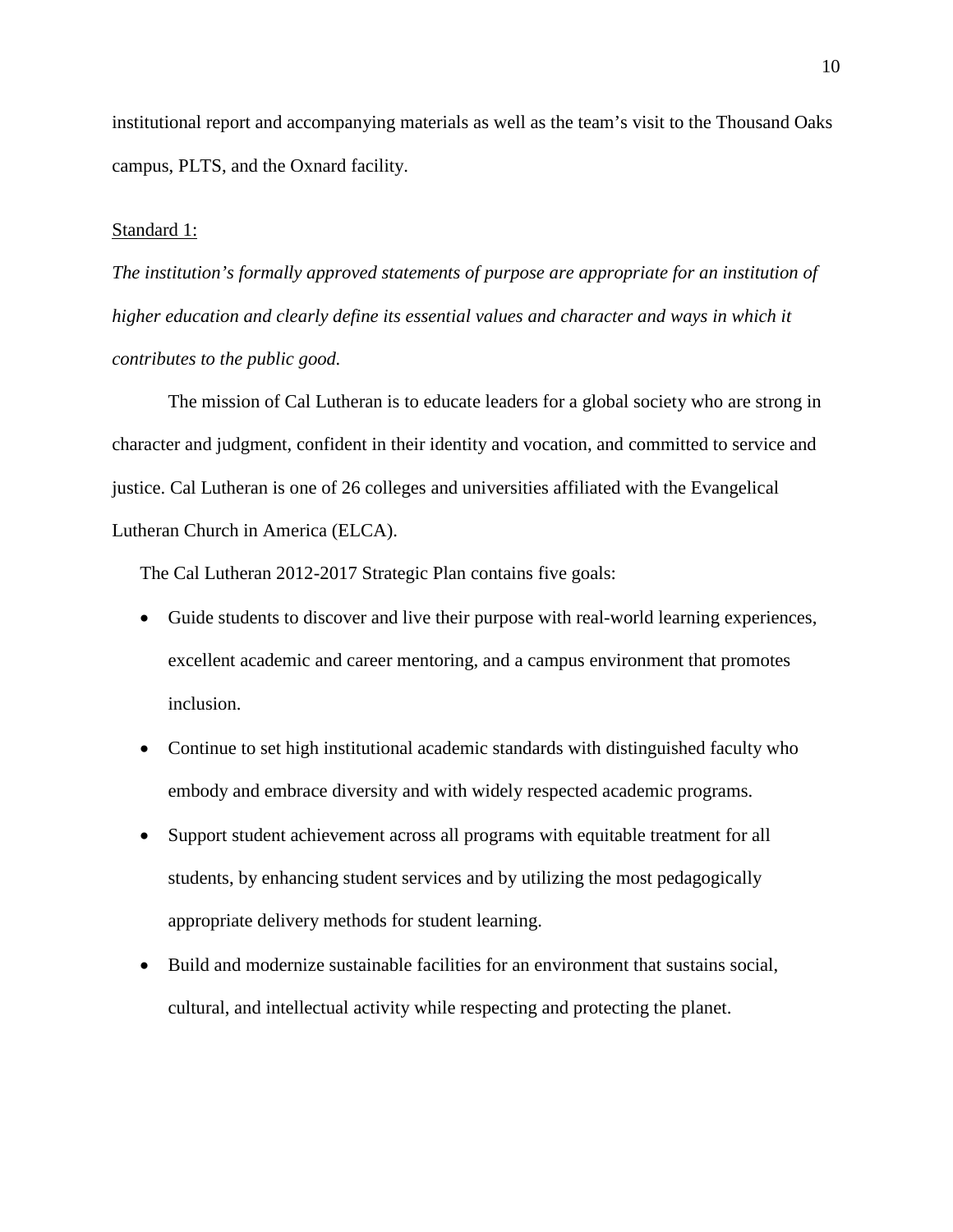• Attract students of high ideals and promise by enhancing regional and national awareness of CLU's mission by raising the profiles of students drawn to our mission, and by offering new programs and scholarships to attract these students.

The five strategic goals are widely shared and monitored through the 2012-2017 Strategic Plan website and the action plan correspondent to each of the goals. With recognition that progress on diversity goals must be strengthened, Cal Lutheran is otherwise making substantive progress on all the goals and the efforts have been systemic, intentional, and meaningful (CFR 1.1).

Cal Lutheran has clearly and publicly defined its values and priorities that are appropriate for a higher education institution. The mission statement and strategic goals are widely shared among the campus community members and embedded into the institution's formal decisionmaking processes and its student learning goals. Since the last comprehensive review, CLU has significantly improved its data collection and analytical capacities. The staff of the Office of Educational Effectiveness and Institutional Research (EEIR) regularly collect, analyze, and share valuable data on student retention and graduation, student learning outcomes, assessment, program reviews, course evaluation, and surveys. Various faculty committees and the administration are able to monitor and evaluate student outcomes in comparison with the institution's established goals. We found the information and data sets provided by EEIR to be thorough, insightful, and meaningful (CFR 1.2).

Faculty and staff rights and academic freedom are clearly stated in the Faculty Handbook. The Undergraduate and Graduate Catalogs specify the rights and responsibilities of students. In published policies and practices, Cal Lutheran has appeared to adhere to its core mission as a higher education institution dedicated to advancing the pursuit of educational goals. The institution has a long tradition of embracing the shared governance concept. Faculty members are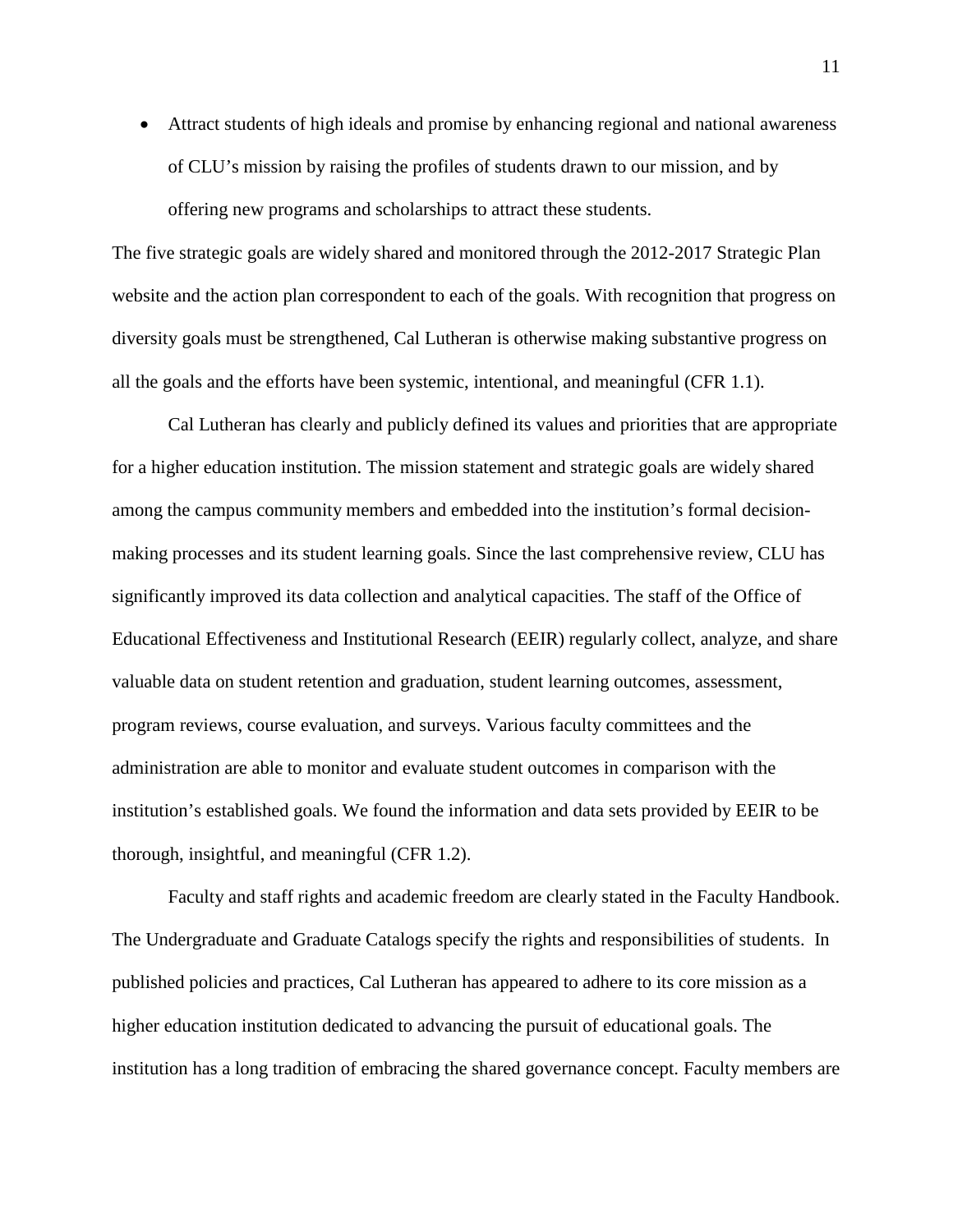expected to participate in curricular and important university decision-making processes through various committees and consultative procedures (CFR 1.3).

Hispanic students accounted for the largest percentage increase among the ethnic groups, and based on the available six-year graduation rate data, have performed at or above the aggregate graduate rate. This is a commendable outcome and particularly important because of the rapid increase of Hispanic students entering California higher education institutions. Cal Lutheran has more work to do in relation to its overall goals of diversity and student success especially among African American students, as described above (CFR 1.4).

#### Standard 2:

*The institution achieves its purposes and attains its educational objectives at the institutional and program level through the core functions of teaching and learning, scholarship, and creative activity, and support for student learning and success. The institution demonstrates that these core functions are performed effectively by evaluating valid and reliable evidence of learning and by supporting the success of every student.*

Cal Lutheran has a committee of faculty and administrators that ensure educational programs are appropriate in the content, delivery, and integrity of the degrees (CFR 2.1). The degree programs are clearly articulated in catalogs for both undergraduate and graduate programs and the credit hours adhere to federal policy (CFR 2.2). The university has developed a clear set of learning outcomes for the institution and has mapped programs, degrees, and co-curricular activities to these goals (CFR 2.3-2.6). There is also a rigorous and well-defined program review process (CFR 2.7), and scholarship, teaching, and creativity are at the center of the life of the university (CFR 2.8-2.9). The institution has invested many resources and programs to ensuring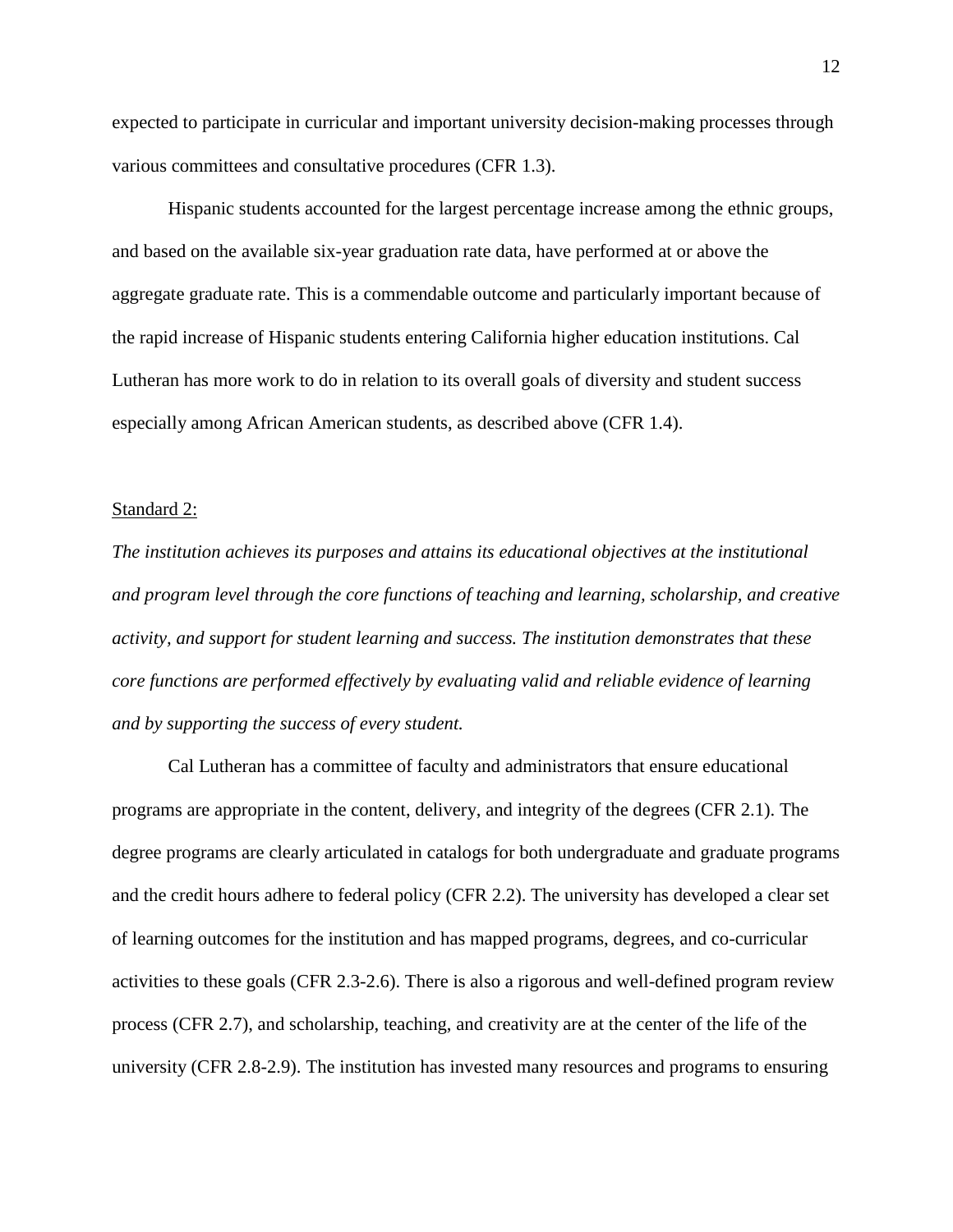student success as demonstrated by the student success team and first-year programming efforts (CFR 2.10-2.14). The student success efforts are ongoing and the institution is committed to supporting each student academically and socially.

Cal Lutheran has also provided a clear policy and articulation agreements for their transfer students (CFR 2.14). Those policies are easily accessible and documented in the Student Handbook as well as the website. Cal Lutheran is also tracking academic outcomes as demonstrated by program review (CFR 2.7), institutional assessment of core competencies (CFR 2.4, 2.6), and indirect measures for understanding the student experience, engagement, and satisfaction through national surveys.

### Standard 3:

*The institution sustains its operations and supports the achievement of its educational objectives through investments in human, physical, fiscal, technological, and information resources and through an appropriate and effective set of organizational and decision-making structures. These key resources and organizational structures promote the achievement of institutional purposes and educational objectives and create a high-quality environment for learning.*

Responding to increased enrollment, Cal Lutheran has increased the number of full-time faculty members from 166 in 2012 to 190 in 2014. This change is also reflected in the increased number of sections taught by full-time faculty (49 percent to 57 percent) and the percentage of student units taught by full-time faculty (53 percent to 60 percent). Cal Lutheran currently has 190 full-time faculty members and 253 part-time faculty members for 35 undergraduate majors, 16 masters degrees, 13 credential and certificate programs, and three doctoral degrees. In response to previous WSCUC substantive change reviews, CLU has focused its faculty-related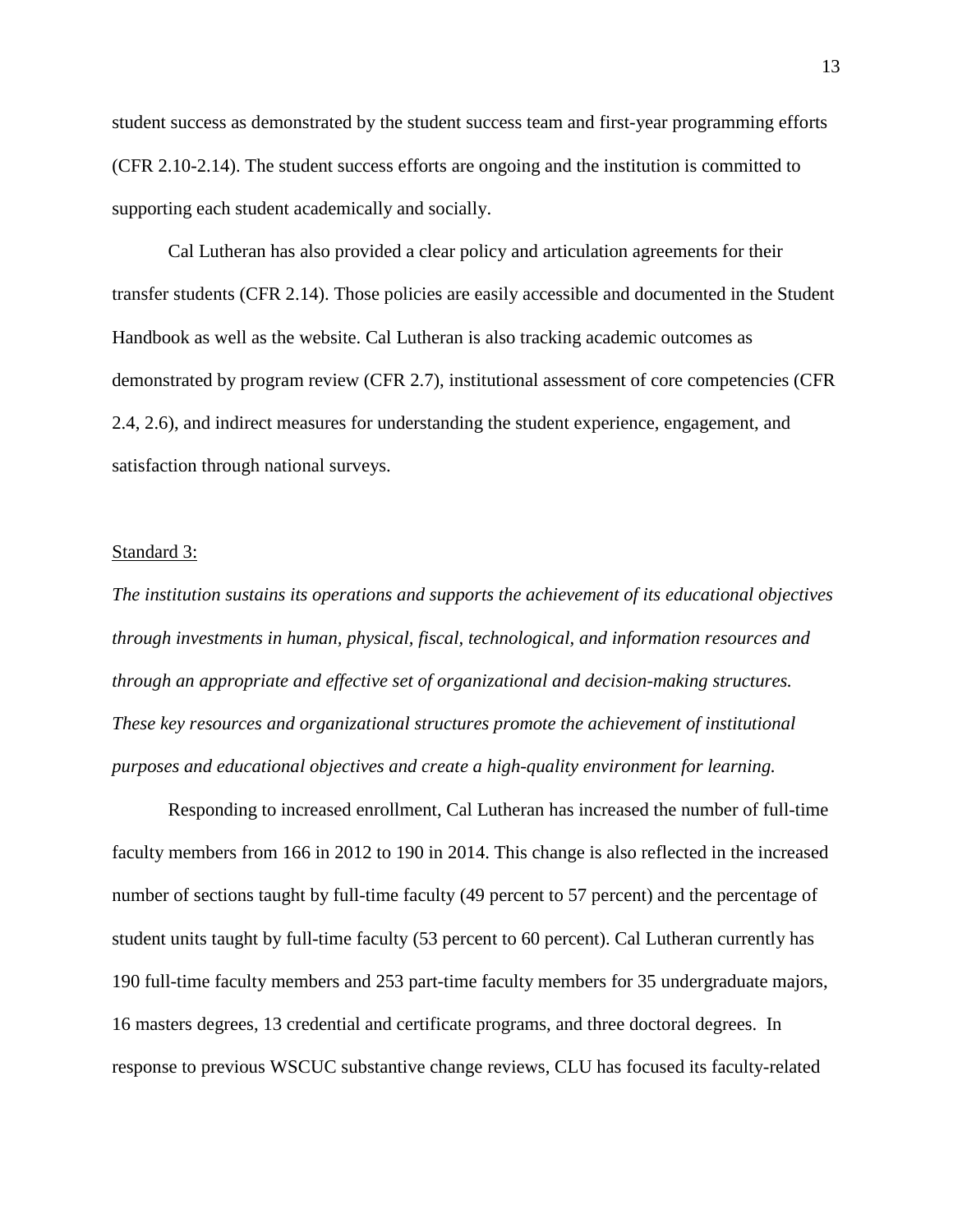efforts on limiting faculty overload and mentoring faculty engagement in online teaching. The number of full-time faculty was significantly increased from 2009 to 2012 along with an increase in salaries (CFR 3.1, 3.2, 3.3).

Cal Lutheran has also made significant improvements in its financial picture, seeing improvements in resources, financial data such as ratios, and student enrollment. A number of facilities projects have been accomplished and are in planning stages, with careful benchmarks and analysis. The university has a clear, widely-understood process for budgetary planning and resource allocations that is linked to strategic priorities and program review (CFR 3.4, 3.5, 3.7).

The Cal Lutheran faculty, in particular the full-time faculty, takes a high level of responsibility for academic governance and decision making, as well as advising, program assessment, and assurance of quality assurance and educational effectiveness, and operates in a "high touch" culture. In general the faculty operates as "a whole," across locations and degree programs and levels. The team found that while the faculty is proud of its collective identity and responsibility, in some ways the faculty governance structure reflects single-campus, undergraduate institutional structure and may not serve the current reality of the university. For example, some decisions that have primary impact on one location or one program are long in coming due to a centralized, common committee structure, which does not necessarily include representation from the unit in question. The team encourages the university to consider its faculty governance structure, in light of expansion in graduate programs, the dispersed locations for delivery of programs, and multiple academic units, in order to strengthen and enhance a focused faculty role (CFR 3.2, 3.7, 3.10).

The Board of Regents of Cal Lutheran is a group of highly devoted and engaged supporters of the institution. Their dedication is clearly demonstrated in the commitment to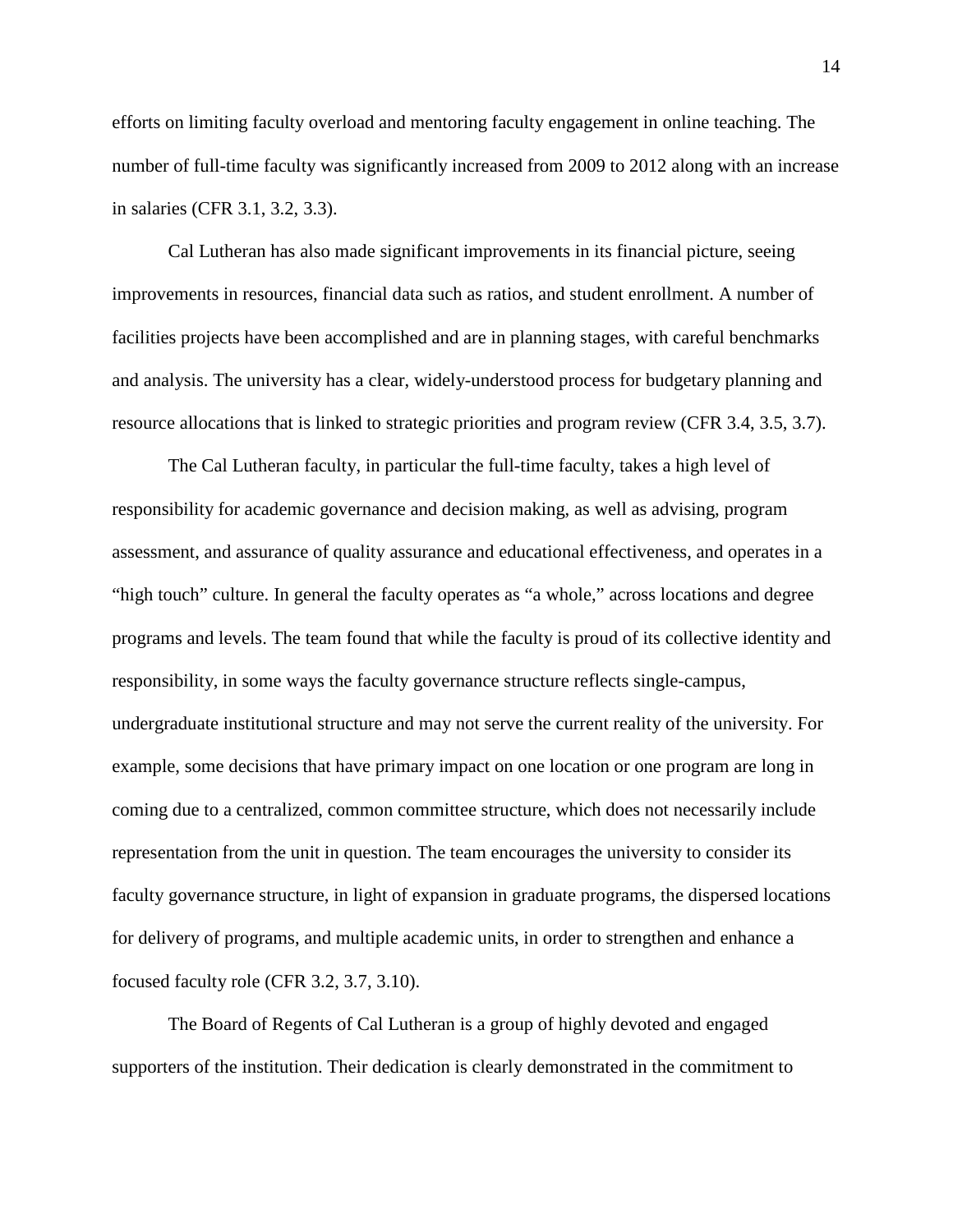improve the Board's functions through regular participation in the Association of Governing Boards (AGB) conferences. The Board committees are also closely engaged in the strategic planning, program reviews, learning outcomes assessment, and other student success initiatives (CFR 3.9).

#### Standard 4:

*The institution engages in sustained, evidence-based, and participatory self-reflection about how effectively it is accomplishing its purposes and achieving its educational objectives. The institution considers the changing environment of higher education in envisioning its future. These activities inform both institutional planning and systematic evaluations of educational effectiveness. The results of institutional inquiry, research, and data collection are used to establish priorities, to plan, and to improve quality and effectiveness.* 

Cal Lutheran has established processes to assess curricular programs as well as administrative functions to assure quality and provide documentation to support any curricular changes (CFR 4.1). The university has adhered to the WSCUC substantive change review process when making larger changes in structure, services, pedagogy, and curricula, and followed up appropriately to recommendations (CFR 4.1). Cal Lutheran systematically reviews academic programs and degrees in a cycle that is appropriate and thoughtful (CFR 4.1, 4.3), and deploys its institutional research and planning resources throughout the university for the purposes of decision support and academic planning. Leading these efforts is the Educational Effectiveness and Institutional Research office with a Full Time Equivalent (FTE) of four administrators who champion the assessment efforts for all divisions. The EEIR team is effective and valued across campus (CFR 4.2).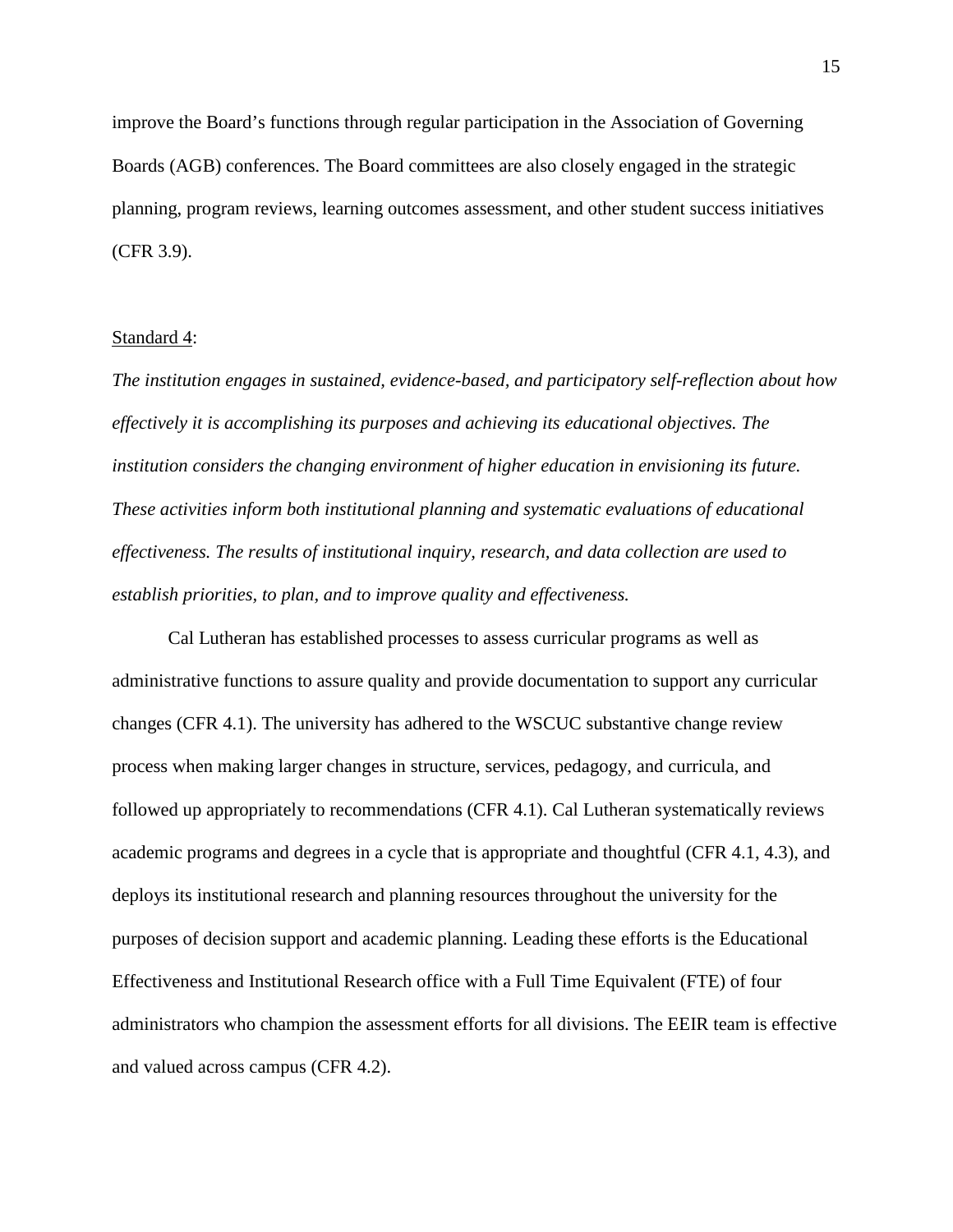The team observed a clear culture of collaboration and investment of all members of the Cal Lutheran community, as evidenced in our conversations with the Board of Regents, alumni, and faculty (CFR 4.3-4.5). Cal Lutheran regularly engages multiple constituencies in strategic and academic planning processes that result in meaningful and transparent guidelines for the institution within the larger context of higher education (CFR 4.6-4.7).

#### Federal Compliance Checklists:

See appendices.

### **C. Component 3: Meaning, Quality, and Integrity of the Degree**

The meaning of a California Lutheran degree is fixed in the university's Christian, Lutheran heritage, traditions, and values. The university's mission is: "to educate leaders for a global society who are strong in character and judgment, confident in their identity and vocation, and committed to service and justice" (CFR 1.1, 1.2).

Its values are evidenced through its core commitments to liberal learning, professional preparation, and character and leadership development. The meaning of the undergraduate degree at Cal Lutheran is not only reflected in the university's mission and values, but also in its alignment of mission with institutional-level learning outcomes, its Student Learning Outcomes, or SLOs. These SLOs are creative and critical thinking, information literacy, communication (written and oral) skills, quantitative literacy, interpersonal and teamwork skills, principled leadership, cross-cultural competency, and identity and values (CFR 1.2, 2.2-4, 4.3).

The quality is defined by its measurement of the Cal Lutheran Core General Education outcomes, its First Year Experience Seminar and indirect measures from student surveys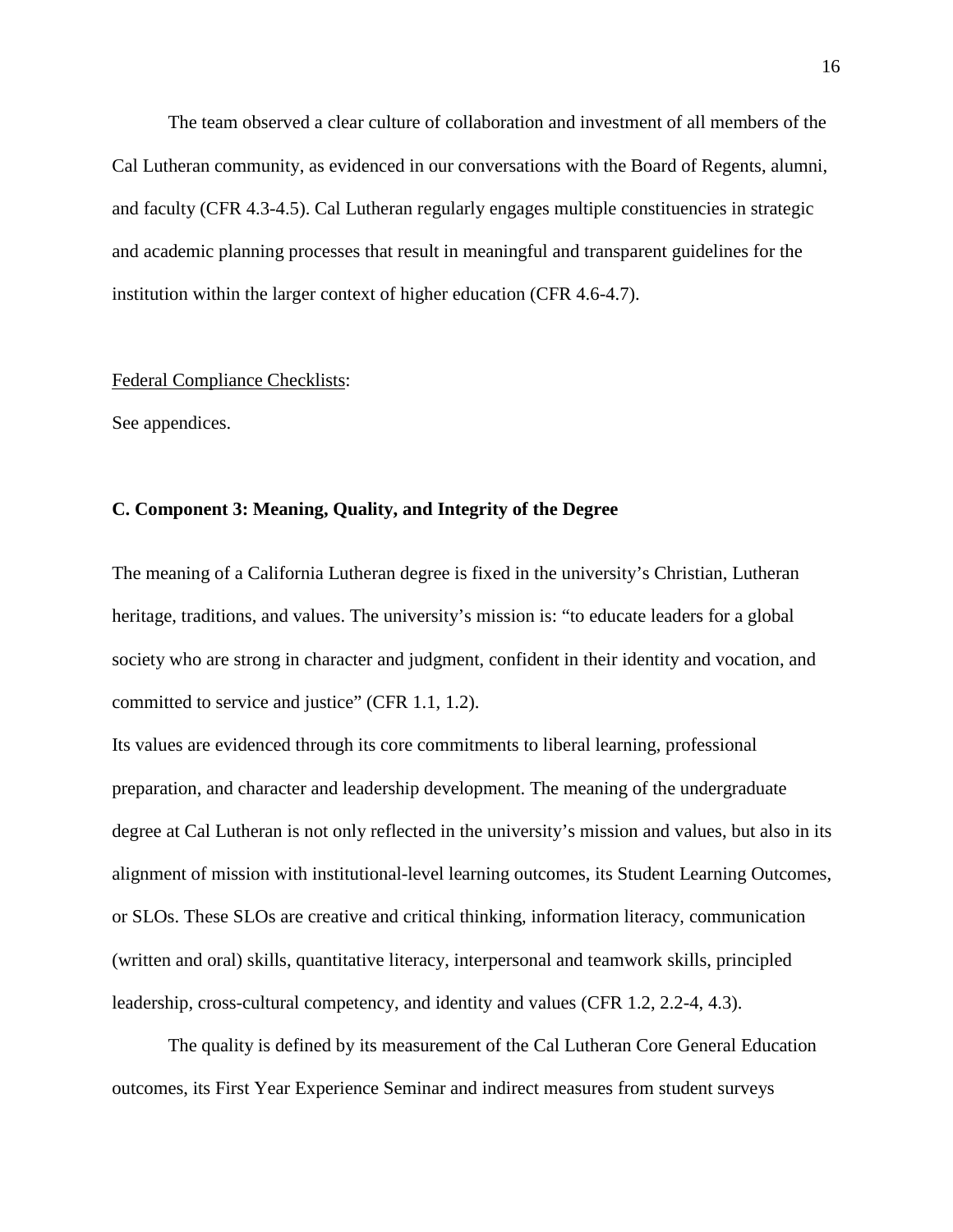(National Survey of Student Engagement, Faculty Survey of Student Engagement, and Beginning College Survey of Student Engagement). In addition, the university has defined the quality of its General Education curriculum through its Core-21 requirements, which are, according to the website, "designed to prepare students for the 21st century" by enabling them:

- 1. To become proficient in analytical and critical thinking and to be able to process, transform and communicate information;
- 2. To be able to comprehend issues from a variety of perspectives and to understand how different academic disciplines ask questions about the world;
- 3. To understand themselves as both heirs and creators of history; to understand the forces that have shaped their cultural heritage and appreciate the diversity of values and viewpoints in the United States and the world;
- 4. To be able to integrate information and moral reflection in order to develop creative solutions to new problems (www.callutheran.edu/admission/undergraduate/academics/; CFR 2.2-4, 2.6, 2.7, 4.3).

Integrity is "ensured through peer review, multiple levels of curricular oversight, and an external program review (Essay 3, page 2)."Although WSCUC does not require use of resources like the Lumina Foundation's Degree Qualifications Profile (DQP) or the American Association of Colleges and University's (AAC&U) Liberal Education and America's Promise (LEAP), these are in evident in Cal Lutheran's set of clearly-articulated principles for evaluating student achievement. The Cal Lutheran Core General Education outcomes largely adhere to the measurements of student achievement in in the five core competencies: written communication,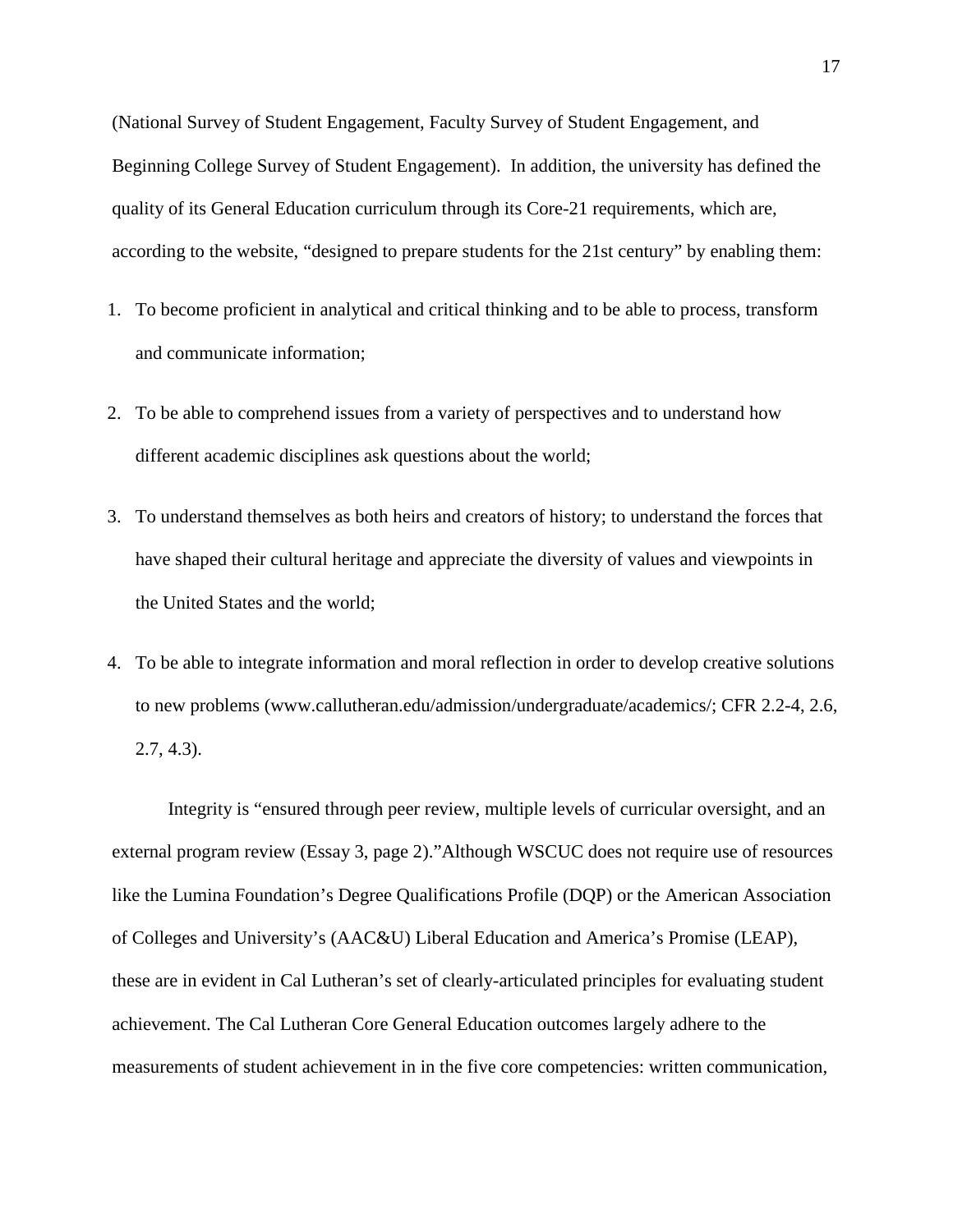oral communication, quantitative reasoning, critical thinking, and information literacy. In addition, although Cal Lutheran does not mention explicit use of the LEAP standards, examples of nearly every rubric were drawn from the AAC&U rubrics.

The team observed that California Lutheran has demonstrated major progress in identifying the learning outcomes unique to the university and the degree programs; clearly describing the meaning of a Cal Lutheran baccalaureate degree as its admission standards, general degree standards, general education, and graduation requirements for majors and minors; and offering multiple reviews of the curriculum through peers, faculty curricular oversight, and external reviews (CFR 2.2-4, 2.6, 2.7, 4.3).

Progress in creating unique learning outcomes at the institutional level and program level is evidenced through curriculum maps and assessment documents available on the university web site. Admission standards, general education requirements, and graduation requirements are clearly articulated in the course catalog and posted on the university web site. In the team's meeting with Cal Lutheran academic leaders, individuals shared in some detail the process of ensuring that signature assignments are identified and used to measure SLOs in programs. Through interviews with deans and program chairs, as well as a review of multiple sample program reviews, the team discovered that the Cal Lutheran program review process includes standard and thorough processes and procedures, and that curriculum is reviewed internally and externally, with clear and recorded action items leading to curricular change. Program review is discussed in more detail below (CFR 2.2-4, 2.6, 2.7, 4.3).

Moreover, the leadership's commitment to continuous questioning and renewal of the university's Lutheran heritage was evident in several discussions during the campus visit. For example, members of the WSCUC Steering Committee described their goal to be at the frontier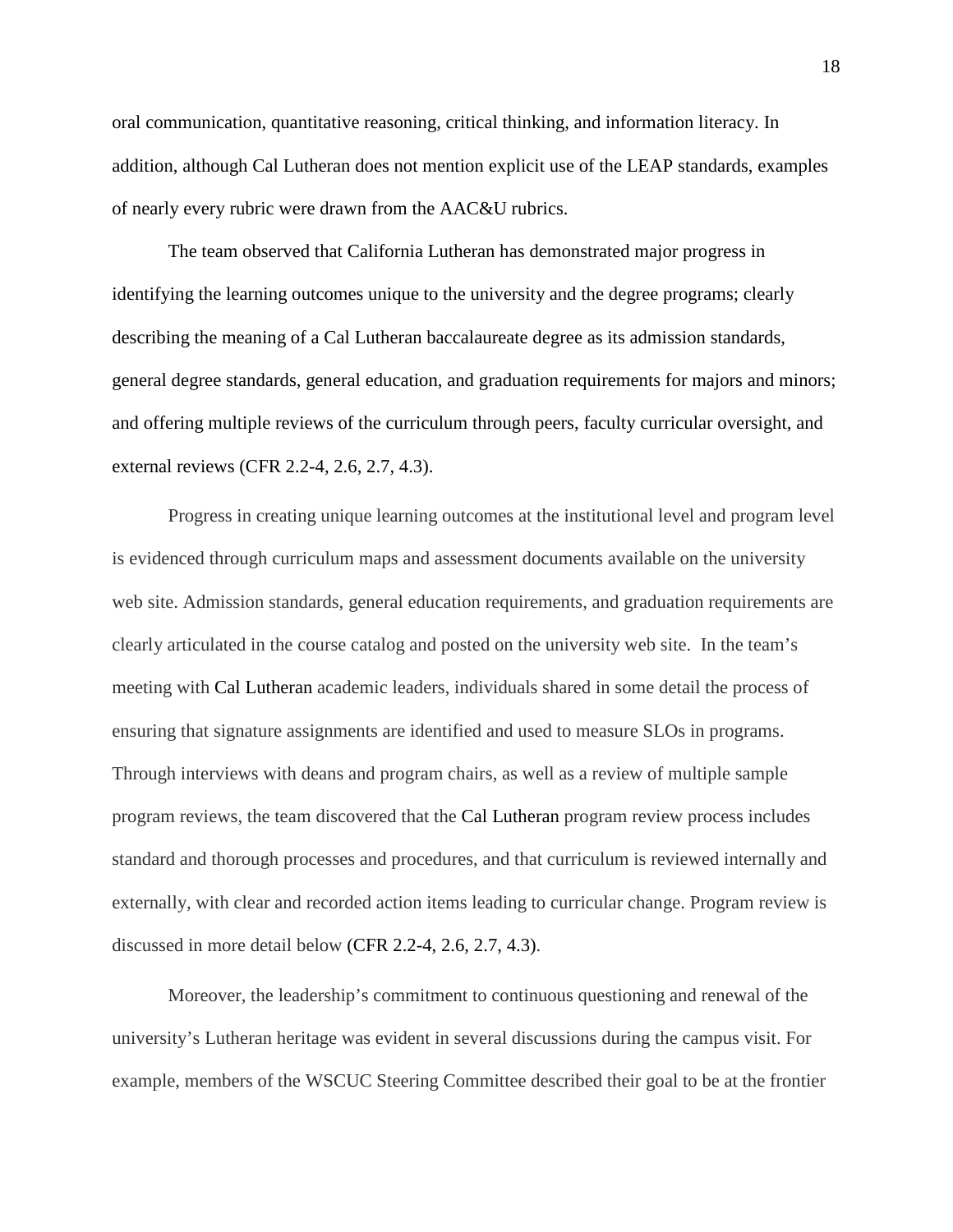of "what it means to be Lutheran," embracing "otherness," and "struggling with answering the question of how to be Lutheran" at this moment in the history of the university and the United States (CFR 1.1, 4.6).

The team suggests that Cal Lutheran continue to improve its communication and dissemination of information about the system of assessment and quality assurance that informs the meaning, quality, and integrity of its degrees (MQID). The university might benefit from building on its early work and consider adopting or adapting an institution-wide framework for understanding the meaning, quality and integrity of its degree programs.

Cal Lutheran should continue its progress in the assessment of student learning with a consistent practice of including institutional level learning outcomes (ISLOs) and program level outcomes (PLOs) into course syllabi. The team found in interviews that this practice is currently inconsistently applied across courses and programs. This practice raises awareness of the need for tying course level outcomes (CLOs), to PLOs and ISLOs in an intentional and purposeful way, rather than the current practice of "infusing" courses and programs with learning outcomes (CFR 2.3-4, 2.6).

Finally, the meetings with the Core-21 Committee suggested that there is interest in assessing the general education curriculum and requirements. The team encourages the faculty to lead these discussions and map the institutional learning outcomes to the general education experience. The team was not able to meet the taskforce for Core-21 but the team was aware that a structure existed with the charge of reflecting and analyzing the future of the general education. The team would also encourage this taskforce of faculty to benchmark and articulate a clear timeline for completing this effort to the campus; as the future of Core-21 is at the core of understanding the Cal Lutheran academic experience for all undergraduates (CFR 2.2a).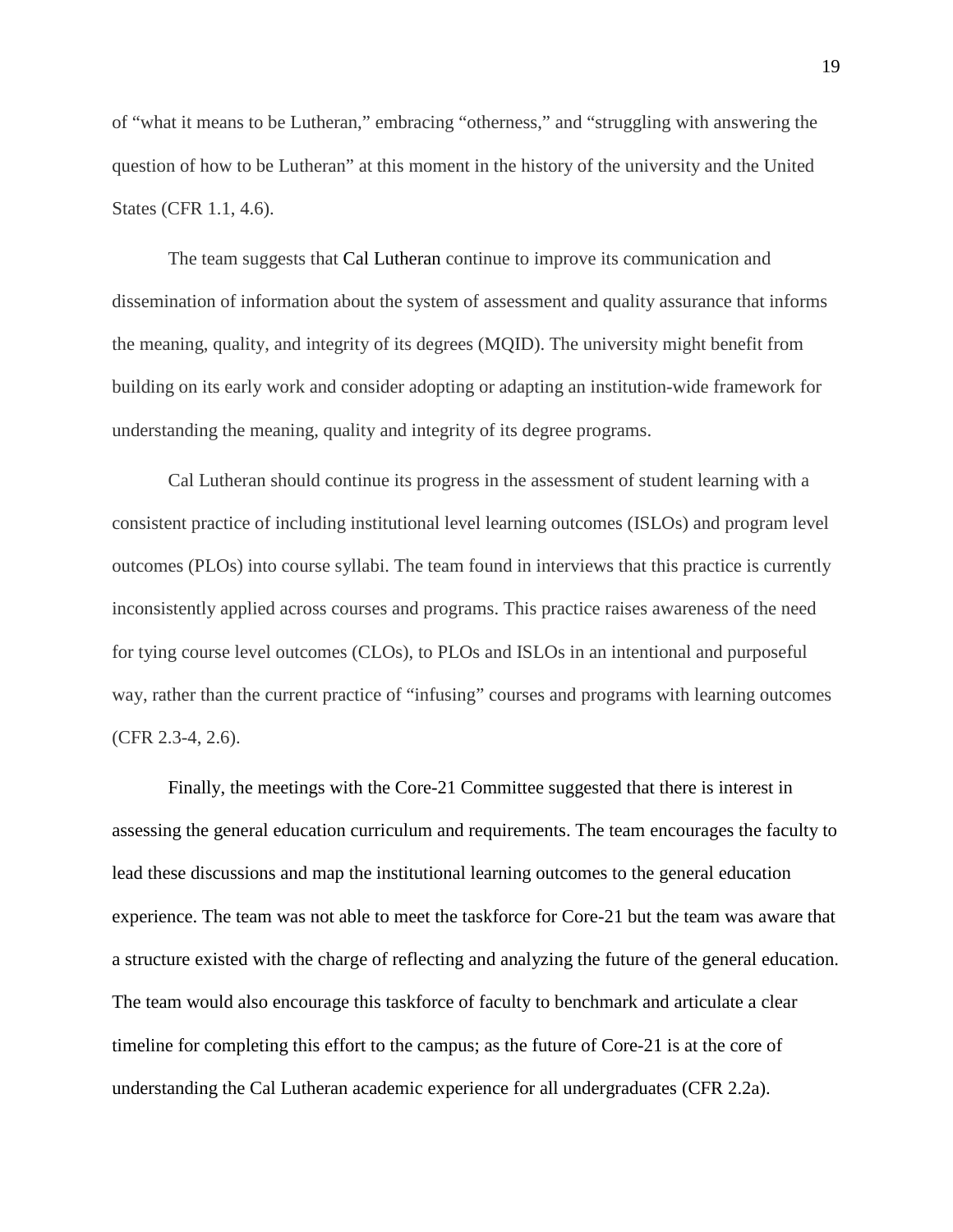# **D. Component 4: Educational Quality: Student Learning, Core Competencies, and Standards of Performance at Graduation**

The institutional essay on Component Four discusses the methods the university uses for direct measures, including institution-level SLOs, signature assignments in each course that map to SLOs, General Education Core outcomes, program reviews, and multiple indirect measures such as the National Survey of Student Engagement.

Through evidence provided in appendices to the self-study, as well as probing in interviews with faculty and program chairs, the team was pleased to see that the university has embedded Student Learning Outcomes (SLOs) into program requirements and courses; ensured that assessment of SLOs for 2000-2006 was done in a comprehensive manner; and mapped SLOs to WSCUC core competencies (CFR 2.2, 2.4, 2.6, 2.7, 4.3).

Nearly 15 years ago, Cal Lutheran began collecting data as evidence to demonstrate student achievement of learning outcomes through the Written Communication, Information Literacy and Critical Thinking (WIC) project. The institutional report presents strong evidence and a detailed description of the focus on information literacy. With respect to the areas of written communication and critical thinking, the team learned during our campus visit that the faculty have recognized that the Core-21 is due for an "overhaul" and that the faculty who initially oversaw the Core-21 creation are largely retired, and many newer faculty members do not feel invested in the framework. The faculty is now planning a task force to revisit the Core-21 and its associated core competencies (CFR 2.2a).

To date, signature assignments to demonstrate this achievement have been identified and mapped to SLOs in some, but not all programs. The team encourages Cal Lutheran to continue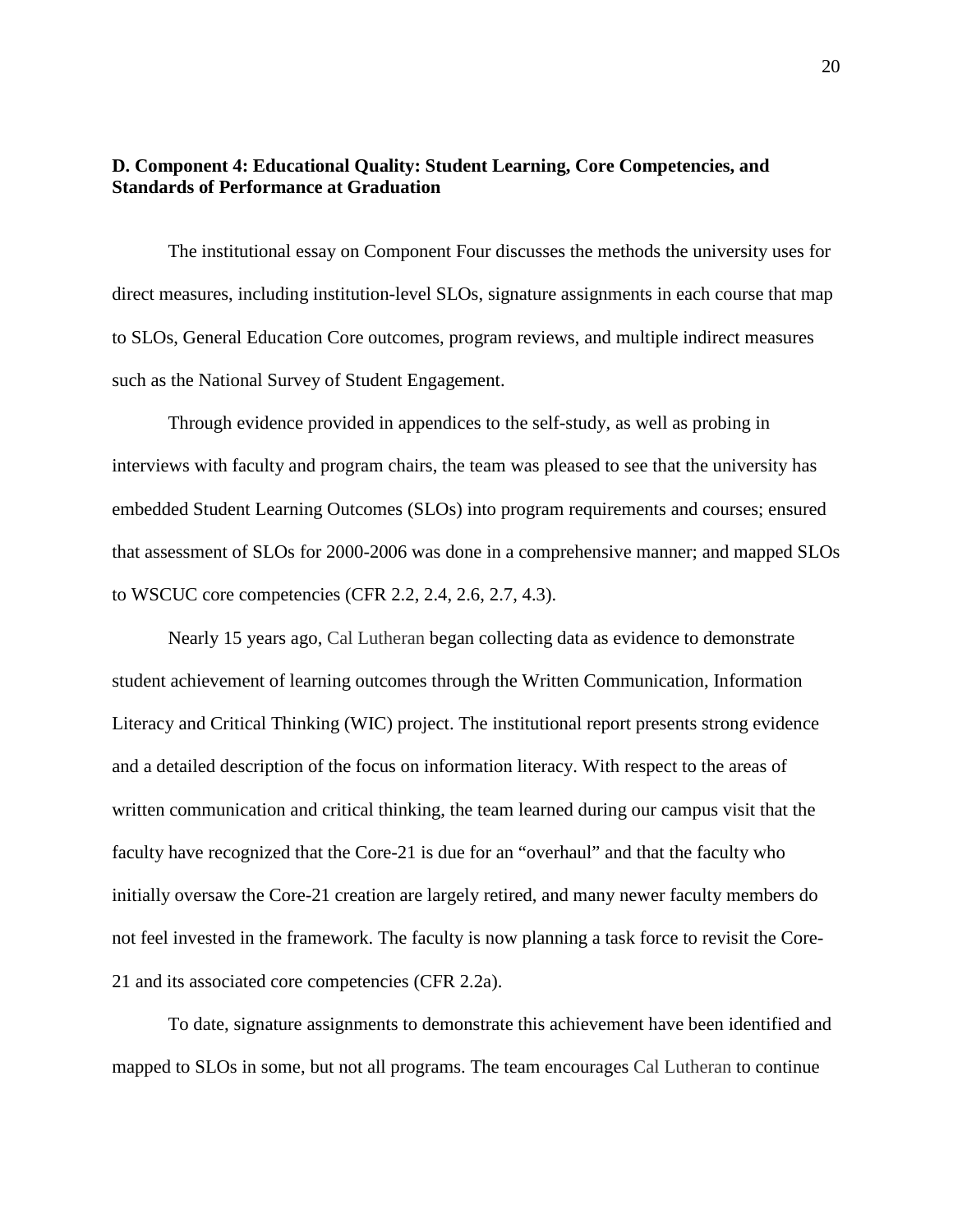its work to ensure ongoing and consistent attention to measuring the five core competencies – writing, oral communication, quantitative reasoning, critical thinking, and information literacy. Cal Lutheran graduates demonstrate having met the core competencies through the SLOs described above, through successfully completing the required Core-21, and through triangulation of SLO signature assignment scores with National Survey of Student Engagement data. In addition, each CLU student is expected to graduate with a clear sense of vocation in that they know how they will use their educational experience to have a positive impact on society. The demonstration of having met this graduation requirement begins with the First Year Experience course, continues in faculty advising, and is reinforced in multiple co-curricular activities that are indirectly assessed through surveys (CFR 1.2, 2.2, 2.4, 2.6).

#### **E. Component 5: Student Success: Student Learning, Retention, and Graduation**

The collaboration among a number of dedicated offices and individuals has contributed to the significant overall progress of student success at Cal Lutheran in the last few years. Under the leadership of the provost, the offices of Educational Effectiveness and Institutional Research, Student Success, the Registrar, and various colleges and programs coordinated their plans and provided information and guidance to faculty and students. The well-coordinated efforts resulted in improved student success and better assessment of student learning outcomes, retention, and graduation. The outstanding work of the Office of Educational Effectiveness and Institutional Research was particularly commendable. This team of professionals provided the leadership and expertise that were instrumental in spearheading the learning outcomes assessment and program review processes, and the university has made significant progress since the last comprehensive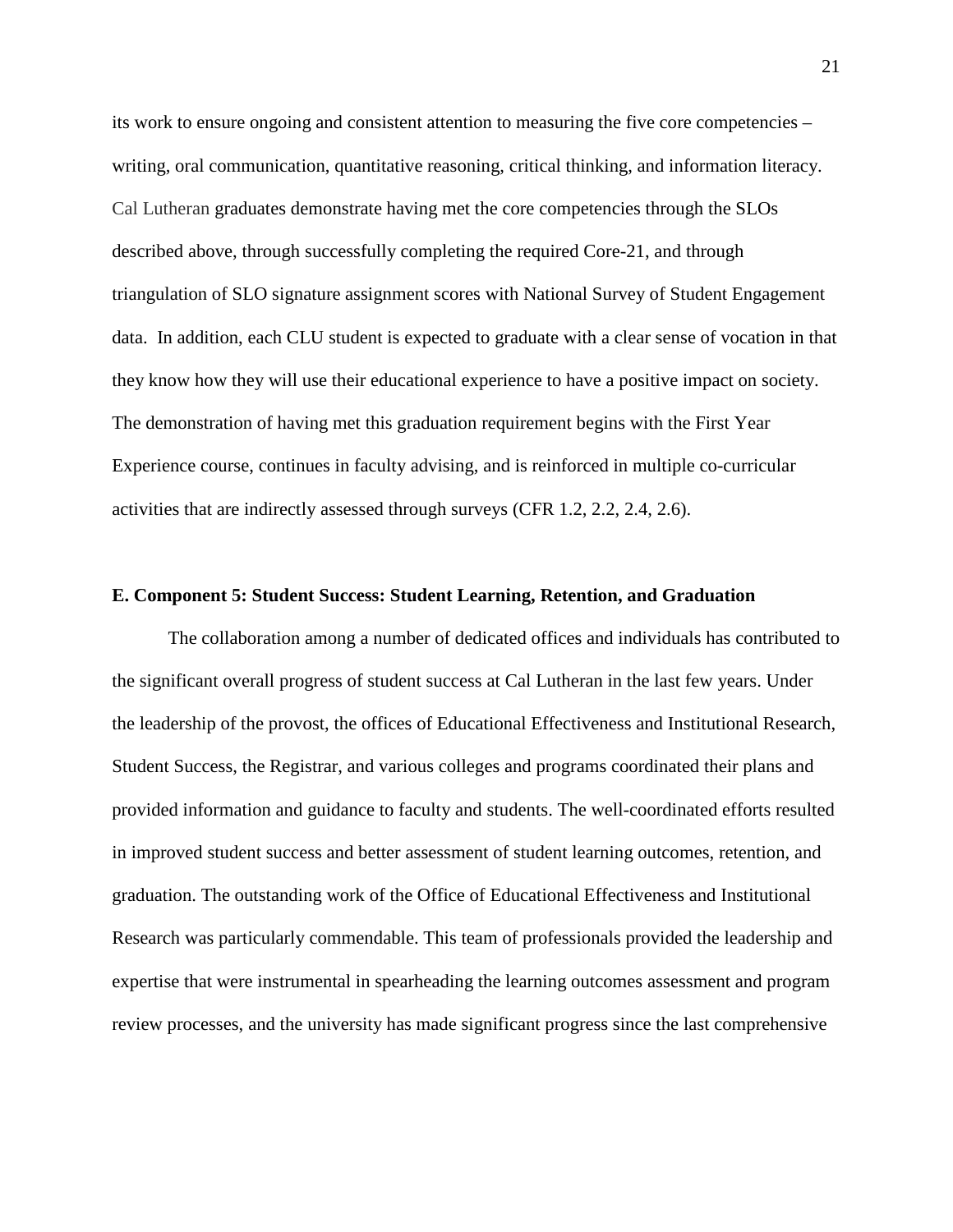review. The office also collects comprehensive data sets on student retention and graduation that were valuable for outcome assessment and academic planning (CFR 1.2, 2.7, 2.10).

Cal Lutheran defines student success as the students' ability to persist, make continuous progress toward and complete a credential, certificate or degree program. For traditional undergraduate students, student success includes continuous enrollment and degree completion. Recognizing that non-traditional undergraduate and graduate students may experience family and career demands that require non-enrollment for a short period, the university defines success as maintained enrollment within an academic year rather than continuous, semester-by semester enrollment.

The institution appointed a Director of Retention in 2007 and formed a team of key administrators and faculty members to focus on a comprehensive student success study. The resulting Cal Lutheran Retention Reports "One Student at a Time" and the "Student Achievement Report" offered the staff, faculty, and decision-makers an insightful data source to plan for improvement. To improve the four-year graduation rate among students in the traditional undergraduate programs, Cal Lutheran introduced the "4 to Finish" Graduation Guarantee Program to motivate and assist students to complete their programs in four years. This is a relatively new program but some early outcomes have demonstrated its potential effectiveness. The program provides motivation and planning assistance to students, even in the situation wherein the students were not able to complete their degree in four years. It is commendable that Cal Lutheran has taken a comprehensive and focused effort to measure and share student success rates. The student success team has learned from many of its past and ongoing initiatives and continues to explore multiple ways to improve the outcomes (CFR 2.10, 2.12, 2.13).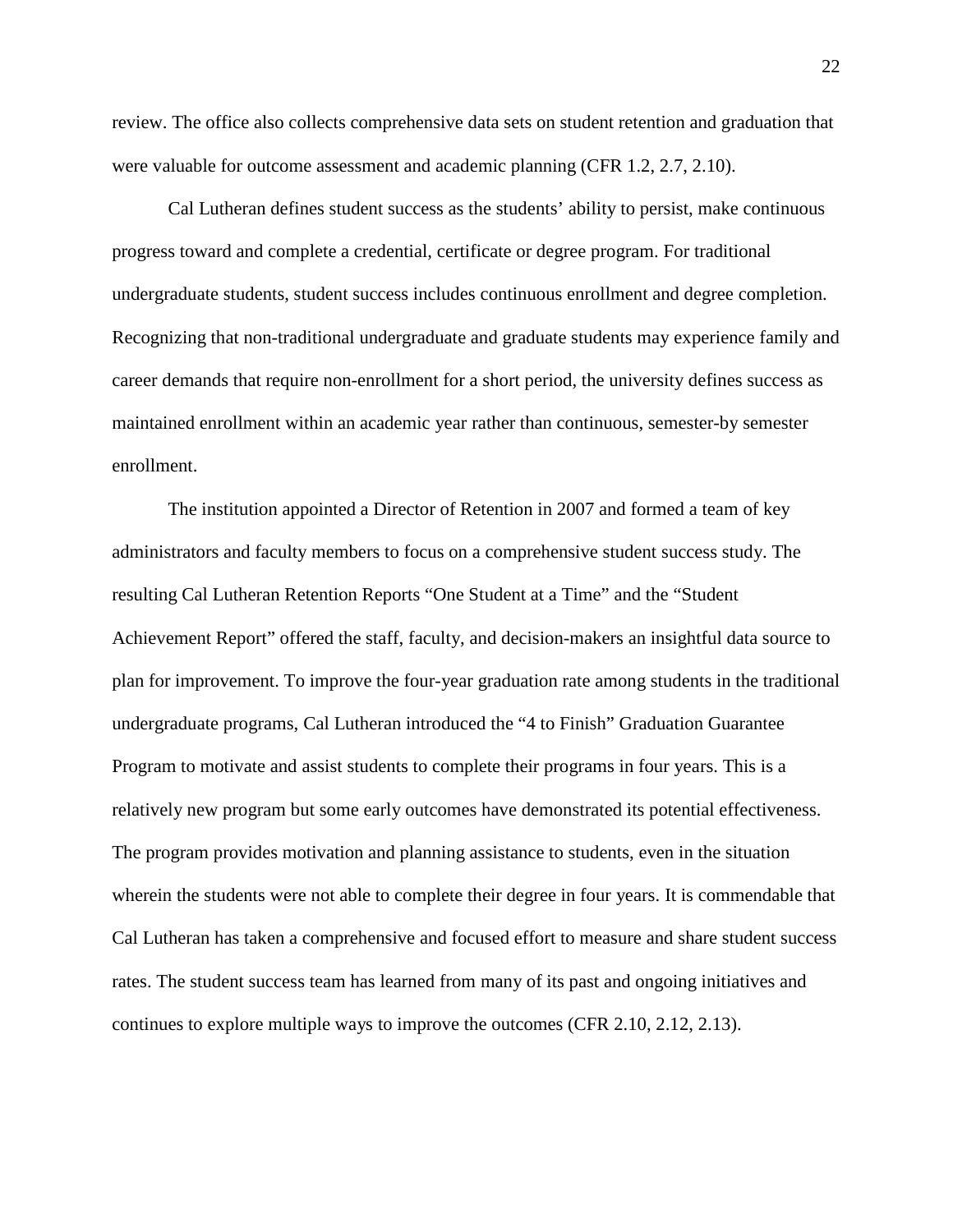The institution reported a second-year retention rate of 85 percent and an overall six-year graduation rate of 70 percent for 2013. The four-year graduation rate increased from 58 percent in 2013 to 67 percent in 2014, reflecting a multi-year effort to improve the four-year graduation rate. The overall retention rate and graduation rates are not significantly different from the institution's comparison group; however, there was noticeable deviation among subgroups of students. The most significant gap exists between the overall rates and those of the African-Americans and Pacific Islanders, as demonstrated in the Institutional Summary Report. There is no clear evidence that the offices in charge of the student success efforts have identified specific factors contributing to the lower success rates among the African-American and Pacific Islander students, or are engaged in a targeted approach to their retention and success. Although efforts to analyze the needs of African American male students have begun, it is critical for Cal Lutheran to study this significant achievement gap and establish a measurable goal and timeline to narrow the gap (2.10).

# **F. Component 6: Quality Assurance and Improvement: Program review, assessment, use of data and evidence**

California Lutheran has been able to improve the program review process with the integration of action plans into the budgeting and planning requests (CFR 2.4, 2.7, 4.1, 4.6). The availability and standardization of data that are presented to programs has helped inform the planning and review process for departments at all levels of institutional planning (CFR 4.2). The process and structures are clearly articulated to the faculty, which is a necessary condition for sustained assessment efforts (CFR 2.4, 3.3, 4.5). During the visit, many faculty members expressed support for and endorsed the role of the program review in making programmatic,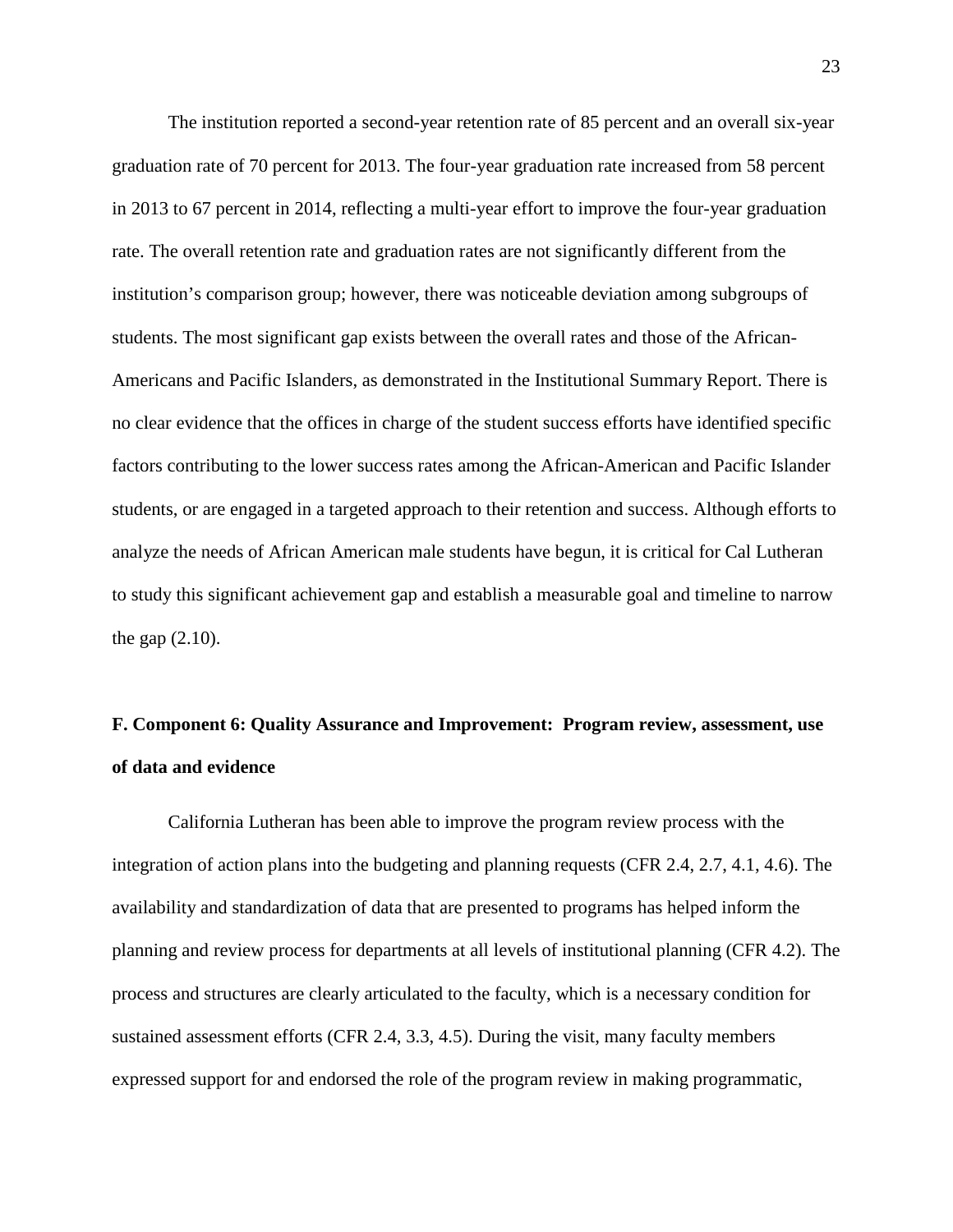curricular, and strategic decisions for their individual programs. They expressed a deep appreciation for the expertise and support of the EEIR staff and were genuinely enthusiastic about the transformative experience in preparing the self-study as well as the external visit itself.

The assessment of the program review process has resulted in tangible, demonstrable changes for all constituents including, but not limited to: adjusting program review schedules, adding meetings with key administrators, updating guidelines and forms, and having a more formalized process for departments that request postponements (CFR 2.3, 2.4, 2.7). Raising awareness of outcomes and assessment through poster sessions and campus-wide development opportunities are also noteworthy and creative.

In deeper examination of program review samples, however, the team noted the wide range in terms of the quality and depth of these reviews in informing curricular and programmatic changes. The program review process is an intensive one, and there is a delicate balancing act between the current state and assessment culture within any specified department and/or program and the openness of faculty to change. Continued training and preparation, along with sharing of best practices and support from the EEIR office and widely-communicated expectations for review standards and follow-up, will go far to enhance consistency, and the university is doing much in this regard. The process may also benefit from expanding the single external reviewer to a team-model allowing for multiple perspectives. If the cost is too prohibitive, the institution may consider a team made up of one external member and two other internal faculty members from different but related disciplines. Departments may also want to consider how to include their adjunct faculty members in the program review process to ensure full participation – at least for those who have served in the department for an extended time period.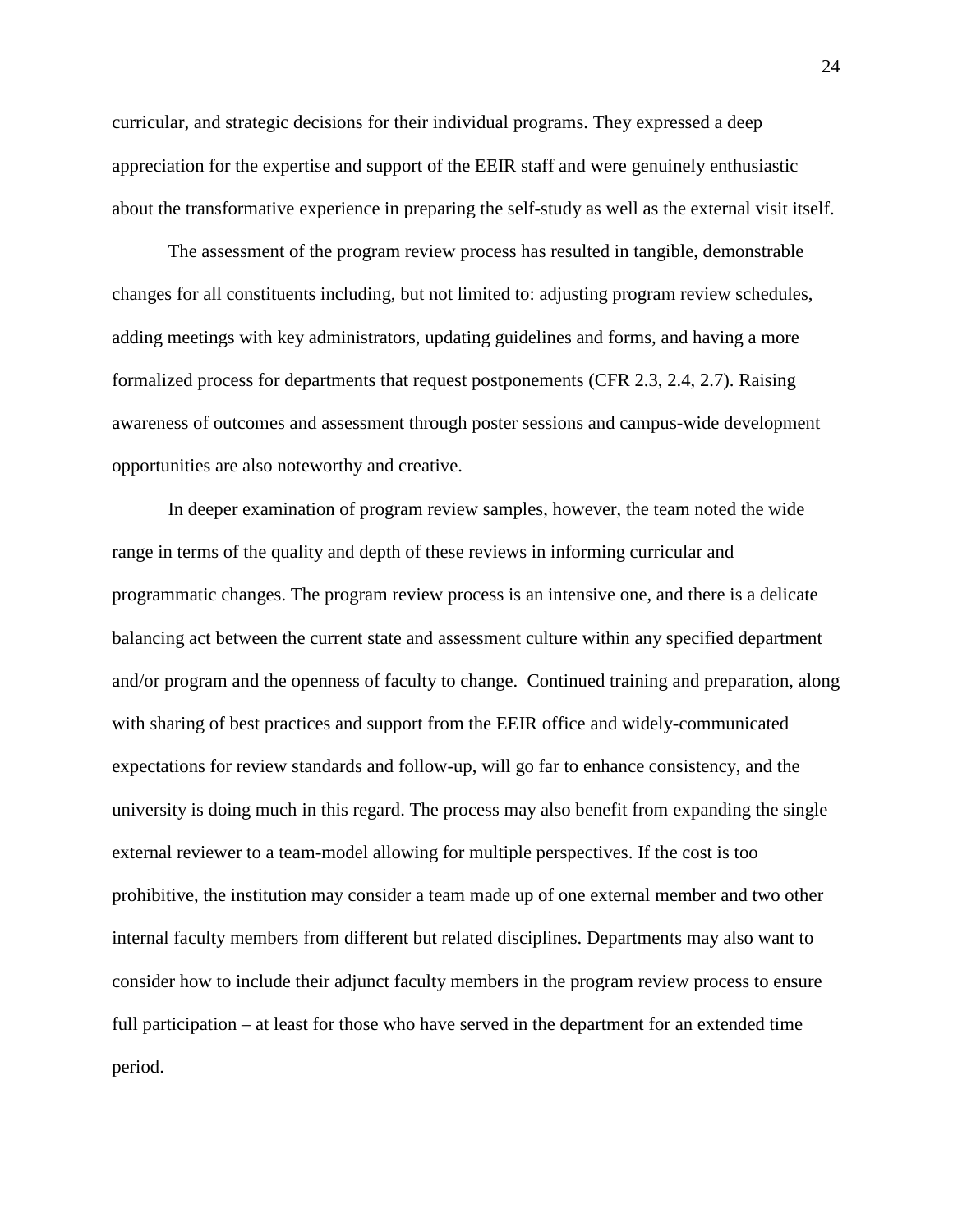Finally, many faculty members expressed concerns regarding the follow-through and action plans that conclude the program review process. They supported the idea of having progress reports annually or bi-annually where they could revise, update, and modify the action plans to best reflect the actions taken and changes made since the initial draft. A formalized, systematic process for preserving this type of institutional memory and conversations within a department could be helpful to all involved. In general, there was great enthusiasm for the program review process and for the impact the process has on the learning and shaping of the student experience (CFR 2.3, 4.1, 4.3, 4.4, 4.6)

Cal Lutheran has clearly shown an institutional commitment to centralizing the institutional research capacity within the senior ranks of the administration (CFR 4.2-4.7). The stability and expertise of the EEIR staff is one of the most notable strengths of the institution. Relying on the expertise of a well-staffed, knowledgeable, and intentional EEIR for data-driven decisions is important, as referenced by various university constituents. For example, faculty and chairs described a very responsive EEIR team that assisted faculty in the program review process by monitoring progress, providing structure and data analysis, explaining and analyzing relevant data points (e.g. enrollment patterns, major demographics, graduation rates, etc.) and ensuring compliance with state and federal requirements for each individual program and degree. The EEIR team also provides consulting to individual faculty on a wide variety of research needs and provides access to the data warehouse for self-service. In all of the meetings, all constituents knew where to go to request institutional data and the EEIR staff's reputation as being responsive, professional, and timely were touted as their greatest strengths.

All higher education institutions are being affected by "survey fatigue" and the reliance on indirect evidence to satisfy assessment efforts. Like other institutions, Cal Lutheran would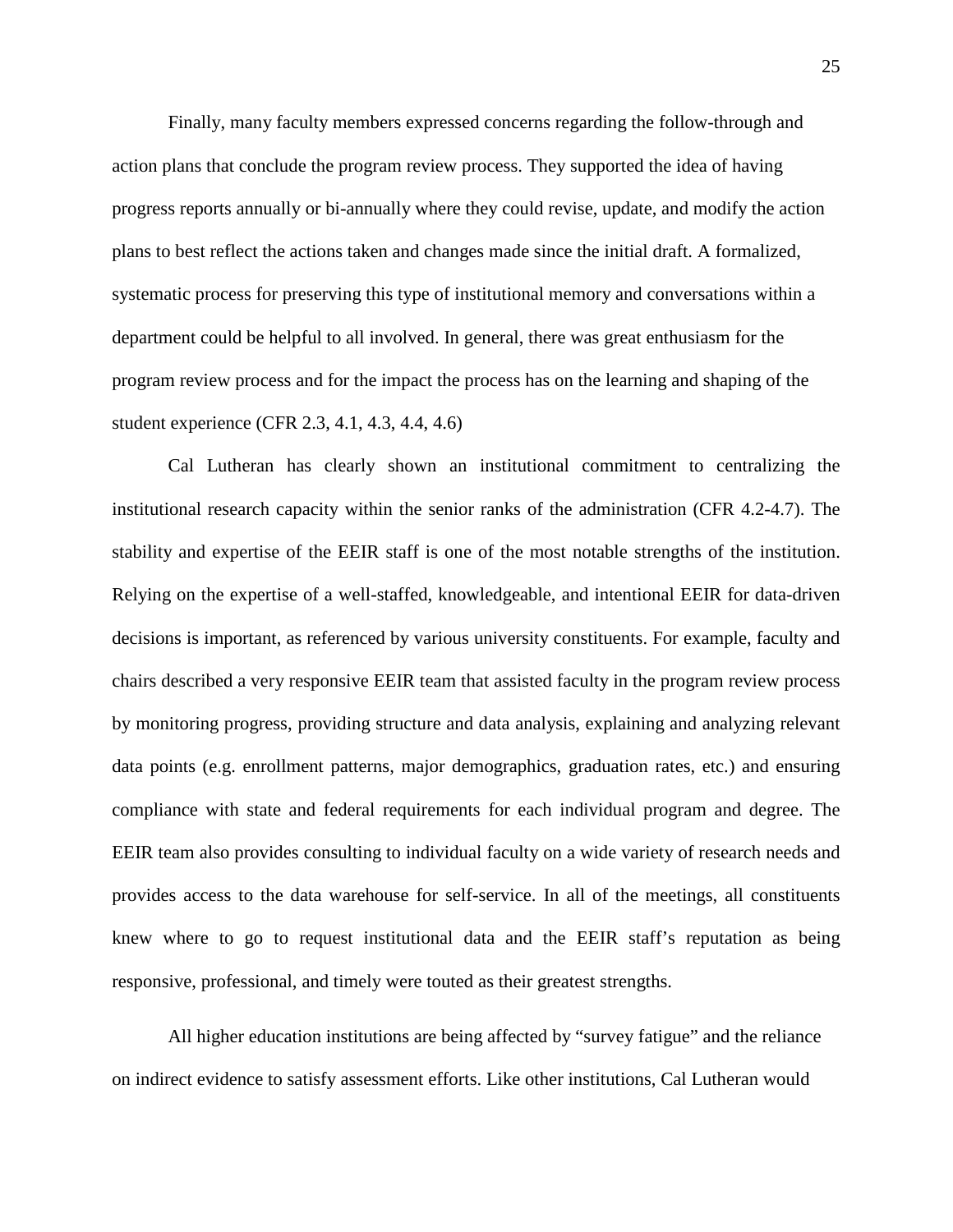benefit from an assessment of the usefulness of the data that are being collected through the surveys at Cal Lutheran. Consistently low response rates seem to suggest there may be room for the campus to be more strategic and thoughtful about sampling, coordinating, and marketing the various surveys, forms, and/or other requests for student, faculty and staff input and opinion. Furthermore, many constituents on campus are not aware of the results from these surveys. The team heard several suggestions for dissemination of results, including: a presentation and forum where the audience is able to interact with the findings, infographics and other summarized reports, mechanisms for self-service data access, and a careful consideration of how various populations might engage with the results. Faculty members shared that, while these data are available to them, they would value more assistance from EEIR in making better use of the data in order to triangulate their own program review results. One staff member recommended that the EEIR team revive a past practice of large meetings to review and discuss surveys, so all could better understand and determine how best to use the results.

The EEIR staff has a firm grasp on short- and long-term projects and priorities for the campus. These range from developing more effective dashboards to streamlining data collection, analysis, and reporting efforts. The office has also begun planning for an office program review and is modeling for administrative assessment cycles and processes.

# **G. Component 7: Sustainability: Financial Viability, Preparing for the Changing Higher Education Environment**

Based on the most recent audited financial statement (for the year ended May 31, 2014), the institution's financial viability has improved significantly in the past five years. Cash and cash equivalents increased from \$13.4 million to \$48.2 million, net assets increased from \$114.1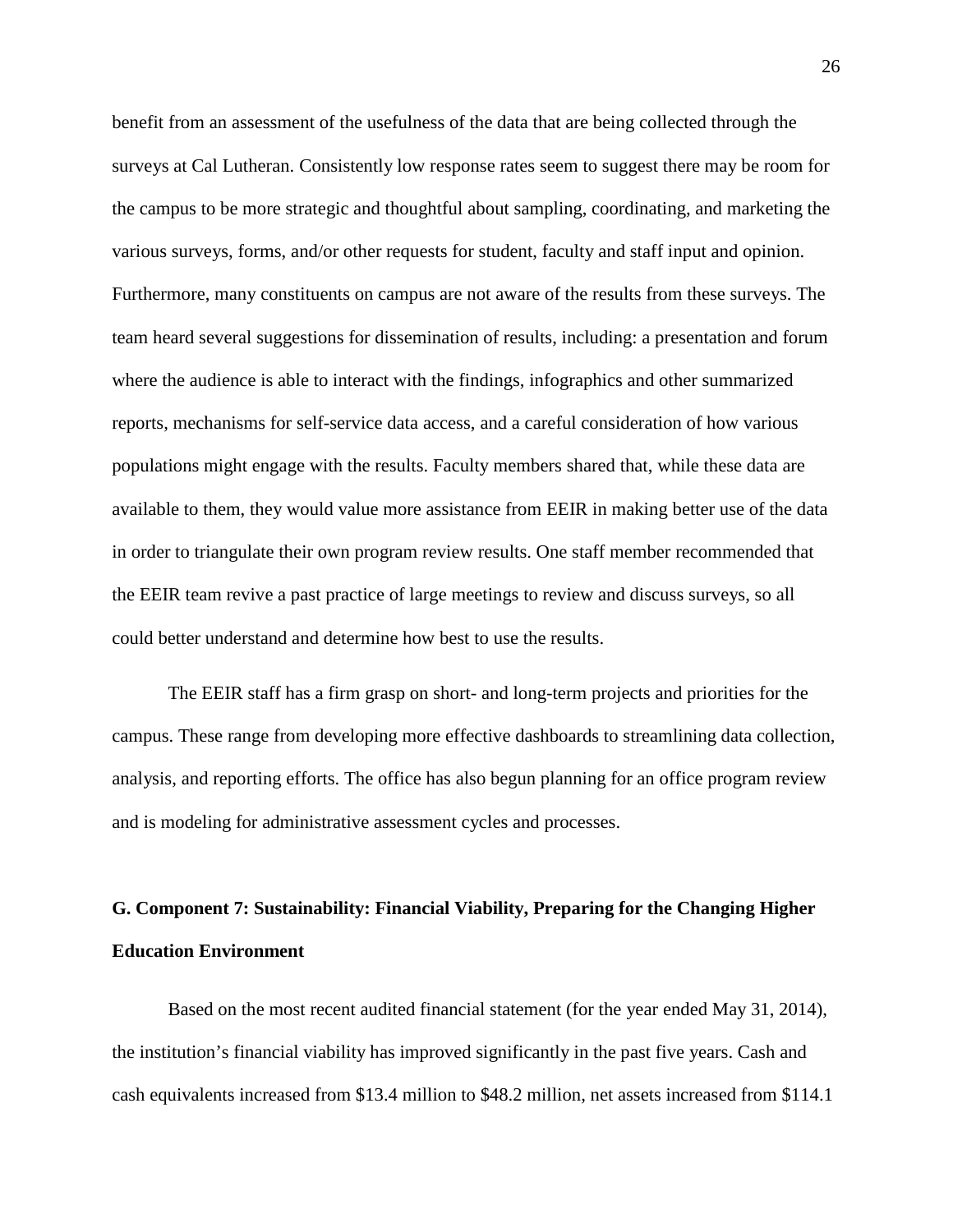million to \$215.3 million, and endowment grew from \$41.8 million to \$86.2 million. The more favorable economic and market conditions in California have contributed to the improved financial position; additionally, the institution's efforts in new program development and student recruitment have yielded higher student headcounts and higher tuition revenues over the past five years. Tuition rate increases and an increase in student enrollment have resulted in a significant increase of net revenues and improved the financial viability of the institution. Thanks to the capable fiscal and budget management, Cal Lutheran is financially sound and well positioned to sustain its quality educational operation (CFR 3.4, 3.5).

Responding to higher enrollment, as mentioned above, Cal Lutheran has increased the number of full-time faculty members as well as the overall increased number of sections and percentage of student credit units taught by full-time faculty.

Cal Lutheran currently has 190 full-time faculty members and 253 part-time faculty members for 35 undergraduate majors, 16 master's degrees, 13 credential and certificate programs, and three doctoral degrees. In response to previous WSCUC substantive change reviews, Cal Lutheran has focused its faculty-related efforts to limit faculty overload and mentor faculty engagement in online teaching. The number of full-time faculty was significantly increased from 2009 to 2012, along with an increase of salaries (CFR 3.1).

A noticeable fact is that these improved financial outcomes and investment in faculty and staff were achieved without significant incurrence of long-term debt. While the combination of a high growth of revenues and limited increase (or decrease) of long-term debt yields a positive financial position, it is critical that Cal Lutheran continues to invest in infrastructure and educational facilities to sustain and support the student population growth and changing modes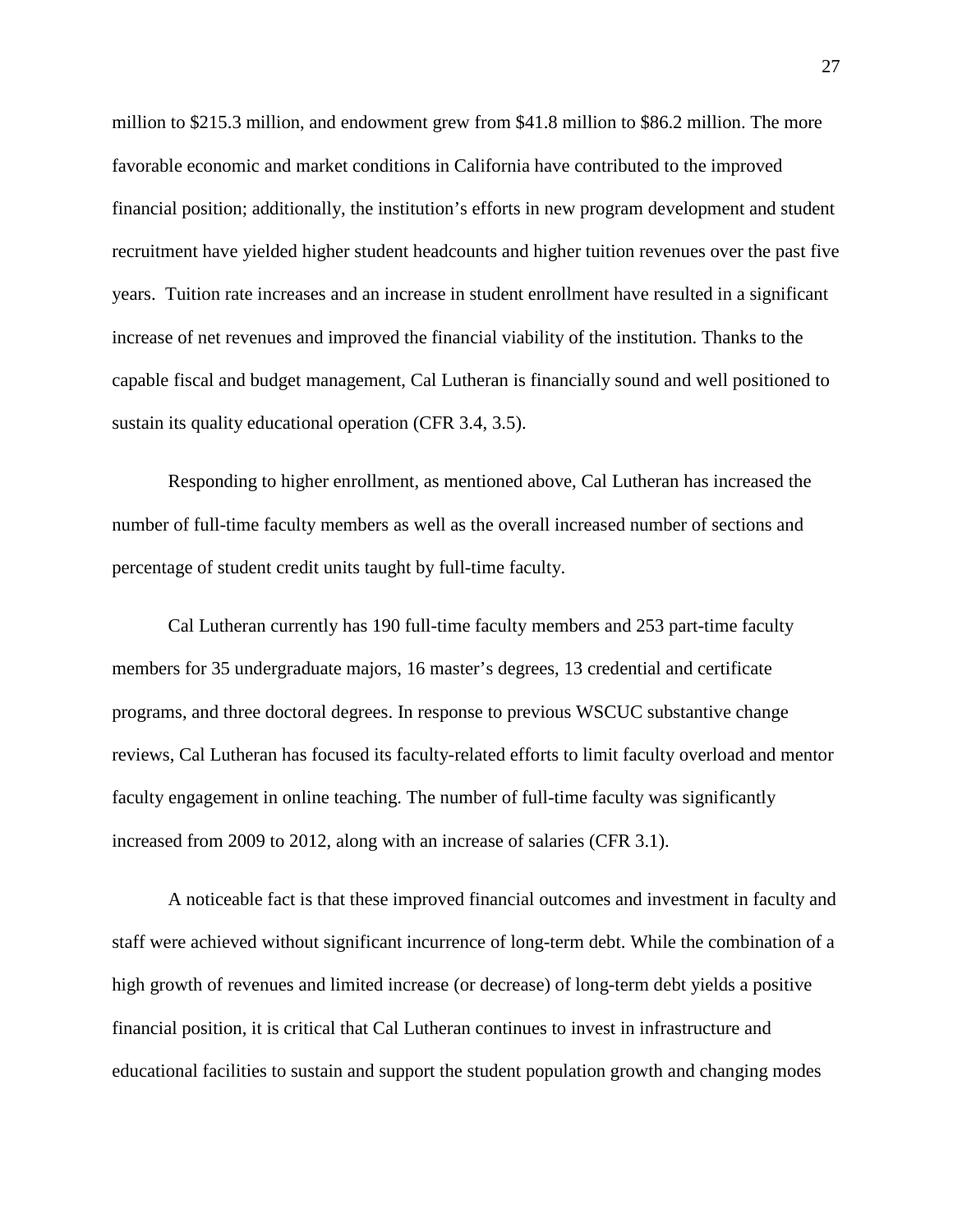of education delivery. Since 2006, Cal Lutheran has improved and added a number of facilities, including a sport and fitness center, a baseball field, a new facilities building and yard, and stadium and gallery, and the Swenson Center for Social and Behavioral Sciences. The team also learned about plans for future program space and new buildings for art and art history as well as the sciences.

The main campus in Thousand Oaks is approaching its capacity to accommodate the increased student enrollment and the associated increases in numbers of faculty and staff. It would be difficult for the university to continue the enrollment growth in its traditional, onground programs without a significant investment in academic facilities and offices for faculty and staff (CFR 3.1, 3.4, 3.5).

To cope with the increasing need for classroom space, Cal Lutheran revised its class schedule to introduce more flexibility, which resulted in increased classroom capacity by over 100 class slots, without building additional classrooms. The arrangement has provided more flexibility to scheduling and relief to the need for classrooms. The university has also significantly strengthened its online and offsite education program offerings through the Bachelor's Degree for Professionals and a number of graduate programs.

To improve pedagogy and educational quality, in light of the increased online and hybrid courses, Cal Lutheran has expanded its instructional mentoring and support for faculty. The team observed that the institution has expanded services of the Center for Teaching and Learning (CTL) by appointing a full-time CTL director, a director for distance learning, two instructional designers, and an instructional tech support. Well-qualified leaders and competent staff of these offices have provided systematic and comprehensive training to all faculty members engaged in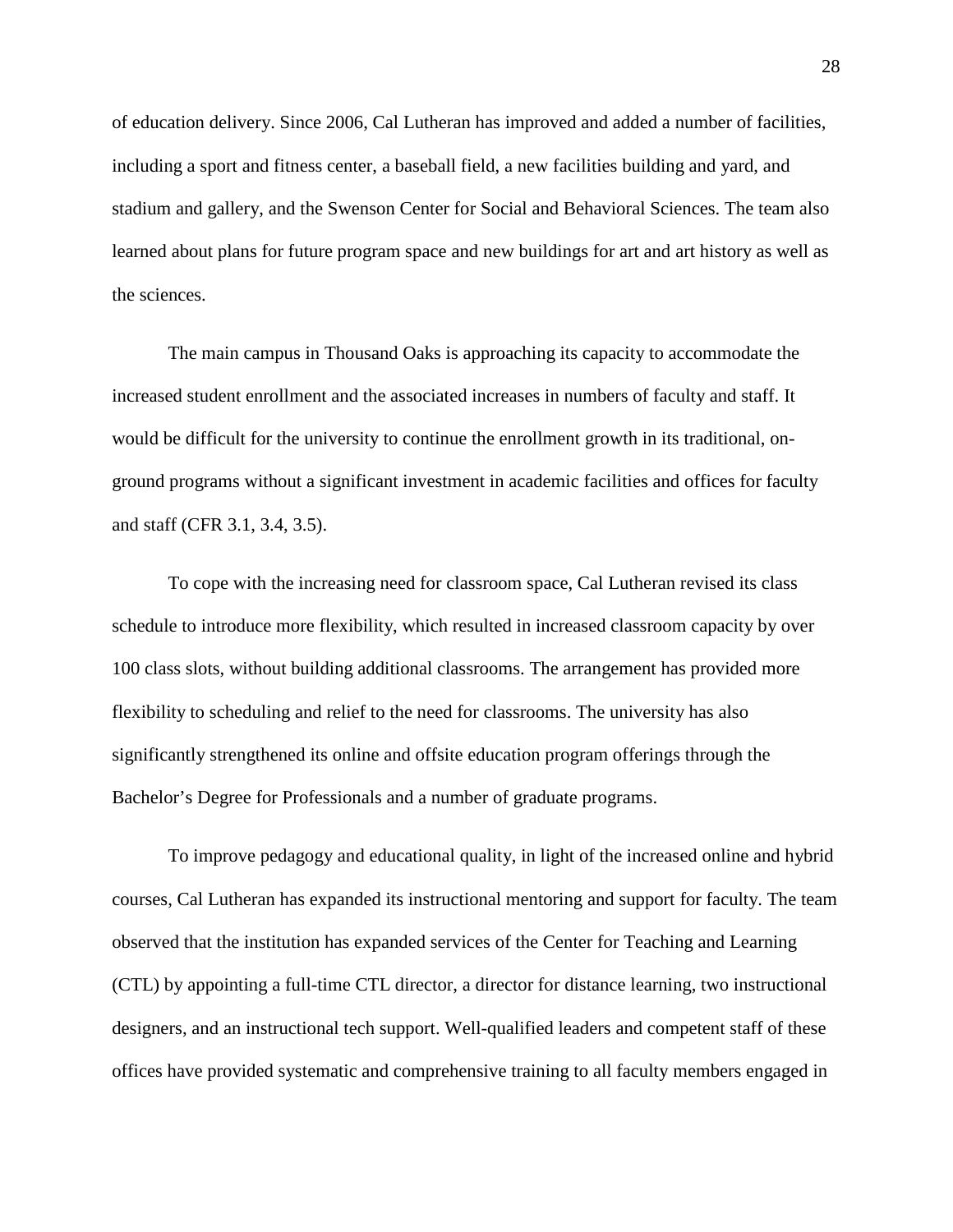online and hybrid teaching. Based on observation and review of the course training materials, the team concluded that faculty members have received adequate preparation and qualification before the assignment to teach online or hybrid courses. The CTL and the Director of Distance Learning regularly monitor instructional activities online to assure educational quality and to provide needed assistance to instructors. University curriculum and course oversight committees, such as the Educational Effectiveness Committee, also rely on the CTL's expertise to evaluate new course proposals and monitor educational effectiveness through the assessment and program review processes (CFR 3.1, 3.3, 3.5, 4.1, 4.2, 4.3, 4.4, 4.5, 4.7).

Cal Lutheran also offers graduate programs at various satellite sites in Oxnard, Woodland Hills, Westlake, Santa Maria, and in Berkeley through the recent merger with the Pacific Lutheran Theological Seminary (PLTS). These centers are geographically closer to the areas of student concentration to reduce commuting and quicker responses to student demands. Some of these additional locations could also relieve the increasing pressure on space for classrooms and offices on the Thousand Oaks campus. Facilities and services at satellite sites are generally adequate for the programs offered, and the team heard about procedures to assure that faculty members and staff are available to provide services and advisement to students at these locations. The team observed that the university has been responsive to facilities and other support needs at satellite locations. For example, new offices for full-time faculty, student work areas, and classroom facilities have been recently added to the Oxnard campus, and a writing center staff person is available every day to the students who spend most of their time at the Oxnard site. Due to the rapid growth in graduate program enrollment and the expansion into new locations, Cal Lutheran has had to address a number of logistical and facilities challenges associated with newer locations, in particular the Westlake facility (for example, parking limitations). The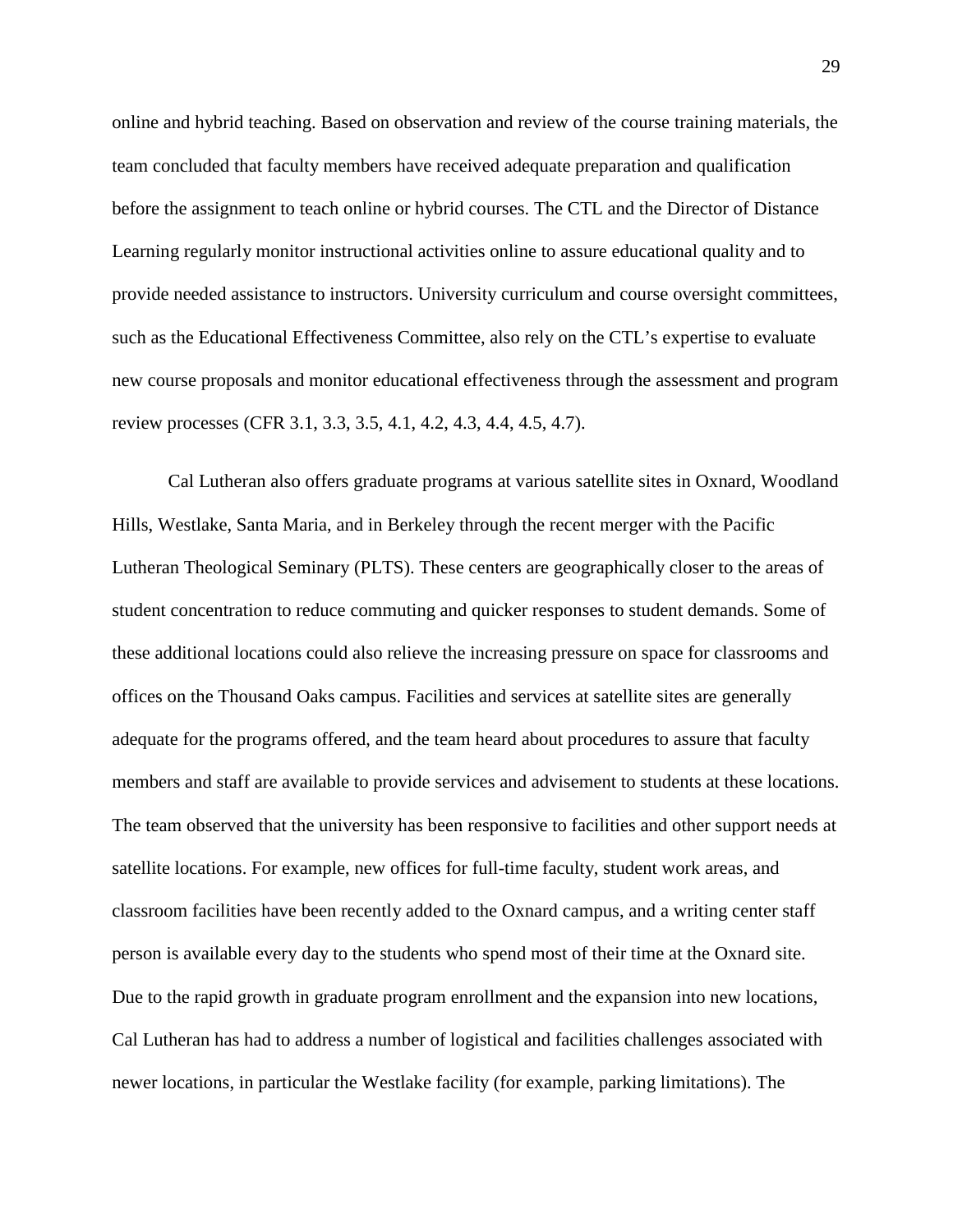institution needs to continue monitoring the support and facility conditions, and to solicit feedback from the students, in order to ensure a safe and effective learning environment for student success (CFR 3.1, 3.2, 3.5).

The team observes that Cal Lutheran has taken steps to strengthen and realign its graduate programs since the previous review. For example, the Graduate School of Psychology encompasses all graduate programs in the fields of psychology as well as the new Doctorate in Clinical Psychology (Psy.D.), which was established with an emphasis on full-time faculty as well as achievement of accreditation by the American Psychological Association (with a visit scheduled in 2015). Other "orphaned" graduate programs were brought under the leadership and structure of the School of Management. These are significant steps toward assuring the quality and vitality of graduate education at Cal Lutheran, as is the recent merger with the Pacific Lutheran Theological Seminary.

The rapid growth of the graduate programs through distance education and expansion of multiple sites has created challenges that require a highly coordinated leadership structure. The individuals engaged in the graduate programs are subject experts and very capable in their areas of responsibilities; however, there is a need to fill critical leadership positions to better coordinate among various offices involved in graduate education. Cal Lutheran graduate programs are significantly different from the traditional undergraduate programs, and the growth, success, and quality of graduate education depend on an effective and concerted collaboration among the provost office, facilities, colleges and departments, the Center for Teaching and Learning, and student success offices.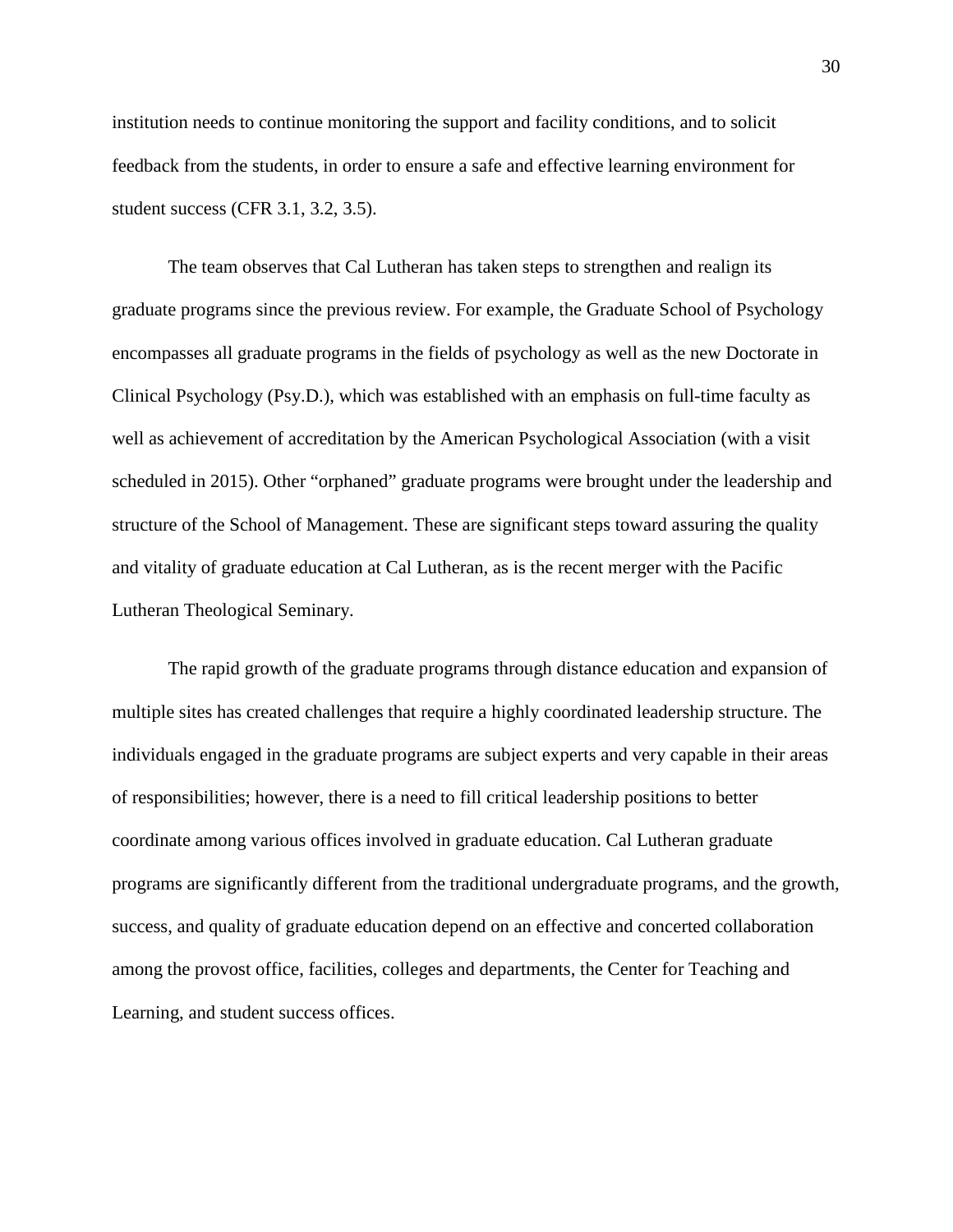Through its review of materials and conversations on campus, the team concluded that the current structure for graduate education within the university (with the understandable dominance of undergraduate programs) may not fully support the complexity of the graduate offerings, respond to the needs of graduate programs, or promote and enhance graduate education as a hallmark of Cal Lutheran. For example, the Graduate Council and the Graduate and Professional Education Committee (GPEC) have responsibility for the oversight of graduate education and quality assurance. But there is no one office whose purpose it is to advance graduate education as a whole and to represent graduate education in decision making and strategic priorities. A previous associate provost position with responsibility for graduate education no longer exists. The team heard small examples that reflect the larger issue: classrooms often locked on weekends, when graduate instruction may occur; no guarantee of representation from the graduate division (or discipline) on promotion and tenure committees; an emphasis on undergraduate student research with no corresponding broad focus or resources for graduate student research. Several people observed during our visit that while the GPEC functions well and plays a positive role, the structure to advance graduate education has not kept up with the reality of Cal Lutheran in 2015. Based on the growth and diversity of graduate programs, California Lutheran should reconsider the structure and leadership that supports and promotes graduate education at a high level at the university, in order to raise its profile, capacity and visibility (CFR 3.4, 3.5, 3.7, 4.3, 4.6, 4.7).

### **H. Component 8 Response: Co-Curriculum**

As a residential university, the student co-curricular experience is an equally important component to assess in the overall well-being of the student and his or her experience. Many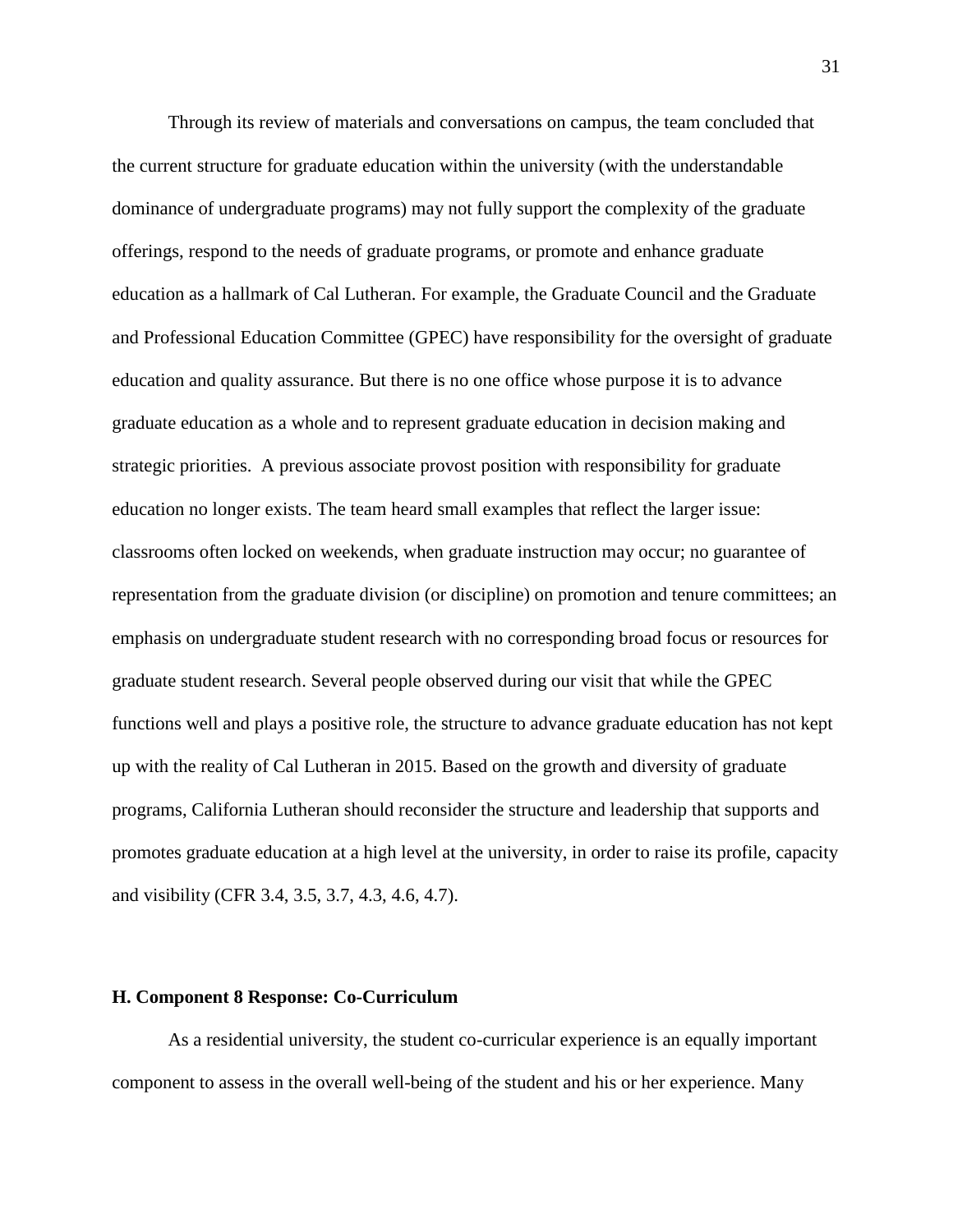offices at Cal Lutheran have demonstrated their commitment to contributing to the institutional learning outcomes through the alignment of program goals (CFR 2.11). These efforts seem to be at the beginning stages of the assessment cycle as they rely primarily on self-reflection and surveys (for example, pre-post designs and other evaluation forms to measure satisfaction). The co-curricular directors expressed a commitment to assessment, data-collection, and reporting. Some steps for systematizing assessment efforts for the co-curricular programs could include: Collecting and analyzing information for attendance and/or participation in key signature student affairs events and programming, reporting on goals and highlights for each of the co-curricular units in a collective annual report; and triangulating survey data, academic performance measures, and co-curricular participation.

There is an opportunity to move beyond the pre-post-survey design and self-evaluations and be creative in the type of direct evidence being collected within the co-curricular offices. Student affairs leaders mentioned their interest in engaging with a more rigorous program review model for co-curricular units. Triangulating these data to truly understand student success at Cal Lutheran will enhance the institution's ability to make strategic and impactful decisions (CFR 2.10-2.12).

First-year programming remains at the forefront of the programmatic concerns within student affairs. Ranging from orientation to the first-year retreat, students are well prepared to transition into college life. The first-year retreat, where 15-30 students are identified as needing more intentional space for building community and connecting with other students, is a unique effort to target disengaged first-year students. Initial anecdotal evidence suggests these students have been retained and are engaging both academically and socially. This type of intensive experience is meaningful and should be thoughtfully assessed. These cohorts can be followed to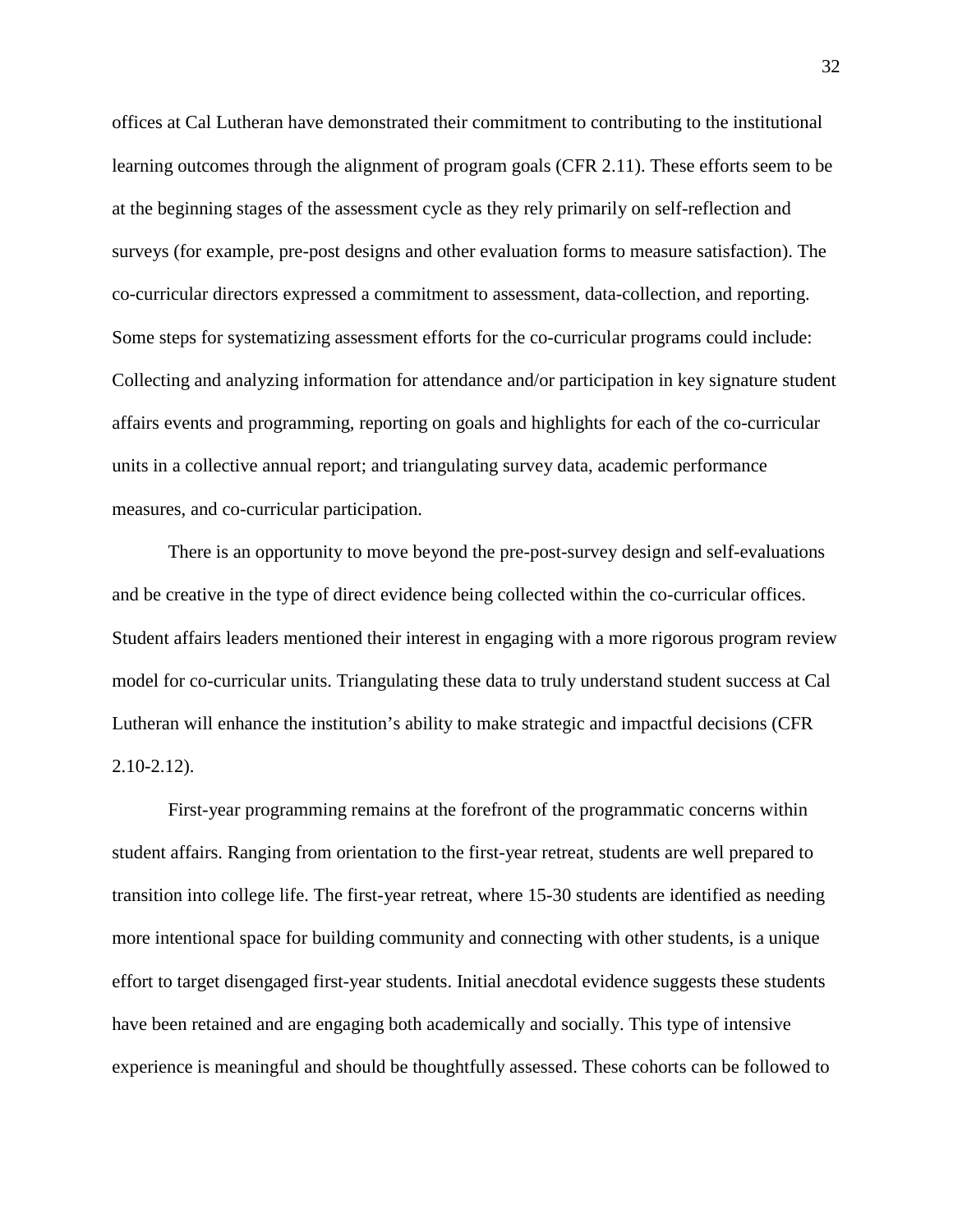understand outcomes beyond the first year. In general, the team's conversation with the student affairs staff suggested that there is an opportunity to think about programming for students beyond their first year. For example, some highlights of the co-curricular include a thoughtful assessment of international study abroad programs, the participation of over 50% of students in internships, and the sharing of information utilizing "The Hub" and other social media outlets.

There was some evidence to suggest that the evaluation forms resulted in informed decision-making. One staff member commented that the move-in date was changed after realizing the need to separate orientation programming days with the logistics of moving into residence halls. Students involved in the meeting reported that they understand the purpose of the events that are hosted by the institution as well as the overall learning outcomes associated with those events. They also reported that they feel that they have a voice in the co-curricular programming.

The team would have benefitted from hearing from more students in terms of their cocurricular and academic experiences. Unfortunately, only four students (three of whom are also staff members) attended the student forum, and thus we could not gauge the anecdotal evidence of the student experience at Cal Lutheran. Echoing the findings from the self-study, more documentation of the continuous assessment conducted within each unit would support the integration of institutional learning outcomes within the co-curricular sphere.

### **I. Component 9: Reflection and Plans for Improvement**

The concluding essay of the California Lutheran University *Institutional Report* highlights progress since the 2007 review, in particular in the areas of the assessment of student learning (including the articulation and measurement of program learning outcomes and student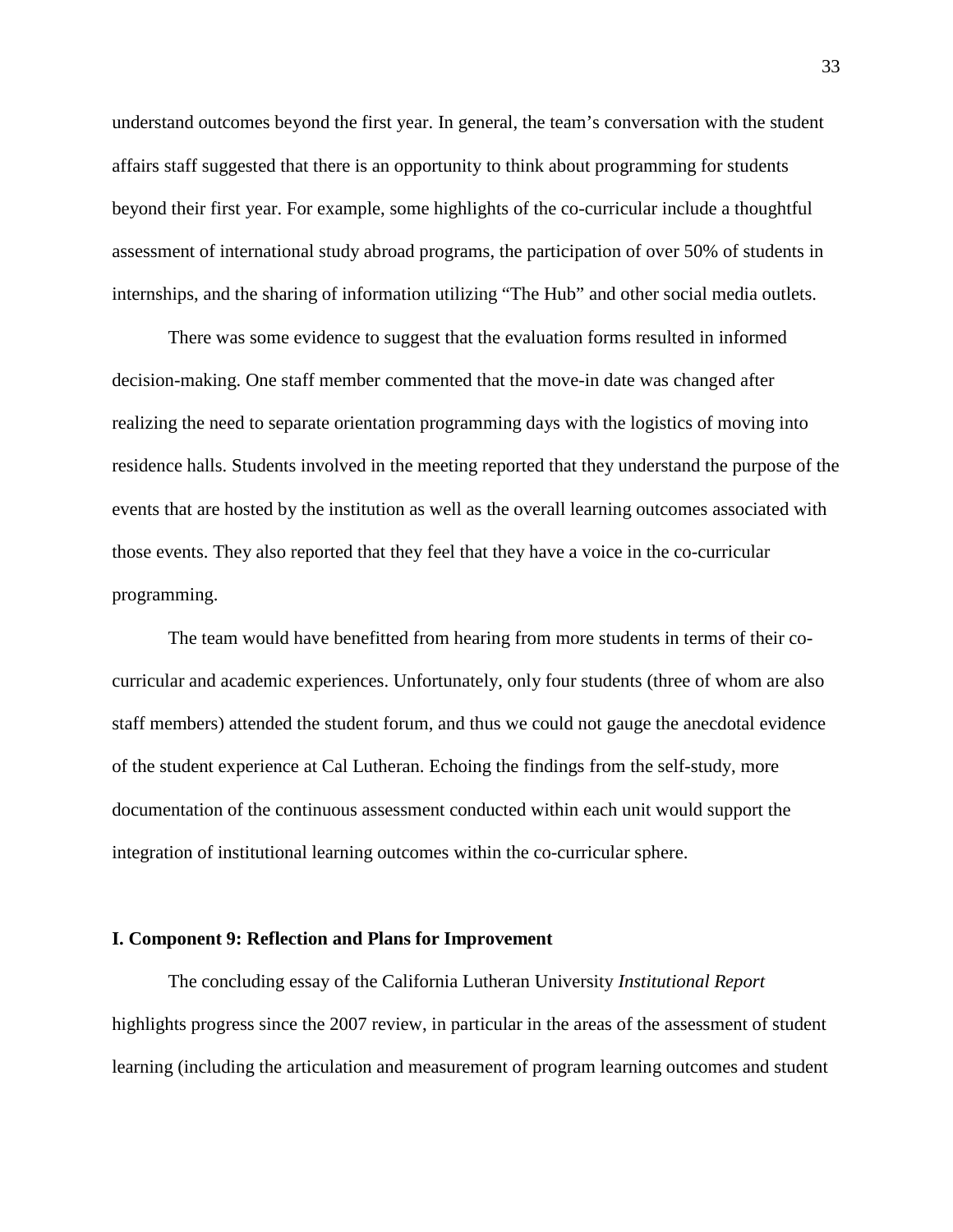learning outcomes), the development of student success initiatives, co-curricular learning, financial stability and facilities improvements, and diversity. As areas for continued improvement identified through the review process, the essay mentions clarification of the student grievance and student petition processes, refinement of processes and responsibilities for measuring attainment of core competencies, and continuing improvement on measuring student learning outcomes, for example in course-level signature assignments and development of course assessment rubrics.

The team agrees in general with the report's summary, though—as described above—the team concludes that Cal Lutheran must make more substantial, measurable, and cultural progress on diversity at all levels and in all areas of the institution.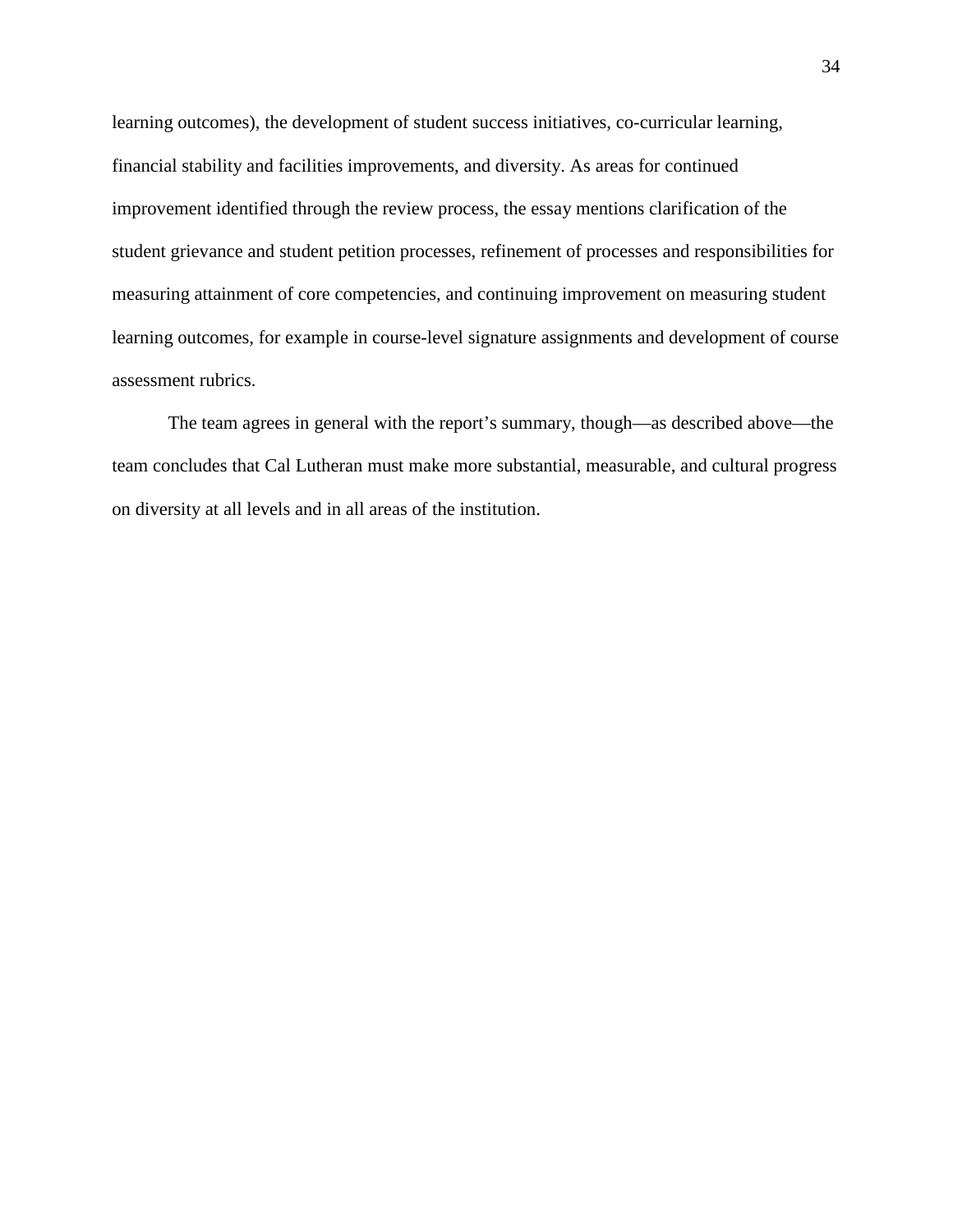#### SECTION III: FINDINGS, COMMENDATIONS, AND RECOMMENDATIONS

California Lutheran University is a relatively young academic institution, with a rich heritage, a strong sense of mission and community, and committed leadership. One of the themes emerging from the campus visit, in multiple conversations and setting, was a sense that, in spite of growth in size, diversity, degree programs, locations, methods of delivery, and resources, the university is "catching up with" the reality of what it is, "managing the change that has already happened," or "growing up." Of course there is much evidence that the university is responding and managing change quite effectively, even commendably, especially though its strategic planning process and transparent financial planning priorities, as well as the development of academic assessment, efforts to strengthen graduate programs and schools, and attention to student success and completion.

Still, the team would highlight three areas in particular in which Cal Lutheran should bring its structures, process, and resources in line with both the current reality of the university as well as the wider higher education environment: diversity, faculty governance, and graduate education. These issues are described more fully above. Here the team offers the following commendations and recommendations.

#### **Commendations**

Based on the team's review of California Lutheran's accreditation history as well as the institutional report and supporting documents, and our meetings and conversations during the onsite visit, the team has developed a set of commendations and recommendations. The team commends California Lutheran University for:

35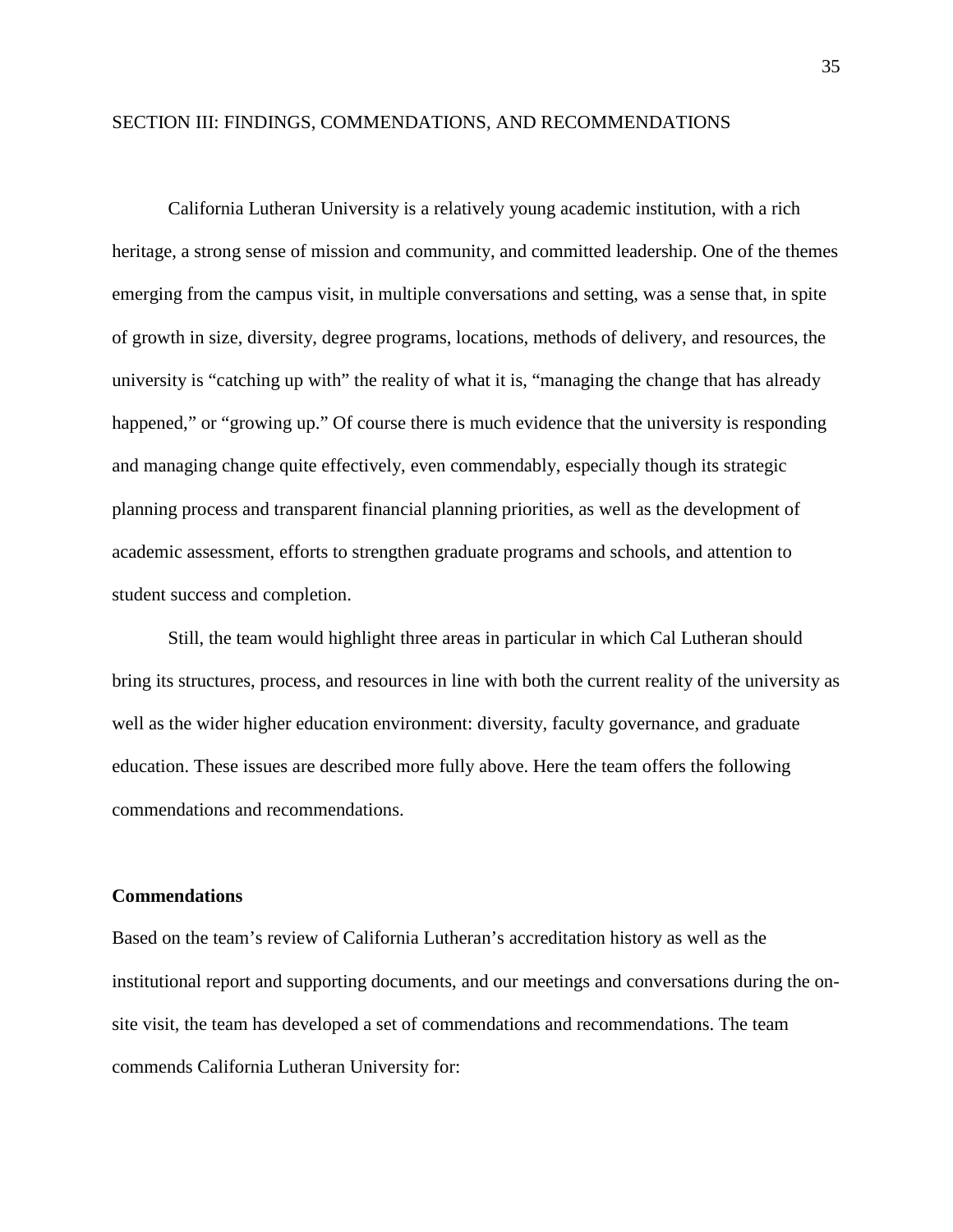- A commitment to the Lutheran tradition that supports education in its broadest sense, resulting in interfaith dialogue, inclusion of multiple faith traditions in courses, and openness of the University chapel to all groups.
- A strong culture and identity that is recognized by constituents across the university.
- A focus on student success, exhibited by faculty and staff at all levels, and demonstrated in initiatives and interventions that have resulted in increased four-year graduation rates and overall improved student outcomes.
- A recent history of financial sustainability and a thoughtful budget process that is transparent.
- A living strategic plan that is key to program reviews and budget requests.
- Thoughtful commitment to changing modes of delivering courses: off-site, hybrid, and online.
- The instrumental role of the office of Educational Effectiveness and Institutional Research in providing data and consultation necessary for program reviews and other campus-wide efforts for improvement.
- An engaged and supportive Board.

### **Recommendations**

- California Lutheran must operationalize the 2007 WSCUC recommendations to diversify the faculty, staff, students and board by creating policies and processes that meet measurable expectations (CFR 1.4, 3.1, 4.6, 4.7).
- To further develop the diversity imperative for the institution, the California Lutheran community should engage in a broad and deep discussion of the institutional mission and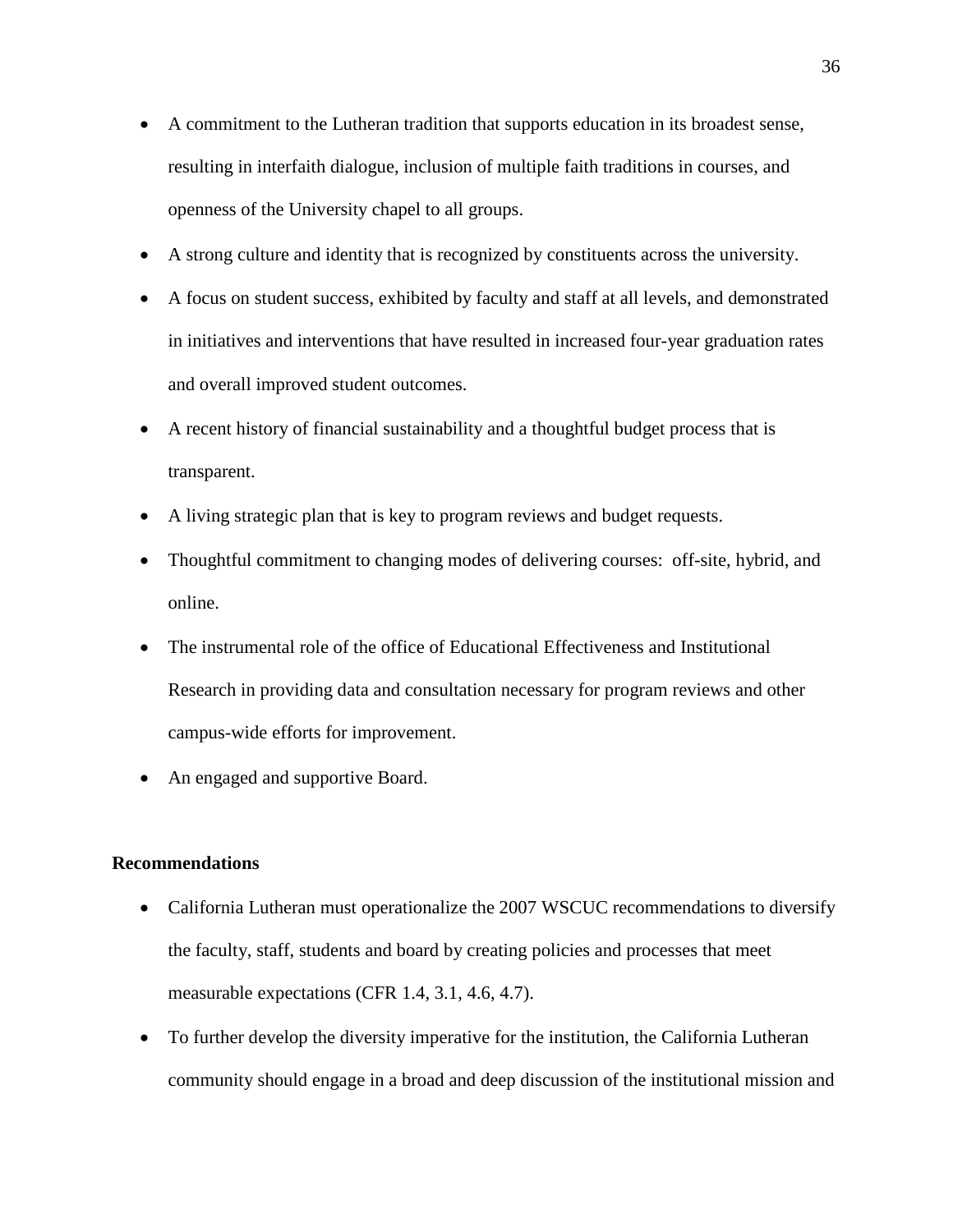culture, and review data about representational diversity among students, staff, administrators, faculty, and board members, the role of the curriculum, the co-curricular environment, and the processes in place to achieve diversity in its broadest definition (CFR 1.4, 2.10, 3.1, 3.7, 4.3, 4.6, 4.7).

- California Lutheran should review best practices in shared governance and consider the university's faculty governance structure, in light of expansion in graduate programs, the dispersed locations for delivery of programs, and multiple academic units, in order to strengthen and enhance a focused faculty role (CFR 3.2, 3.10, 4.6, 4.7).
- Based on the growth and diversity of graduate programs, California Lutheran should reconsider the structure and leadership that supports and promotes graduate education at a high level at the university, in order to raise its profile, capacity and visibility (CFR 2.2b, 3.1, 3.10, 4.7).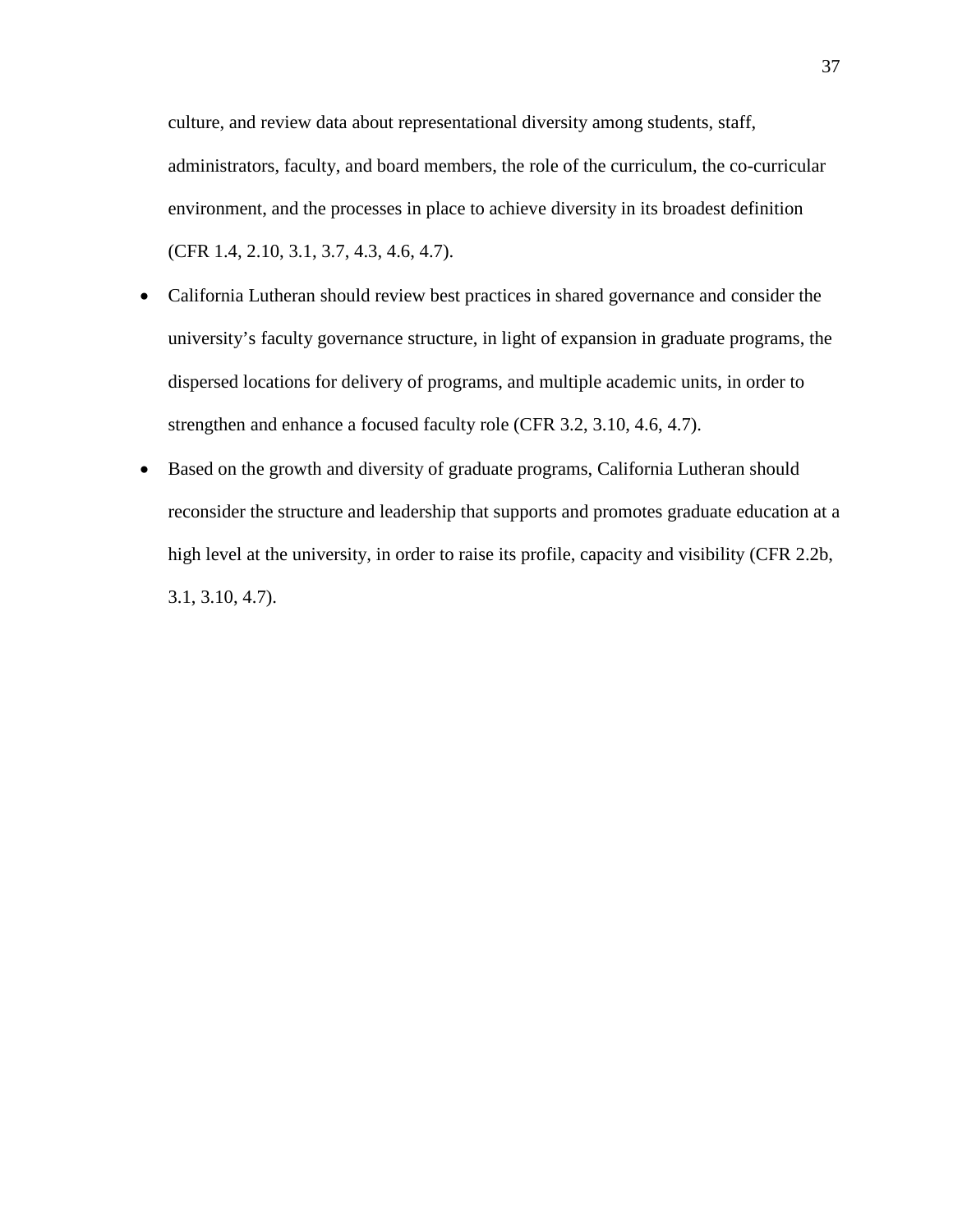# **APPENDICES**

# **Federal Requirement 1: Credit Hour and Program Length Review**

| Questions/Comments                                                                                                                                                            |     |
|-------------------------------------------------------------------------------------------------------------------------------------------------------------------------------|-----|
| Reviewed                                                                                                                                                                      |     |
| Policy on credit<br>Is this policy easily accessible?                                                                                                                         | Yes |
| hour<br>Where is the policy located?                                                                                                                                          |     |
|                                                                                                                                                                               |     |
| Registrar - Graduate: http://www.callutheran.edu/registrar/graduate/#course_load                                                                                              |     |
| • Registrar - Undergraduate:                                                                                                                                                  |     |
| http://www.callutheran.edu/registrar/undergraduate/#course_load                                                                                                               |     |
| • Carnegie Hours definition and application:<br>http://www.callutheran.edu/assessment/resources/assessment_tools.php                                                          |     |
| University Catalog: http://catalog.callutheran.edu/grad/academicpolicies/                                                                                                     |     |
| Resources for faculty and for adjuncts – Syllabus template:                                                                                                                   |     |
| http://www.callutheran.edu/academic_affairs/faculty_resources/NEWfacultyresource                                                                                              |     |
| s.php                                                                                                                                                                         |     |
| http://www.callutheran.edu/academic affairs/adjunct resources/AdjunctResourcesan                                                                                              |     |
| dForms.php                                                                                                                                                                    |     |
|                                                                                                                                                                               |     |
| Comments:                                                                                                                                                                     |     |
| Over the last four years, Cal Lutheran did a comprehensive review of the courses for                                                                                          |     |
| how they demonstrate compliance with the standards for Carnegie Instructional hours.                                                                                          |     |
| Cal Lutheran asked faculty to provide, in every syllabus, a formal explanation and                                                                                            |     |
| details about how the course meets the university credit hour policy. Credit hour issues                                                                                      |     |
| are addressed by the following groups: department chairs; deans and program                                                                                                   |     |
| directors; the General Education Committee reviews syllabi for proposed changes to                                                                                            |     |
| courses for meeting general education (CORE 21) credit requirements.                                                                                                          |     |
| The Undergraduate Committee reviews all new undergraduate course proposals and                                                                                                |     |
| the Graduate and Professional Education Committee reviews all graduate course                                                                                                 |     |
| proposals.                                                                                                                                                                    |     |
|                                                                                                                                                                               |     |
| Administratively, the university Registrar's office reviews each individual proposed                                                                                          |     |
| course scheduled for meeting the university credit hour policy before publishing that                                                                                         |     |
| course in the course schedule.                                                                                                                                                |     |
|                                                                                                                                                                               | Yes |
| Process(es)/<br>Does the institution have a procedure for periodical review of credit hour assignments<br>periodical review<br>to ensure that they are accurate and reliable? |     |
| of credit hour                                                                                                                                                                |     |
| Does the institution adhere to this procedure?                                                                                                                                | Yes |
|                                                                                                                                                                               |     |
| Comments:                                                                                                                                                                     |     |
| See above. In addition, Cal Lutheran requires departments, as part of their program                                                                                           |     |
| review self-study, to reflect on and show evidence of how courses meet the university                                                                                         |     |
| credit hour policy. Deans and the Director of Educational Effectiveness assure that the                                                                                       |     |
| program review documents and course syllabi address the credit hour policies at the                                                                                           |     |
| time departments submit the program review self-studies. Course change proposals                                                                                              |     |
| now receive additional scrutiny at multiple layers for adherence to the university's                                                                                          |     |
| credit hour policy (via the "course leaf" software -- specifically: proposing faculty,<br>chairs, deans, university level committees, and the provost).                       |     |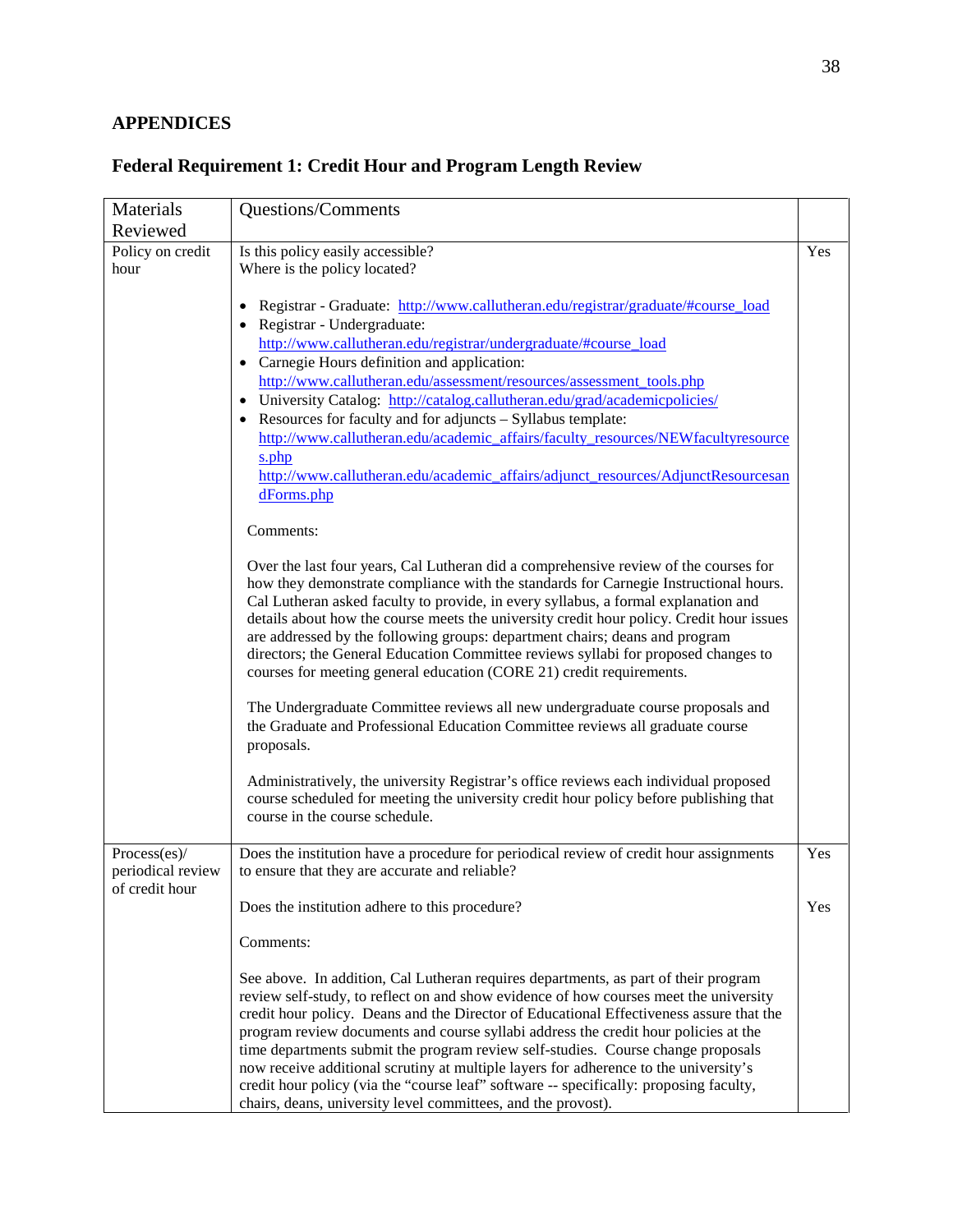| Schedule of<br>on-ground<br>courses showing<br>when they meet | Does this schedule show that on-ground courses meet for the prescribed number of<br>hours?<br>Comments:<br>Most of the traditional undergraduate courses are on-ground courses with some<br>components of instructor-led activities delivered through Blackboard or other hybrid<br>methods. | Yes |
|---------------------------------------------------------------|----------------------------------------------------------------------------------------------------------------------------------------------------------------------------------------------------------------------------------------------------------------------------------------------|-----|
| Sample syllabi or                                             | How many syllabi were reviewed? 60                                                                                                                                                                                                                                                           |     |
| equivalent for<br>online and hybrid                           | Type of courses reviewed: Online and hybrid                                                                                                                                                                                                                                                  |     |
| courses                                                       | What degree level(s)? Undergraduate, Masters, and Doctoral                                                                                                                                                                                                                                   |     |
|                                                               | What discipline(s)?                                                                                                                                                                                                                                                                          |     |
|                                                               | • Bachelor's Degree for Professional<br>• Master of Business Administration (MBA) Online<br>• MBA in Financial Planning<br>• Doctorate in Clinical Psychology<br>• Ed.D. in Education Leadership                                                                                             |     |
|                                                               | Are students doing the amount of work per the prescribed hours to warrant the credit<br>awarded?                                                                                                                                                                                             | Yes |
| Sample program<br>information                                 | How many programs were reviewed? 5                                                                                                                                                                                                                                                           |     |
|                                                               | What kinds of programs were reviewed? Online and hybrid                                                                                                                                                                                                                                      |     |
|                                                               | What degree $level(s)?$ Master's                                                                                                                                                                                                                                                             |     |
|                                                               | What discipline(s)? Business Administration, Education, and Psychology                                                                                                                                                                                                                       |     |
|                                                               | Does this material show that the programs offered at the institution are of an acceptable<br>length?                                                                                                                                                                                         | Yes |
|                                                               | Comments:                                                                                                                                                                                                                                                                                    |     |
|                                                               | Program requirements are available at<br>http://catalog.callutheran.edu/;<br>http://www.callutheran.edu/admission/undergraduate/majors/;<br>http://www.callutheran.edu/admission/graduate/                                                                                                   |     |

Review Completed By: Mike Lee Date: April 20, 2015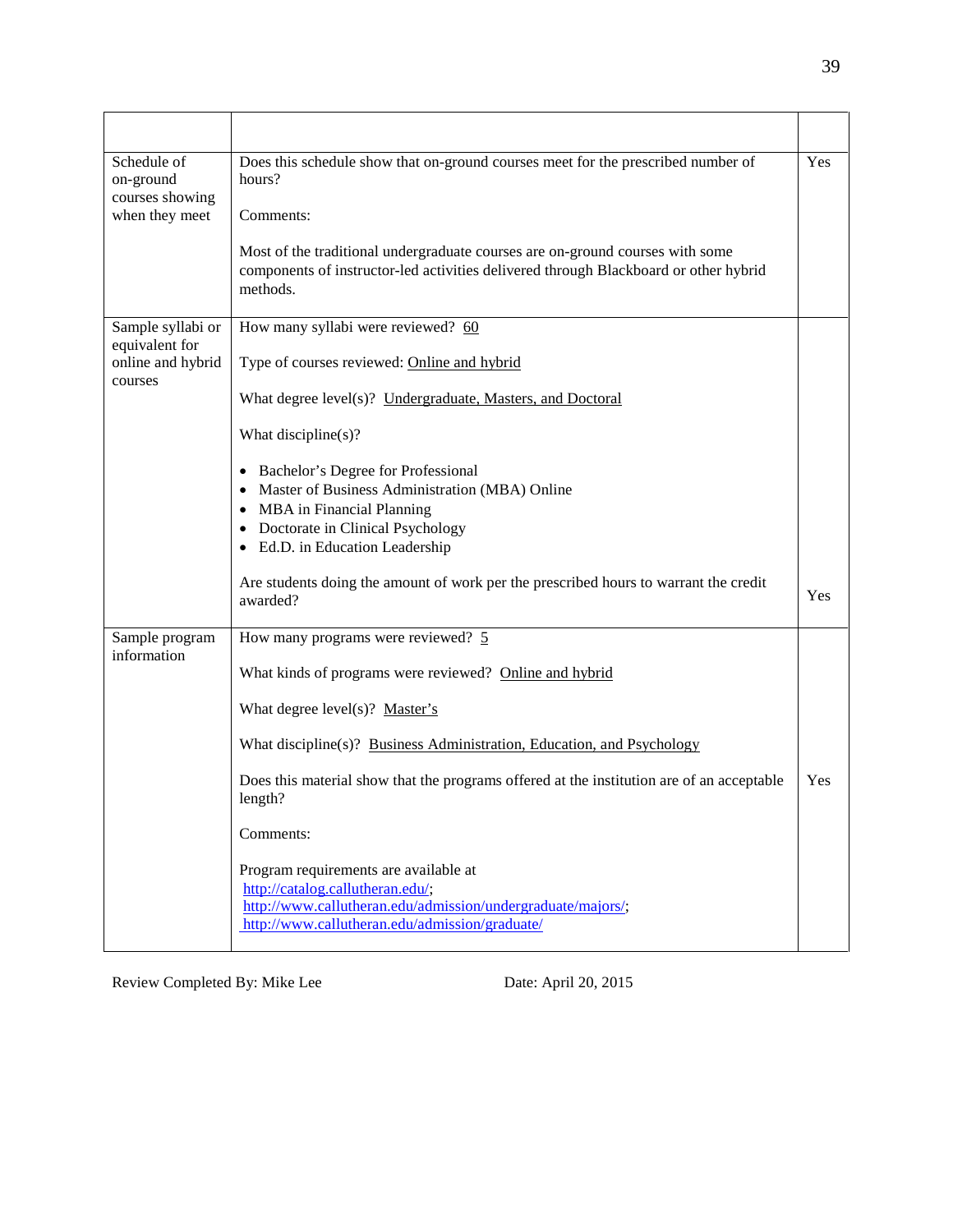# **Federal Requirement 2: MARKETING AND RECRUITMENT REVIEW FORM**

Under federal regulation\*, WSCUC is required to demonstrate that it monitors the institution's recruiting and admissions practices.

| <b>Material</b><br><b>Reviewed</b> | Questions and Comments: Please enter findings and recommendations in the<br>comment section of this table as appropriate.                                                                                                                                                                                                                                                                                                                                                                                                                                | <b>Verified</b><br>Yes/No |
|------------------------------------|----------------------------------------------------------------------------------------------------------------------------------------------------------------------------------------------------------------------------------------------------------------------------------------------------------------------------------------------------------------------------------------------------------------------------------------------------------------------------------------------------------------------------------------------------------|---------------------------|
| **Federal<br>regulations           | Does the institution follow federal regulations on recruiting students?                                                                                                                                                                                                                                                                                                                                                                                                                                                                                  | Yes                       |
|                                    | Comments:<br>California Lutheran University follows all federal regulations and abides by the National Association of<br>Collegiate Admission Counseling's Statement of Principles of Good Practice.                                                                                                                                                                                                                                                                                                                                                     |                           |
| Degree<br>completion and<br>cost   | Does the institution provide accurate information about the typical length of time to<br>degree?                                                                                                                                                                                                                                                                                                                                                                                                                                                         | yes                       |
|                                    | Does the institution provide accurate information about the overall cost of the degree?                                                                                                                                                                                                                                                                                                                                                                                                                                                                  | yes                       |
|                                    | Comments:<br>Graduation rates are actively published in recruitment collateral and on the University's website<br>www.callutheran.edu/factbook<br>Cost of Attendance figures, including a calculator into which students may input their financial aid and<br>calculate their balance and payment options, are on the website.                                                                                                                                                                                                                           |                           |
| Careers and<br>employment          | Does the institution provide accurate information about the kinds of jobs for which its<br>graduates are qualified, as applicable?                                                                                                                                                                                                                                                                                                                                                                                                                       | yes                       |
|                                    | Does the institution provide accurate information about the employment of its<br>graduates, as applicable?                                                                                                                                                                                                                                                                                                                                                                                                                                               | yes                       |
|                                    | Comments:<br>Cal Lutheran posts survey data of graduates on the admission web pages<br>(http://www.callutheran.edu/admission/; http://www.callutheran.edu/admission/undergraduate/;<br>http://www.callutheran.edu/admission/graduate/) and in collateral recruitment materials. Students may<br>browse by major to research how their degree makes them qualified for specific jobs. The University has<br>embarked on delivering additional survey results on employment outcomes for specific programs (this<br>includes post-baccalaureate programs). |                           |

#### \*§602.16(a)(1)(vii)

\*\*Section 487 (a)(20) of the Higher Education Act (HEA) prohibits Title IV eligible institutions from providing incentive compensation to employees or third party entities for their success in securing student enrollments. Incentive compensation includes commissions, bonus payments, merit salary adjustments, and promotion decisions based solely on success in enrolling students. These regulations do not apply to the recruitment of international students residing in foreign countries who are not eligible to receive Federal financial aid.

Review Completed By: Lori Williams Date: April 13, 2015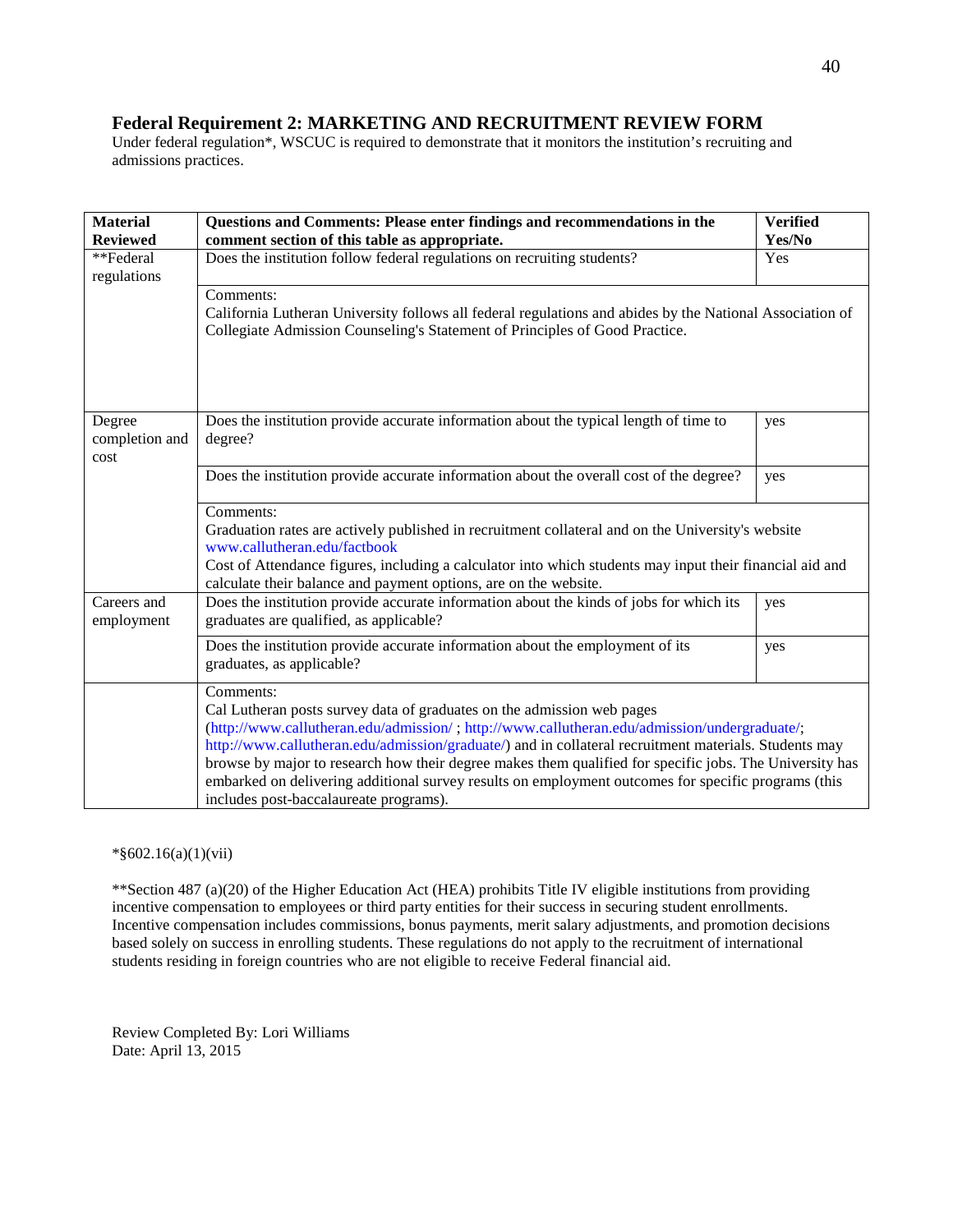# **Federal Requirement 3: Student Complaints Review**

| <b>Material Reviewed</b> | <b>Questions/Comments</b>                                                                                                                                                                                                                                                                                                                                                                                                                                                                                                                                                                                                                                                                                                       |     |
|--------------------------|---------------------------------------------------------------------------------------------------------------------------------------------------------------------------------------------------------------------------------------------------------------------------------------------------------------------------------------------------------------------------------------------------------------------------------------------------------------------------------------------------------------------------------------------------------------------------------------------------------------------------------------------------------------------------------------------------------------------------------|-----|
| Policy on Student        | Does the institution have a policy or formal procedure for student                                                                                                                                                                                                                                                                                                                                                                                                                                                                                                                                                                                                                                                              |     |
| Complaints               | complaints?                                                                                                                                                                                                                                                                                                                                                                                                                                                                                                                                                                                                                                                                                                                     |     |
|                          | Is the policy publicly available?                                                                                                                                                                                                                                                                                                                                                                                                                                                                                                                                                                                                                                                                                               | Yes |
|                          | http://www.callutheran.edu/student_life/student_handbook/<br>See specifically,<br>http://www.callutheran.edu/student_life/student_handbook/documents/Stude<br>nt%20Grievance%20Procedures.pdf<br>and<br>http://www.callutheran.edu/student_life/student_handbook/documents/Resid<br>ence%20Life%20Grievance%20Procedures.pdf                                                                                                                                                                                                                                                                                                                                                                                                    | Yes |
|                          | Does the institution have a procedure for addressing student<br>complaints? Please describe briefly:                                                                                                                                                                                                                                                                                                                                                                                                                                                                                                                                                                                                                            | Yes |
|                          | There are detailed steps and explanations of how the university must respond<br>to each student complaint in the documents listed above. While the specifics<br>are confidential, past student grievances have resulted in swift and decisive<br>correctional steps (e.g., formal reprimand, additional training, and in a few<br>extreme cases invitations to resign or face dismissal. The campus security<br>personnel handle all required reports of potential criminal behavior.                                                                                                                                                                                                                                           |     |
|                          | Does the institution adhere to this procedure?                                                                                                                                                                                                                                                                                                                                                                                                                                                                                                                                                                                                                                                                                  |     |
|                          | There are regular sessions at the Fall and Winter faculty retreats on<br>appropriate and professional standards. See also the Faculty Handbook<br>https://currentcatalog.callutheran.edu/handbook/<br>The Center for Teaching and Learning provides training for general issues<br>related to compliance with professional behavior in the classroom<br>The Counseling Center, the Student Life offices, and the Veterans Affairs<br>coordinator provide training to assure equality and justice on campus<br>All faculty and staff complete required sexual harassment training.<br>The Faculty Affairs and Development Committee review and approve<br>potential disciplinary action policies for grievances against faculty. | Yes |
|                          | Does the institution maintain records of student complaints? Where?<br>Cal Lutheran affirms the housing of all records of student grievances in the<br>Academic Affairs office.                                                                                                                                                                                                                                                                                                                                                                                                                                                                                                                                                 | Yes |
|                          | Does the institution have an effective way of tracking and monitoring<br>student complaints over time? Please describe briefly:<br>The Academic Affairs and the Student Life personnel annually review<br>the student complaints to assess patterns and trends.                                                                                                                                                                                                                                                                                                                                                                                                                                                                 | Yes |

Review Completed By: Hanna Spinosa Date: April 27, 2015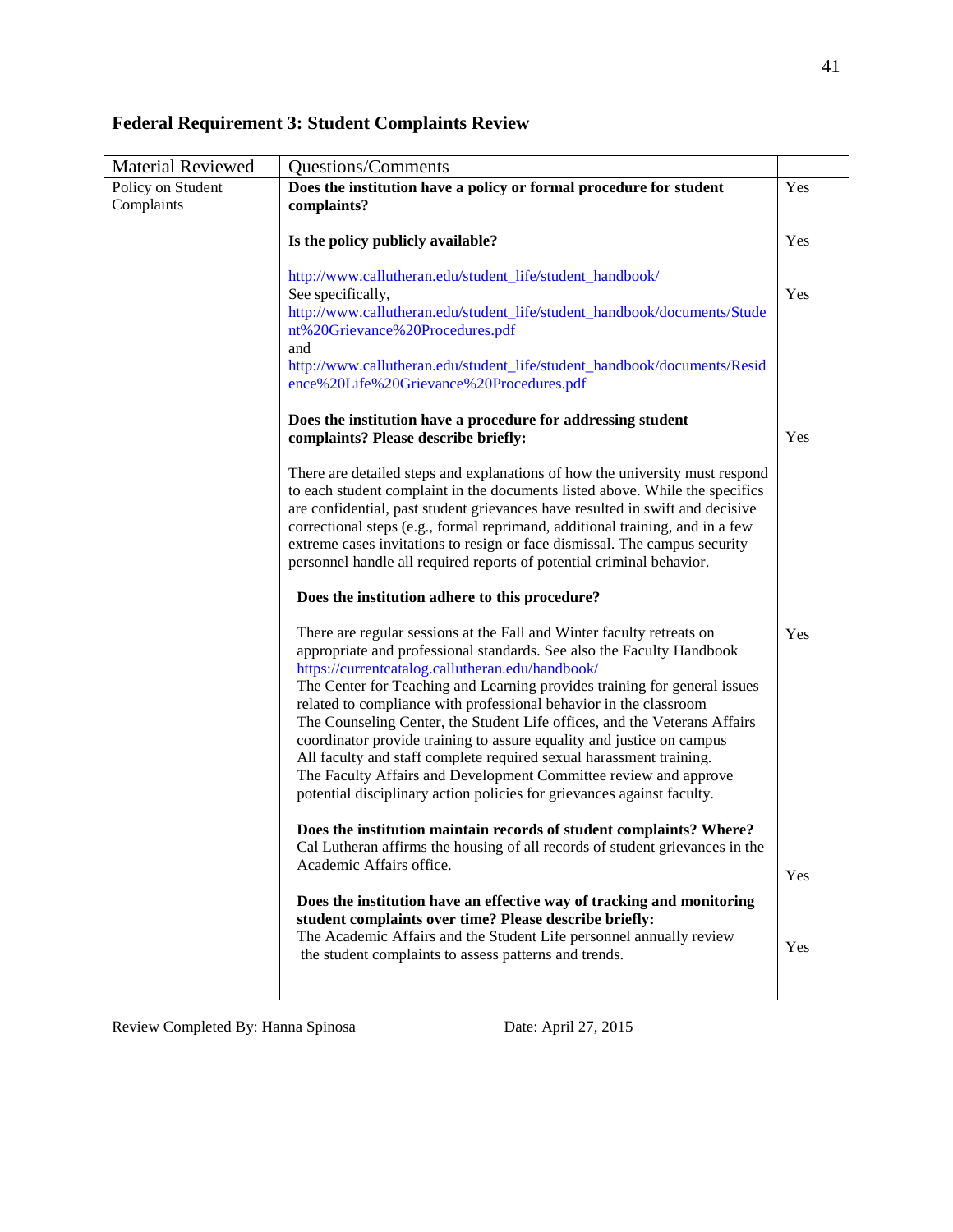# **Federal Requirement 4: Transfer Credit Review**

| <b>Material Reviewed</b>  | Questions/Comments                                                                                                                                                                 |            |
|---------------------------|------------------------------------------------------------------------------------------------------------------------------------------------------------------------------------|------------|
| Transfer Credit policy(s) | Does the institution have a policy or formal procedure for<br>reviewing and receiving transfer credit?                                                                             | Yes        |
|                           | Is the policy publicly available?<br>http://catalog.callutheran.edu/undergraduate/academicpolicies/                                                                                | <b>Yes</b> |
|                           | Does the policy $(s)$ include a statement of the criteria established<br>by the institution regarding the transfer of credit earned at<br>another institution of higher education? | <b>Yes</b> |
|                           | Comments:                                                                                                                                                                          |            |
|                           | The transfer policy is available at                                                                                                                                                |            |
|                           | http://catalog.callutheran.edu/undergraduate/academicpolicies/                                                                                                                     |            |
|                           | Transfer Credits and Limitations on Credit. It is also available at<br>http://catalog.callutheran.edu/grad/academicpolicies/                                                       |            |

Review Completed By: Mike Lee Date: April 20, 2015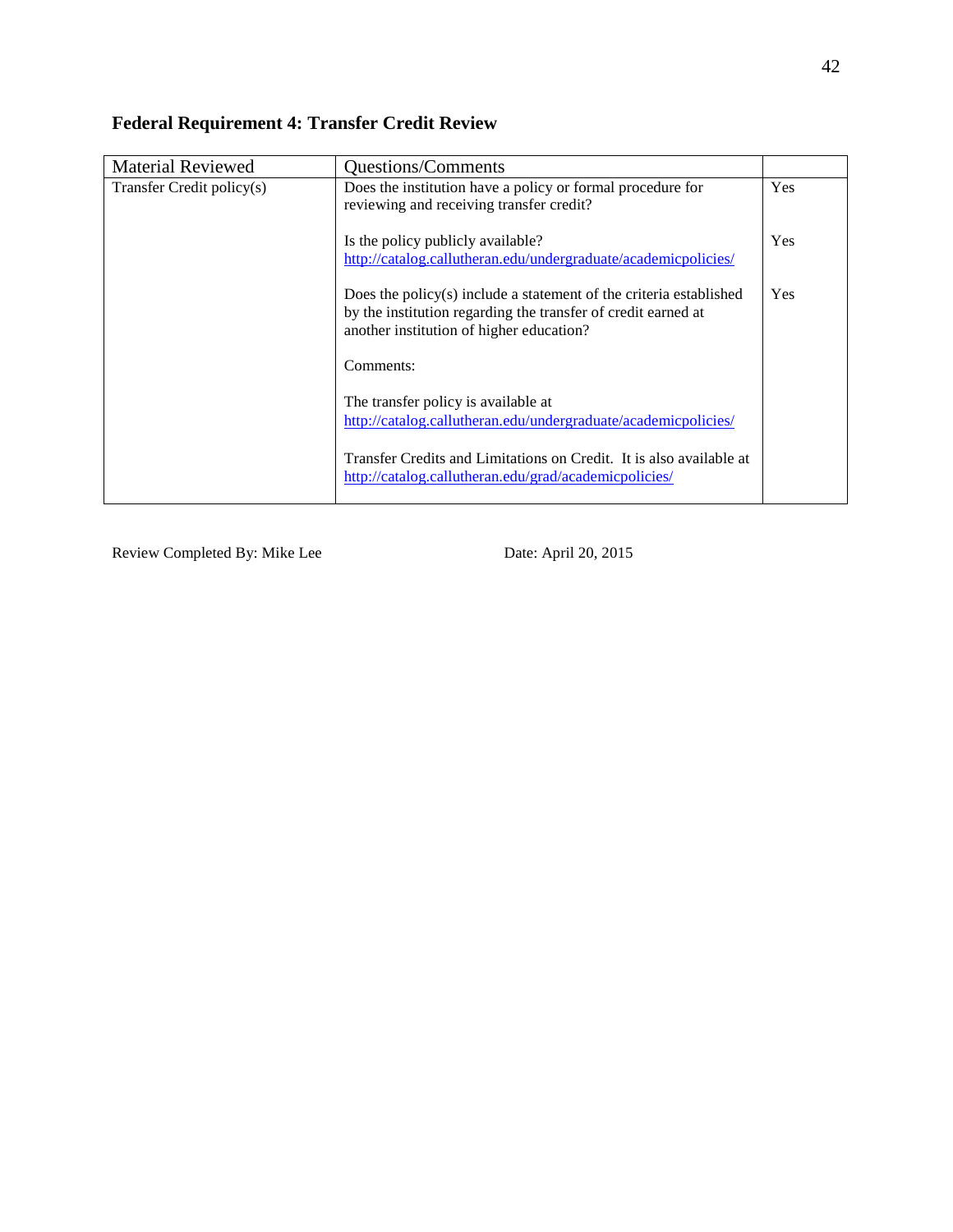#### **OFF-CAMPUS LOCATIONS REVIEW – TEAM REPORT APPENDIX (2013 Standards)**

Institution: Pacific Lutheran Theological Seminary Type of Visit: Offsite Review of California Lutheran University - New Merger Name of reviewer/s: Mike Lee & Lori Williams Date/s of review: December 3, 2014

A completed copy of this form should be appended to the team report for all visits in which off-campus sites were reviewed<sup>[1](#page-43-0)</sup>. One form should be used for each site visited. Teams are not required to include a narrative about this matter in the team report but may include recommendations, as appropriate, in the Findings and Recommendations section of the team report.

1. Site Name and Address

Pacific Lutheran Theological Seminary 2770 Marin AVE Berkeley, CA 94708

2. Background Information (number of programs offered at this site; degree levels; FTE of faculty and enrollment; brief history at this site; designation as a regional center or off-campus site by WASC)

Programs Offered:

- Master of Divinity 4 years of preparation for ordination, including one year of internship.
- Master of Divinity, non-ordination track 3-year program that does not include a year of internship or other contextual education requirements.
- Master of Theological Studies 2 years of graduate theological study for a wide range of personal and professional purposes.
- Certificate of Theological Studies 1-year individualized program for lay church occupations or life enrichment.
- Certificate of Advanced Theological Study (Lutheran Year) An individualized program beyond the M.Div. or other professional ministry degrees.
- Theological Education for Emerging Ministries (TEEM) Certificate 3-year program leading to ordained ministry, involving distance education and intensive short courses at the seminary.

FTE faculty  $= 5$ Total enrollment  $= 60$ 

PLTS was founded in Portland, Oregon in 1910; relocated to Seattle, WA for a number of years; and relocated to its current location in Berkeley, CA in 1952. In 2014, PLTS merged with California Lutheran University. The Masters of Divinity and Masters of Theological Studies degree programs are blended programs in which a portion is completed online, with instruction in these courses through the Moodle learning management system.

<span id="page-43-0"></span> $1$  See Protocol for Review of Off-Campus Sites to determine whether and how many sites will be visited.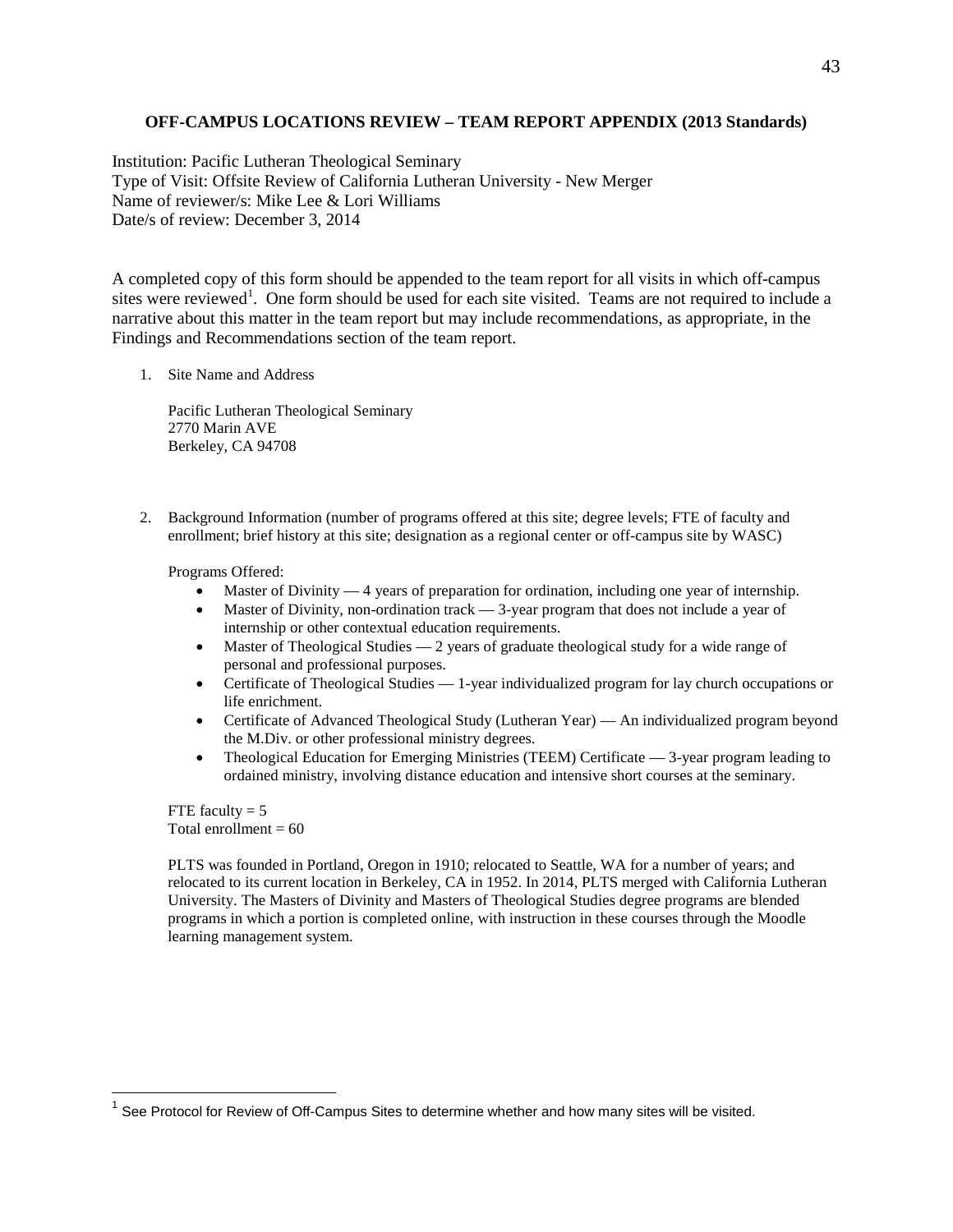3. Nature of the Review (material examined and persons/committees interviewed)

On Wednesday, December 3, 2014, Mike Lee and Lori Williams met with the Director of the Graduate Theological Union's Flora Lamson Hewlett Library and toured the library. Meetings at Pacific Lutheran Theological Seminary included the PLTS Interim Dean, Associate Dean, Admissions Director, faculty, and three students, as well as a tour of the campus and its buildings. Also the Provost and Director of Educational Effectiveness and Institutional Research met with Lori and Mike; the President, the VP Administration and Finance, and VP Advancement joined by video conference.

Those we met with described the affiliation with the Graduate Theological Union and the recent merger of PLTS with CLU.

By the criteria on the appendix form below, there are no concerns; but the financial viability of the Berkeley campus is a question, and how much CLU can continue to support PLTS.

#### **Observations and Findings**

| <b>Lines of Inquiry</b>                                                                                                                                                                                                                                                                                                                                  | <b>Observations and Findings</b>                                                                                                                                                                                             | <b>Follow-up Required</b><br>(identify the issues) |
|----------------------------------------------------------------------------------------------------------------------------------------------------------------------------------------------------------------------------------------------------------------------------------------------------------------------------------------------------------|------------------------------------------------------------------------------------------------------------------------------------------------------------------------------------------------------------------------------|----------------------------------------------------|
| <i>Fit with Mission.</i> How does the institution conceive of this and other<br>off-campus sites relative to its mission, operations, and<br>administrative structure? How is the site planned and<br>operationalized? (CFRs 1.2, 3.1, 3.4, 4.6)                                                                                                         | In complete alignment with<br>mission. Operations and<br>administrative structure nearly<br>completely integrated.                                                                                                           |                                                    |
| <i>Connection to the Institution.</i> How visible and deep is the presence<br>of the institution at the off-campus site? In what ways does the<br>institution integrate off-campus students into the life and culture of<br>the institution? (CFRs 1.2, 2.10)                                                                                            | Both visible and integral.<br>Administratively consolidated and<br>legally one entity.                                                                                                                                       |                                                    |
| Quality of the Learning Site. How does the physical environment<br>foster learning and faculty-student contact? What kind of oversight<br>ensures that the off-campus site is well managed? (CFRs 1.7, 2.1,<br>2.5, 3.1, 3.4                                                                                                                             | Beautiful campus - well<br>maintained and managed                                                                                                                                                                            |                                                    |
| Student Support Services. CPR: What is the site's capacity for<br>providing advising, counseling, library, computing services and other<br>appropriate student services? Or how are these otherwise provided?<br><i>EER</i> : What do data show about the effectiveness of these services?<br>$(CFRs 2.11-2.13, 3.5)$                                    | Support services well provided<br>for students                                                                                                                                                                               |                                                    |
| Faculty. Who teaches the courses, e.g., full-time, part-time, adjunct?<br>In what ways does the institution ensure that off-campus faculty are<br>involved in the academic oversight of the programs at this site? How<br>do these faculty members participate in curriculum development and<br>assessment of student learning? (CFRs 2.4, 3.1-3.3, 4.3) | Combination of FT, Part time,<br>and Adjunct faculty teach PLTS<br>students. Faculty have aligned<br>tenure, salary, structure. Faculty<br>work together via video<br>conference and visiting Thousand<br>Oaks and Berkeley. |                                                    |
| Curriculum and Delivery. Who designs the programs and courses at<br>this site? How are they approved and evaluated? Are the programs<br>and courses comparable in content, outcomes and quality to those on<br>the main campus? (CFR 2.1-2.3, 4.6) [Also submit credit hour<br>report.]                                                                  | Programs and courses are<br>designed by PLTS faculty. They<br>differ from those on campus<br>because they are specifically<br>theological.                                                                                   |                                                    |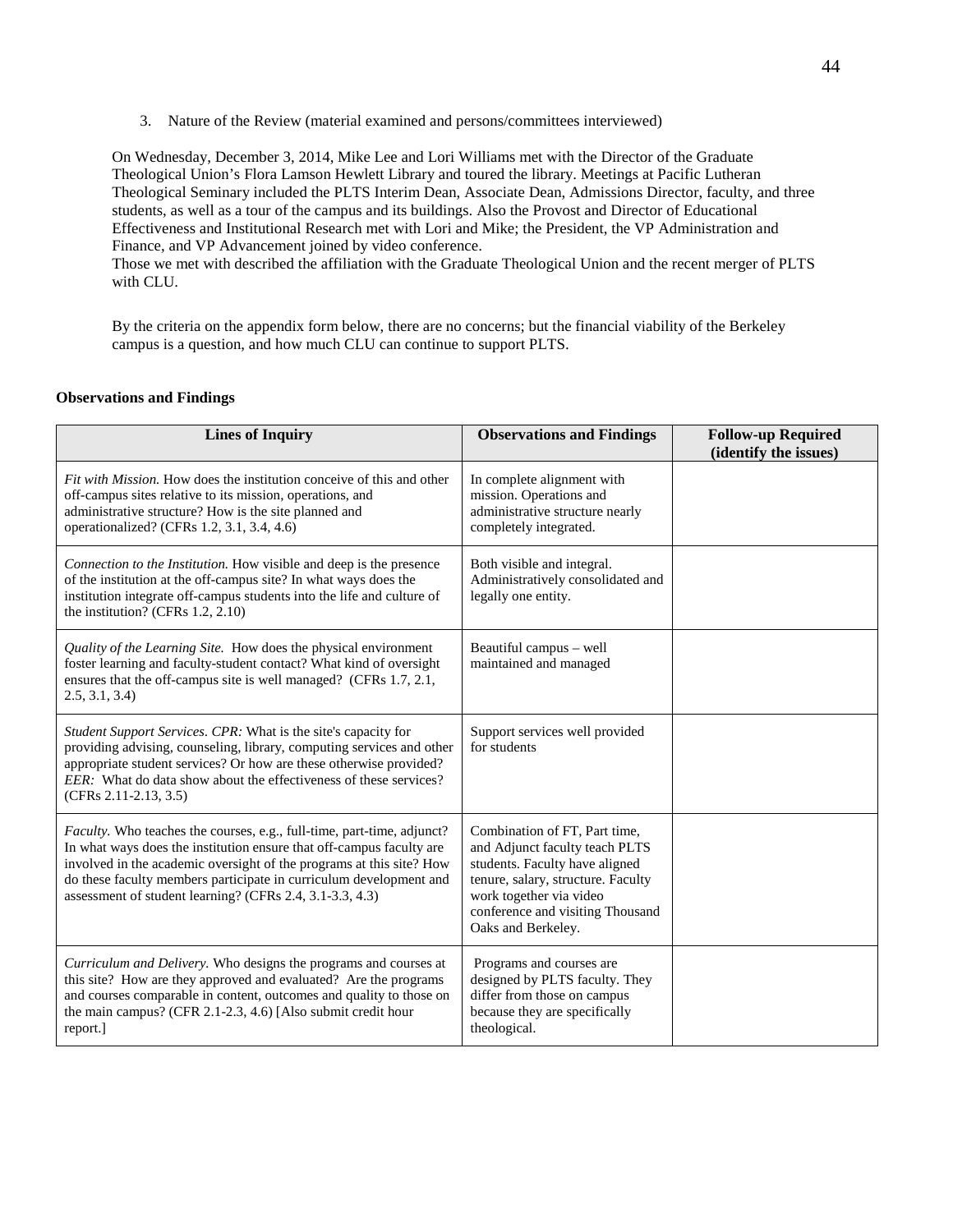| <i>Retention and Graduation.</i> What data on retention and graduation<br>are collected on students enrolled at this off-campus site? What do<br>these data show? What disparities are evident? Are rates<br>comparable to programs at the main campus? If any concerns exist,<br>how are these being addressed? (CFRs 2.6, 2.10) | Retention and graduation seems<br>dependent upon continued<br>participation in the GTU for<br>shared courses, faculty research,<br>and library resources. |  |
|-----------------------------------------------------------------------------------------------------------------------------------------------------------------------------------------------------------------------------------------------------------------------------------------------------------------------------------|-----------------------------------------------------------------------------------------------------------------------------------------------------------|--|
| <i>Student Learning. CPR:</i> How does the institution assess student<br>learning at off-campus sites? Is this process comparable to that used<br>on the main campus? EER: What are the results of student learning<br>assessment? How do these compare with learning results from the<br>main campus? (CFRs 2.6, 4.3, 4.4)       | Student learning assessment is<br>well developed and integrated<br>into the CLU system of<br>assessment.                                                  |  |
| <i>Quality Assurance Processes: CPR:</i> How are the institution's<br>quality assurance processes designed or modified to cover off-<br>campus sites? EER: What evidence is provided that off-campus<br>programs and courses are educationally effective? (CFRs 4.1-4.7)                                                          | PLTS's assurance of the quality<br>of its degrees is integrated into<br>CLU's processed as well.                                                          |  |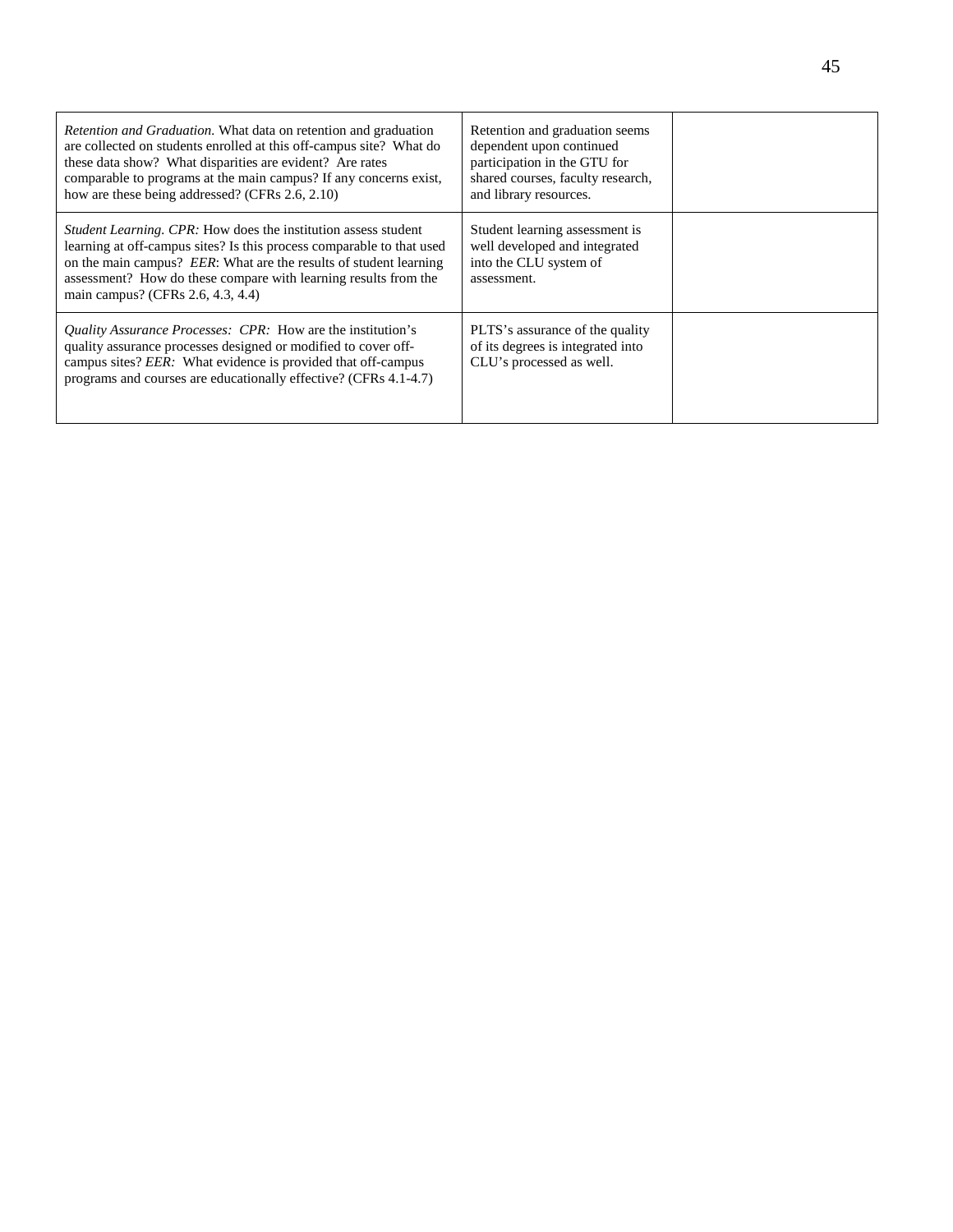# **OFF-CAMPUS LOCATIONS REVIEW-TEAM REPORT APPENDIX**

Institution: California Lutheran University Type of Visit: Off Campus Review Visit for Reaffirmation of Accreditation

Name of reviewer/s: Teresa Shaw Date/s of review: April 13, 2015

A completed copy of this form should be appended to the team report for all visits in which off-campus sites were reviewed<sup>[2](#page-46-0)</sup>. One form should be used for each site visited. Teams are not required to include a narrative about this matter in the team report but may include recommendations, as appropriate, in the Findings and Recommendations section of the team report.

4. Site Name and Address

California Lutheran University 2201 Outlet Center Drive # 600 Oxnard CA 93036

5. Background Information (number of programs offered at this site; degree levels; FTE of faculty and enrollment; brief history at this site; designation as a branch campus standalone location, or satellite location by WSCUC)

The site has been recently remodeled with added facilities.

Degrees Offered:

 $\overline{a}$ 

- School of Management
- [Flexible MBA](http://www.callutheran.edu/mba)
- Full-time MBA
- [Master of Public Policy and Administration](http://www.callutheran.edu/mppa)

Graduate School of Psychology

- [M.S. in Counseling Psychology \(MFT\)](http://www.callutheran.edu/mft)
- Doctor of Psychology (Psy.D.)

Graduate School of Education

- [M.S. in Counseling and Guidance](http://www.callutheran.edu/education/programs/counseling_guidance/ms_pps.php)
- M.Ed. in Teacher Leadership
- Multiple Subject (Elementary) Credential
- Single Subject (Secondary) Credential

Bachelors Degree for Professionals

Faculty Headcount (fall 2014): 17 full-time; 21 part-time

<span id="page-46-0"></span><sup>&</sup>lt;sup>2</sup> See Protocol for Review of Off-Campus Sites to determine whether and how many sites will be visited.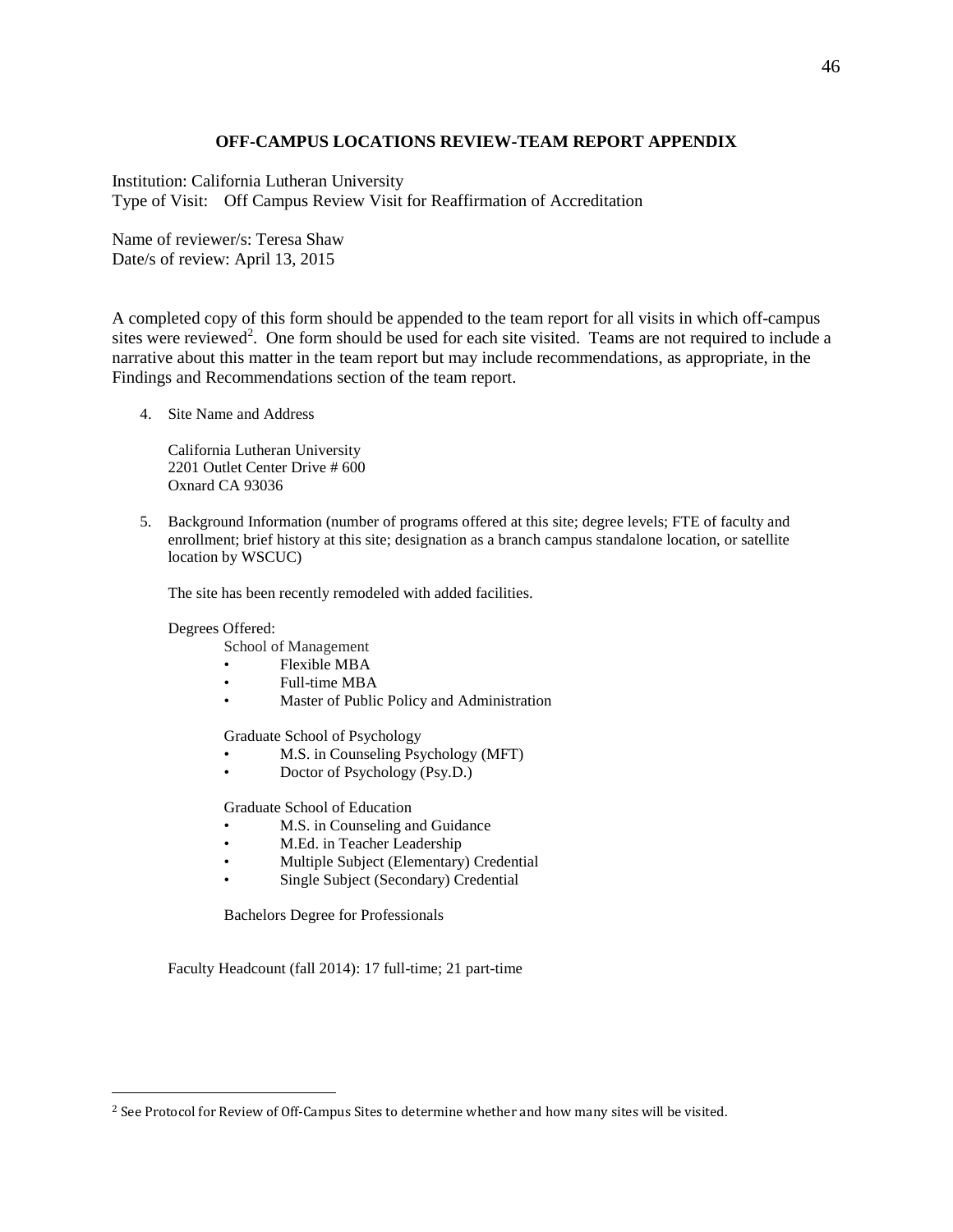6. Nature of the Review (material examined and persons/committees interviewed)

Teresa Shaw visited the Oxnard facility on April 13, 2015, from 12:00 to 4:00. She met with:

- o Katherine Gottesman, Site Supervisor
- Bryan Rupley, Site Coordinator,
- o Janice Aharon-Ezer, Clinic Director
- o Faculty Panel (7 faculty members)
- Student Panel (4 students)

I toured classrooms, student study and lounge areas, and the on-site clinic.

| <b>Lines of Inquiry</b>                                                                                                                                                                                                                                                                                                                                 | <b>Observations and Findings</b>                                                                                                                                                                                                                                                                                                                                              | <b>Follow-up Required</b><br>(identify the issues) |
|---------------------------------------------------------------------------------------------------------------------------------------------------------------------------------------------------------------------------------------------------------------------------------------------------------------------------------------------------------|-------------------------------------------------------------------------------------------------------------------------------------------------------------------------------------------------------------------------------------------------------------------------------------------------------------------------------------------------------------------------------|----------------------------------------------------|
| For a recently approved site. Has the institution followed up on the<br>recommendations from the substantive change committee that<br>approved this new site?                                                                                                                                                                                           | <b>NA</b>                                                                                                                                                                                                                                                                                                                                                                     | <b>NA</b>                                          |
| Fit with Mission. How does the institution conceive of this and other<br>off-campus sites relative to its mission, operations, and<br>administrative structure? How is the site planned and<br>operationalized? (CFRs 1.2, 3.1, 3.5, 4.1)                                                                                                               | The site is in keeping with the mission<br>and serves not only the Oxnard<br>community but also graduate and<br>professional students with need for<br>afternoon and evening courses. Some<br>programs delivered exclusively in<br>Oxnard.                                                                                                                                    |                                                    |
| Connection to the Institution. How visible and deep is the presence<br>of the institution at the off-campus site? In what ways does the<br>institution integrate off-campus students into the life and culture of<br>the institution? (CFRs 1.2, 2.10)                                                                                                  | The people I met with commented<br>that there are meaningful and<br>intentional efforts to connect Oxnard<br>to "Cal Lutheran," to make faculty<br>and students fell connected to the<br>whole university. Administrative<br>connection is strong.                                                                                                                            |                                                    |
| Quality of the Learning Site. How does the physical environment<br>foster learning and faculty-student contact? What kind of oversight<br>ensures that the off-campus site is well managed? (CFRs 1.8, 2.1,<br>2.5, 3.1, 3.5                                                                                                                            | The classrooms, technology, and<br>student areas are well-maintained and<br>some recent upgrades include faculty<br>offices and new classrooms. Clinic<br>technology is also being upgraded.<br>The clinic site is attractive and<br>functional.                                                                                                                              |                                                    |
| Student Support Services. What is the site's capacity for providing<br>advising, counseling, library, computing services and other<br>appropriate student services? Or how are these otherwise provided?<br>What do data show about the effectiveness of these services? (CFRs<br>2.11-2.13, 3.6, 3.7)                                                  | Two regular full-time staff<br>members, one of whom rotates to<br>the Woodland Hills site. Services<br>are offered on-site, including<br>daily writing center staff, and<br>others (e.g. registrar) on a regular<br>schedule. Librarians are very<br>responsive to needs of students at<br>separate facilities, with individual<br>librarians "assigned" to each<br>facility. |                                                    |
| Faculty. Who teaches the courses, e.g., full-time, part-time, adjunct?<br>In what ways does the institution ensure that off-campus faculty is<br>involved in the academic oversight of the programs at this site? How<br>do these faculty members participate in curriculum development and<br>assessment of student learning? (CFRs 2.4, 3.1-3.4, 4.6) | The faculty members I spoke with<br>spoke in detail about their role in<br>academic oversight and<br>assessment of student learning.<br>For example several are involved<br>in the APA accreditation process                                                                                                                                                                  |                                                    |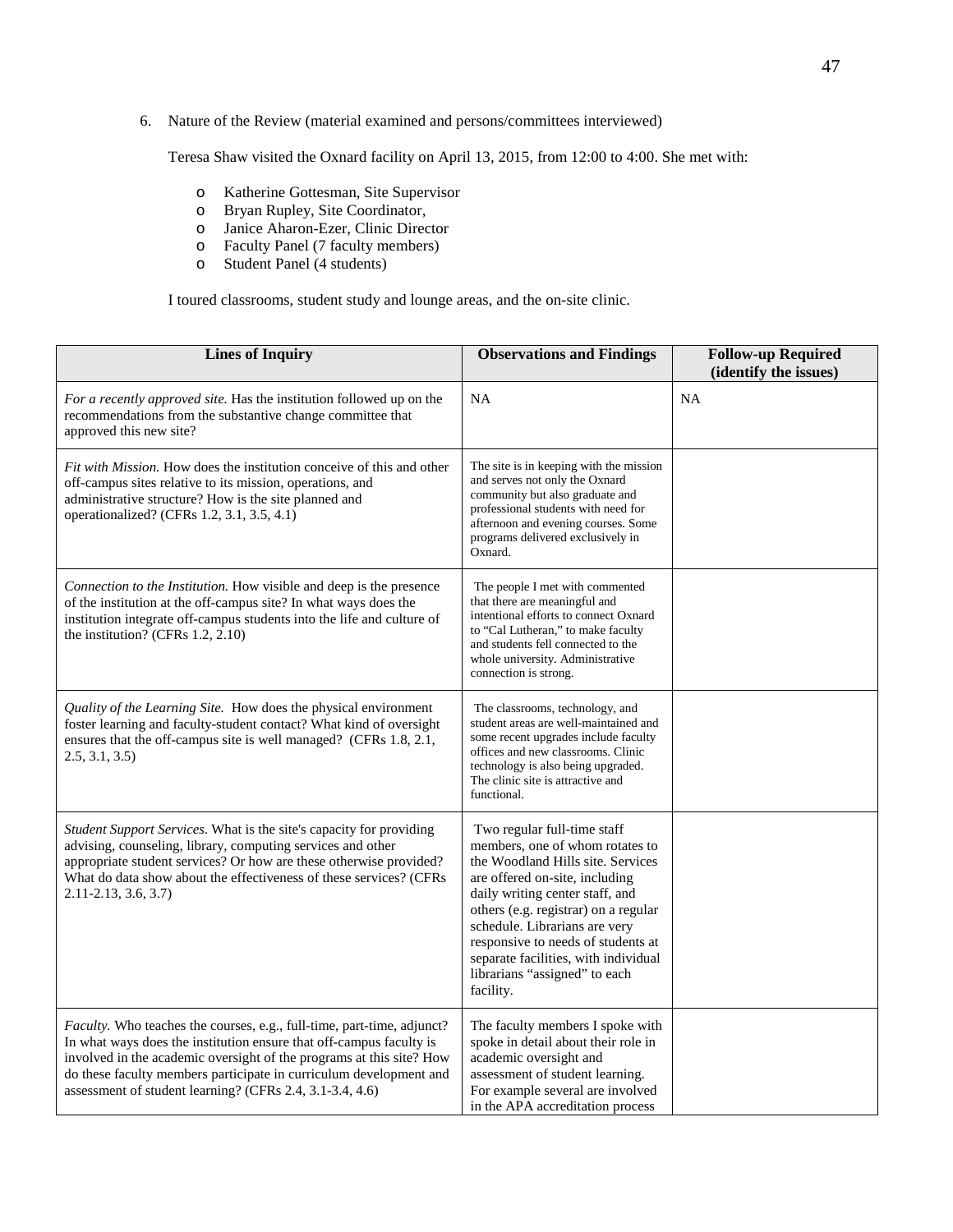|                                                                                                                                                                                                                                                                                                                            | for the Graduate Psychology<br>program. Others spoke about the<br>integration of state-level as well<br>as institutional-and program-level<br>learning outcomes in the<br>organizational behavior and<br>education programs. The IR staff<br>regularly meet with faculty to<br>discuss data and research<br>questions.                                                                                                                                                                                                                                                      |  |
|----------------------------------------------------------------------------------------------------------------------------------------------------------------------------------------------------------------------------------------------------------------------------------------------------------------------------|-----------------------------------------------------------------------------------------------------------------------------------------------------------------------------------------------------------------------------------------------------------------------------------------------------------------------------------------------------------------------------------------------------------------------------------------------------------------------------------------------------------------------------------------------------------------------------|--|
| Curriculum and Delivery. Who designs the programs and courses at<br>this site? How are they approved and evaluated? Are the programs<br>and courses comparable in content, outcomes and quality to those on<br>the main campus? (CFR 2.1-2.3, 4.6)                                                                         | The courses and programs are<br>overseen by respective deans and<br>faculty committees, and<br>ultimately by the core faculty<br>governance committees of the<br>university. Most are available at<br>more than one facility, with the<br>exception of the PsyD program,<br>which is offered only in Oxnard.<br>As such they are integrated into<br>the fabric of broader university<br>offerings, oversight, and quality<br>assurance.                                                                                                                                     |  |
| Retention and Graduation. What data on retention and graduation<br>are collected on students enrolled at this off-campus site? What do<br>these data show? What disparities are evident? Are rates<br>comparable to programs at the main campus? If any concerns exist,<br>how are these being addressed? (CFRs 2.6, 2.10) | We reviewed retention and<br>graduation rates for all locations.<br>The overall retention rates at<br>Oxnard are comparable to total<br>Cal Lutheran figures, with some<br>variation (higher and lower) by<br>program and cohort year, e.g.<br>SOM. Likewise the overall<br>graduation rates are comparable,<br>if somewhat lower for graduate<br>programs (again with variation by<br>program and cohort year). The 4-<br>yr graduation rates for the<br>bachelor's degree for<br>professionals program are higher<br>at Oxnard in recent years than<br>main campus rates. |  |
| Student Learning. How does the institution assess student learning at<br>off-campus sites? Is this process comparable to that used on the main<br>campus? What are the results of student learning assessment? How<br>do these compare with learning results from the main campus?<br>(CFRs 2.6, 4.6, 4.7)                 | See above. The assessment of<br>student learning ant the Oxnard<br>site is integrated into the larger<br>Cal Lutheran programs. The PsyD<br>program, offered only at Oxnard,<br>has been designed from inception<br>around APA expectations for<br>assessment.                                                                                                                                                                                                                                                                                                              |  |
| <i>Quality Assurance Processes:</i> How are the institution's quality<br>assurance processes designed or modified to cover off-campus sites?<br>What evidence is provided that off-campus programs and courses are<br>educationally effective? (CFRs 4.4-4.8)                                                              | Quality assurance related to the<br>off-campus locations, including<br>Oxnard, is integrated into central<br>programs, faculty governance<br>committees, institutional research,<br>etc.                                                                                                                                                                                                                                                                                                                                                                                    |  |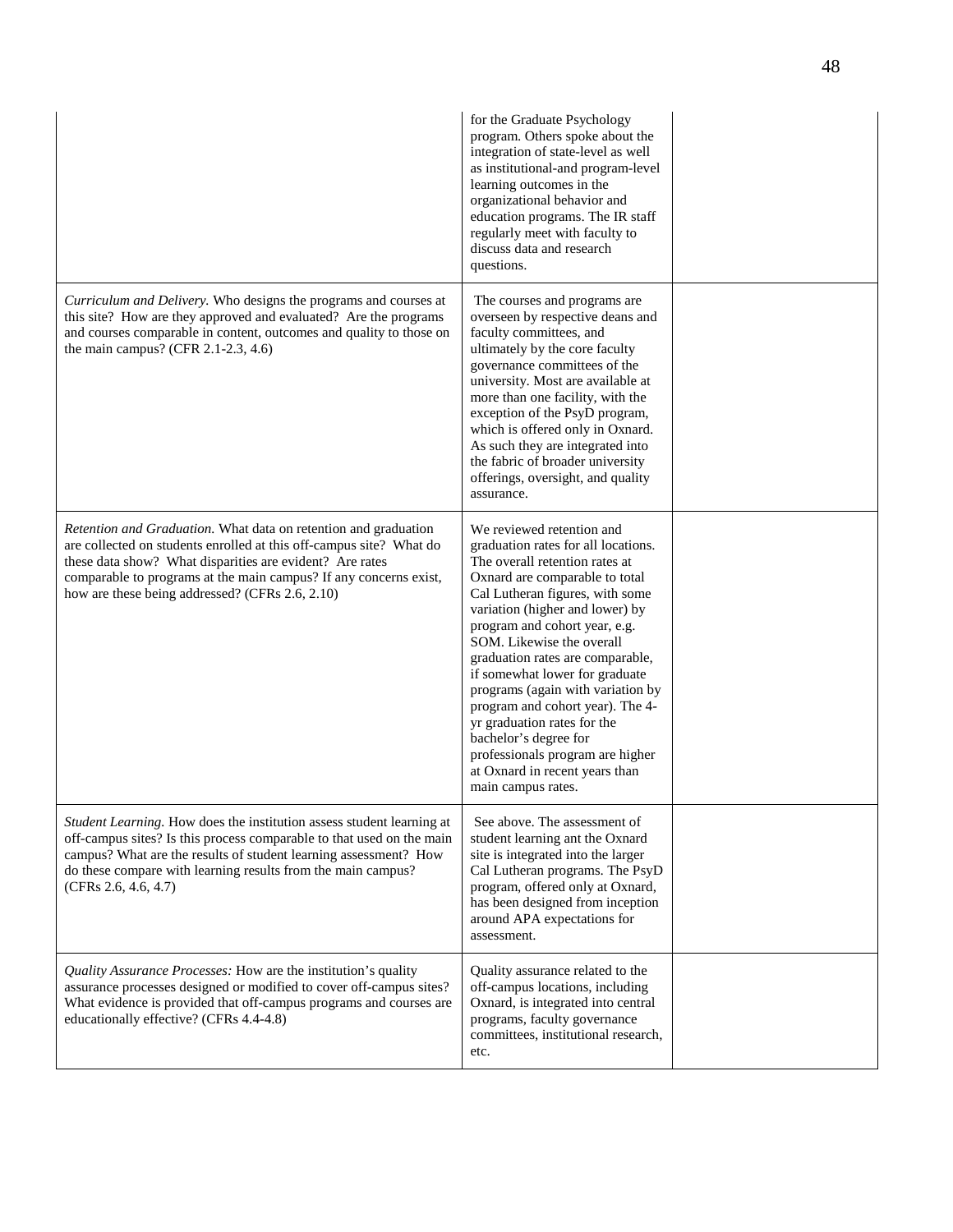### **Distance Education Review-Team Report Appendix**

Institution: California Lutheran University Name of reviewer/s: Lori Williams Date/s of review: April 14-15, 2015

A completed copy of this form should be appended to the team report for all comprehensive visits to institutions that offer distance education programs<sup>[3](#page-49-0)</sup> and for other visits as applicable. Teams can use the institutional report to begin their investigation, then, use the visit to confirm claims and further surface possible concerns. Teams are not required to include a narrative about this in the team report but may include recommendations, as appropriate, in the Findings and Recommendations section of the team report. (If the institution offers only online courses, the team may use this form for reference but need not submit it as the team report is expected to cover distance education in depth in the body of the report.)

1. Programs and courses reviewed (please list)

#### **MBA in Financial Planning Online MBA**

2. Background Information (number of programs offered by distance education; degree levels; FTE enrollment in distance education courses/programs; history of offering distance education; percentage growth in distance education offerings and enrollment; platform, formats, and/or delivery method)

**Program**s **and Degree Levels** - The School of Management offers fully-online General MBA and MBA in Financial Planning degrees. The Bachelor's Degree for Professionals offers a fully-online Organizational Leadership degree. Pacific Lutheran Theological Seminary (PLTS) offers partial fulfillment of its Masters of Divinity and Masters of Theological Studies degree programs online.

**History of Distance Education** – The MBA in Financial Planning degree was the first fully online program at Cal Lutheran (2005). The General MBA was offered fully online in 2008. The Org Leadership program was first offered fully online in 2010. PLTS offered online courses in Fall 2013, after approval from the Commission on Accrediting of the Association of Theological Schools.

**Percentage Growth in Offerings and Enrollments** – The MBA in Financial Planning Program has grown by 86% since it first started (59 students in 05-06 vs 110 students in 13-14). The online MBA program has also grown tremendously since it was first offered (324% increase). Between both programs there was a total FTE of 149 in the 13-14 academic year.

**Platforms, Formats and Delivery Method** - The fully-online General MBA, MBA in Financial Planning and Organizational Leadership degrees provide instruction through the Blackboard learning management system and conduct weekly live chats via Blackboard's Collaborate. PLTS provides instruction for its online Masters of Divinity and Masters of Theological Studies degree programs through the Moodle learning management system.

3. Nature of the review (material examined and persons/committees interviewed)

<span id="page-49-0"></span><sup>&</sup>lt;sup>3</sup> See Protocol for Review of Distance Education to determine whether programs are subject to this process. In general only programs that are more than 50% online require review and reporting.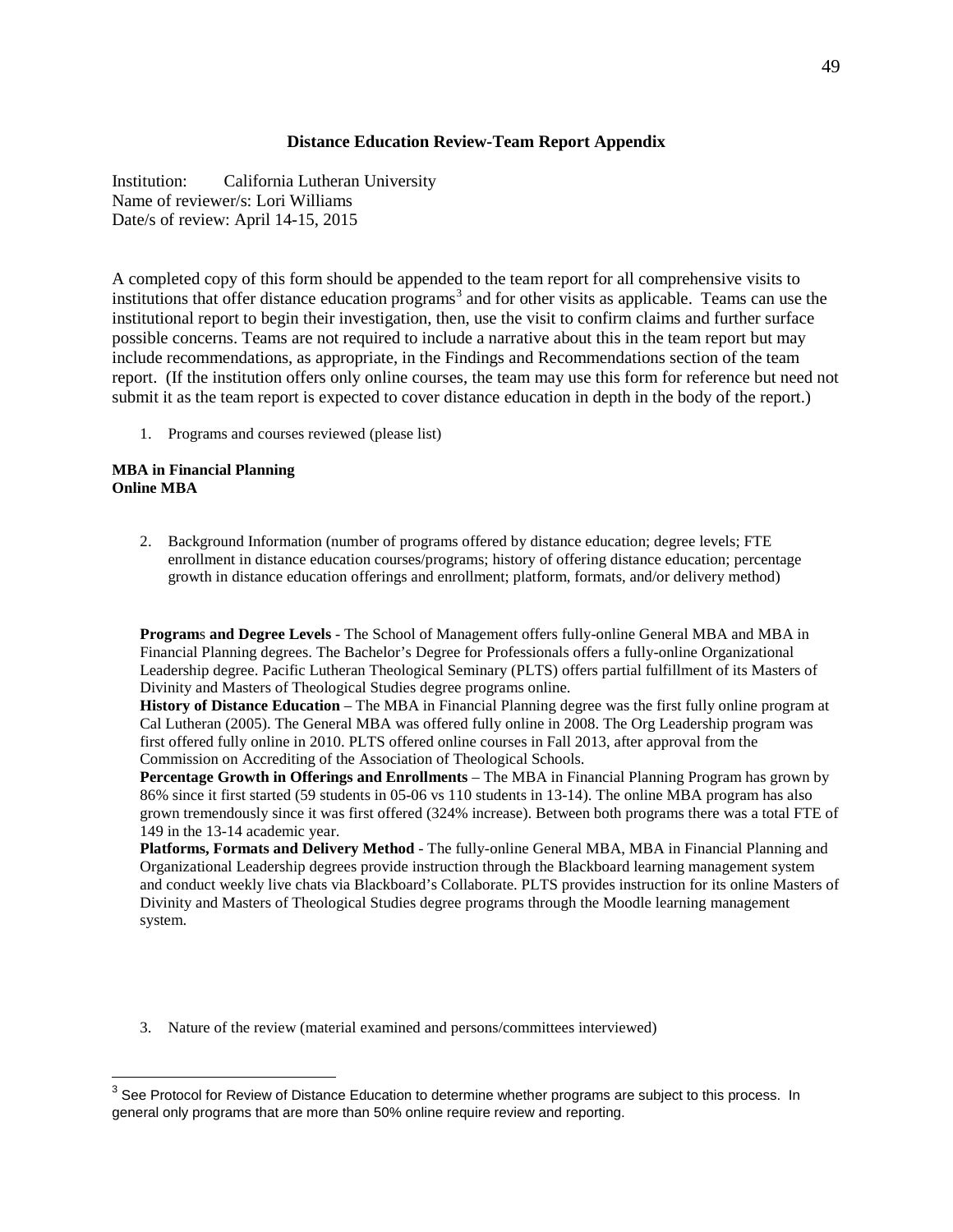### **Material examined:**

Sample online courses GPEC's Quality Standards for Delivery of CLU's Hybrid and Fully Online Graduate Courses GPEC's Course Development Process Blended Learning Guidebook - http://www.callutheran.edu/ctl/research-scholarship/ Blackboard Resources for Faculty - http://www.callutheran.edu/ctl/services/blackboard-faculty.php **Persons Interviewed:**  Harry Starn, Jr., Director of Distance Learning, Director of Financial Planning Program Dr. Cynthia De Martino, Director of the Center for Teaching and Learning (CTL)

#### **Observations and Findings**

| Lines of Inquiry (refer to relevant CFRs to assure<br>comprehensive consideration)                                                                                                                                                                              | <b>Observations and Findings</b>                                                                                                                                                                                                                                                                     | <b>Follow-up Required</b><br>(identify the issues)                                                                                                                                                                                    |
|-----------------------------------------------------------------------------------------------------------------------------------------------------------------------------------------------------------------------------------------------------------------|------------------------------------------------------------------------------------------------------------------------------------------------------------------------------------------------------------------------------------------------------------------------------------------------------|---------------------------------------------------------------------------------------------------------------------------------------------------------------------------------------------------------------------------------------|
| <i>Fit with Mission.</i> How does the institution conceive of distance<br>learning relative to its mission, operations, and administrative<br>structure? How are distance education offerings planned,<br>funded, and operationalized?                          | 2012-17 Strategic Plan states<br>"will add hybrid and fully online<br>programs for graduate students<br>and non-traditional undergrad<br>students and will expand the use<br>of online instruction in the<br>traditional undergrad program as<br>appropriate."                                       | As enrollments in hybrid and<br>online programs grow, it will be<br>necessary to determine that<br>sufficient additional resources are<br>added in the form of faculty<br>professional development and<br>instructional design staff. |
|                                                                                                                                                                                                                                                                 | There is a systematic course<br>development process that<br>involves the department chairs,<br>dean, director of distance<br>learning, CTL and distance<br>learning group. The courses are<br>funded from the Distance<br>Learning budget. (Refer to<br>attached course development<br>process doc.) |                                                                                                                                                                                                                                       |
| Connection to the Institution. How are distance education<br>students integrated into the life and culture of the institution?                                                                                                                                  | Local students are encouraged to<br>take a combination of in-class<br>and online classes.                                                                                                                                                                                                            |                                                                                                                                                                                                                                       |
|                                                                                                                                                                                                                                                                 | All distance-learning students<br>take part in online orientations,<br>invited to attend events at the<br>university and are included in<br>student support services (e.g.,<br>career center).                                                                                                       |                                                                                                                                                                                                                                       |
| Quality of the DE Infrastructure. Are the learning platform and<br>academic infrastructure of the site conducive to learning and<br>interaction between faculty and students and among students?<br>Is the technology adequately supported? Are there back-ups? | The Blackboard and Moodle<br>LMS platforms support high<br>levels of interaction between<br>students and faculty.                                                                                                                                                                                    |                                                                                                                                                                                                                                       |
|                                                                                                                                                                                                                                                                 | Technology is supported through Cal<br>Lutheran's Center for Teaching and<br>Learning and ISS Help Desk. The<br>learning management system is backed<br>up off-site.                                                                                                                                 |                                                                                                                                                                                                                                       |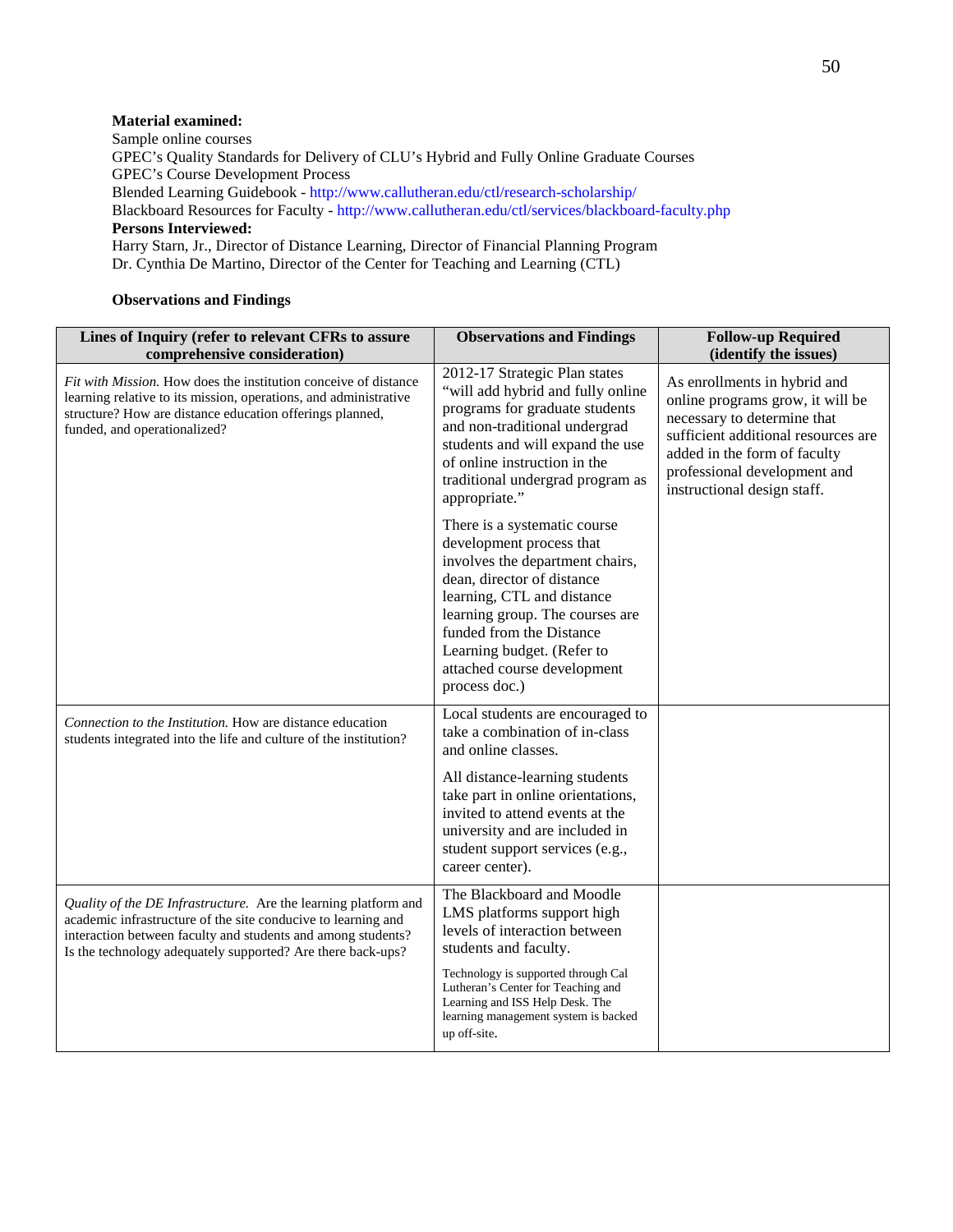| Student Support Services: What is the institution's capacity for<br>providing advising, counseling, library, computing services,<br>academic support and other services appropriate to distance<br>modality? What do data show about the effectiveness of the<br>services?                                                                                                                                                                                           | Distant-learning students obtain<br>academic advising and<br>mentoring from program faculty<br>and administrators. Research<br>databases and inter-library loans<br>are available through the<br>Pearson Library; moreover,<br>information specialists are<br>available for consultations.<br>Retention and graduation rates                                                                                                                                                                                                                                                                                                                                                 |  |
|----------------------------------------------------------------------------------------------------------------------------------------------------------------------------------------------------------------------------------------------------------------------------------------------------------------------------------------------------------------------------------------------------------------------------------------------------------------------|------------------------------------------------------------------------------------------------------------------------------------------------------------------------------------------------------------------------------------------------------------------------------------------------------------------------------------------------------------------------------------------------------------------------------------------------------------------------------------------------------------------------------------------------------------------------------------------------------------------------------------------------------------------------------|--|
|                                                                                                                                                                                                                                                                                                                                                                                                                                                                      | for online students are<br>improving year over year for the<br>MBA program. The BA<br>Professionals online retention<br>rates are lower than their face to<br>face counterparts and year over<br>year are roughly flat                                                                                                                                                                                                                                                                                                                                                                                                                                                       |  |
| <i>Faculty</i> . Who teaches the courses, e.g., full-time, part-time,<br>adjunct? Do they teach only online courses? In what ways does<br>the institution ensure that distance learning faculty are oriented,<br>supported, and integrated appropriately into the academic life of<br>the institution? How are faculty involved in curriculum<br>development and assessment of student learning? How are<br>faculty trained and supported to teach in this modality? | Courses are taught by a<br>combination of FT, PT and<br>adjunct faculty. The actual<br>percentages vary by program.<br>Local faculty tend to teach a<br>combination of in-class and<br>virtual classes, while faculty<br>living out of state teach only<br>online.<br>Faculty attends orientations and<br>LMS training and program<br>leadership communicate<br>program-specific expectations.<br>Some programs actively mentor<br>new faculty.                                                                                                                                                                                                                              |  |
| Curriculum and Delivery. Who designs the distance education<br>programs and courses? How are they approved and evaluated?<br>Are the programs and courses comparable in content, outcomes<br>and quality to on-ground offerings? (Submit credit hour report.)                                                                                                                                                                                                        | Programs are designed by Program<br>Directors or Department Chairs, under<br>the review of their Dean. Curriculum<br>needs is approved by faculty governance<br>(GPEC or EPPC).<br>Faculty work with instructional designers<br>in mapping course activities to learning<br>outcomes. The Director of Distance<br>Learning or CTL ensures that the course<br>adheres to the quality standards for<br>delivery of an online course.<br>Content and expectations for student<br>learning outcomes are equivalent for<br>classroom and online learners.<br>Carnegie Hour tables are included in<br>syllabi and sample tables are provided in<br>the Quality Standards document. |  |